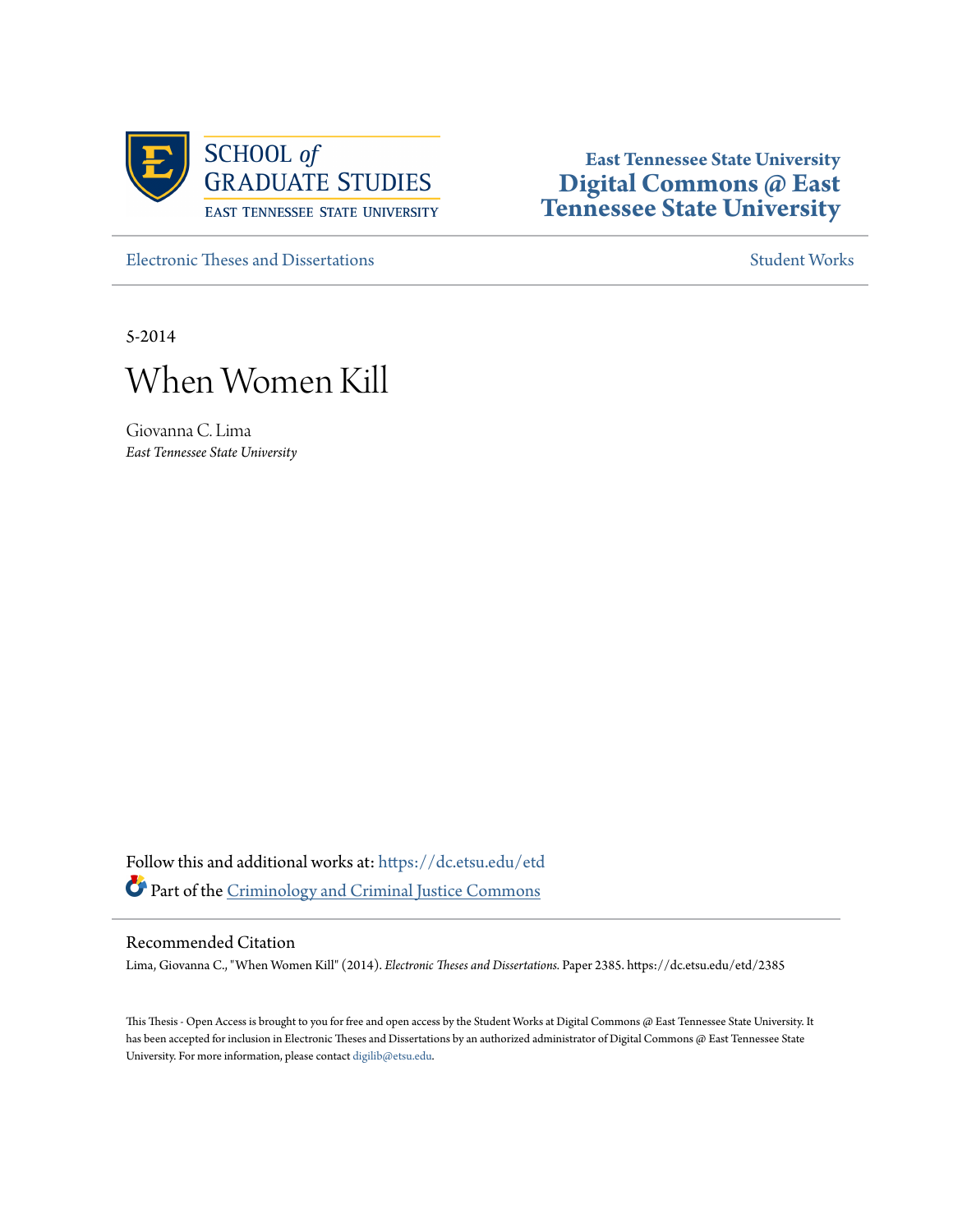When Women Kill

\_\_\_\_\_\_\_\_\_\_\_\_\_\_\_\_\_\_\_\_\_\_\_\_\_\_

A thesis

presented to

the faculty of the Department of Criminal Justice and Criminology

East Tennessee State University

In partial fulfillment

of the requirements for the degree

Master of Arts in Criminal Justice and Criminology

by

 $\mathcal{L}_\text{max}$ 

Giovanna Lima

May 2014

 $\overline{\phantom{a}}$  , where  $\overline{\phantom{a}}$  , where  $\overline{\phantom{a}}$  , where  $\overline{\phantom{a}}$ 

Dr. Courtney Crittenden, Chair

Dr. Larry Miller

Dr. Jennifer Pealer

Keywords: women, killer criminal, media, fiction, true documentary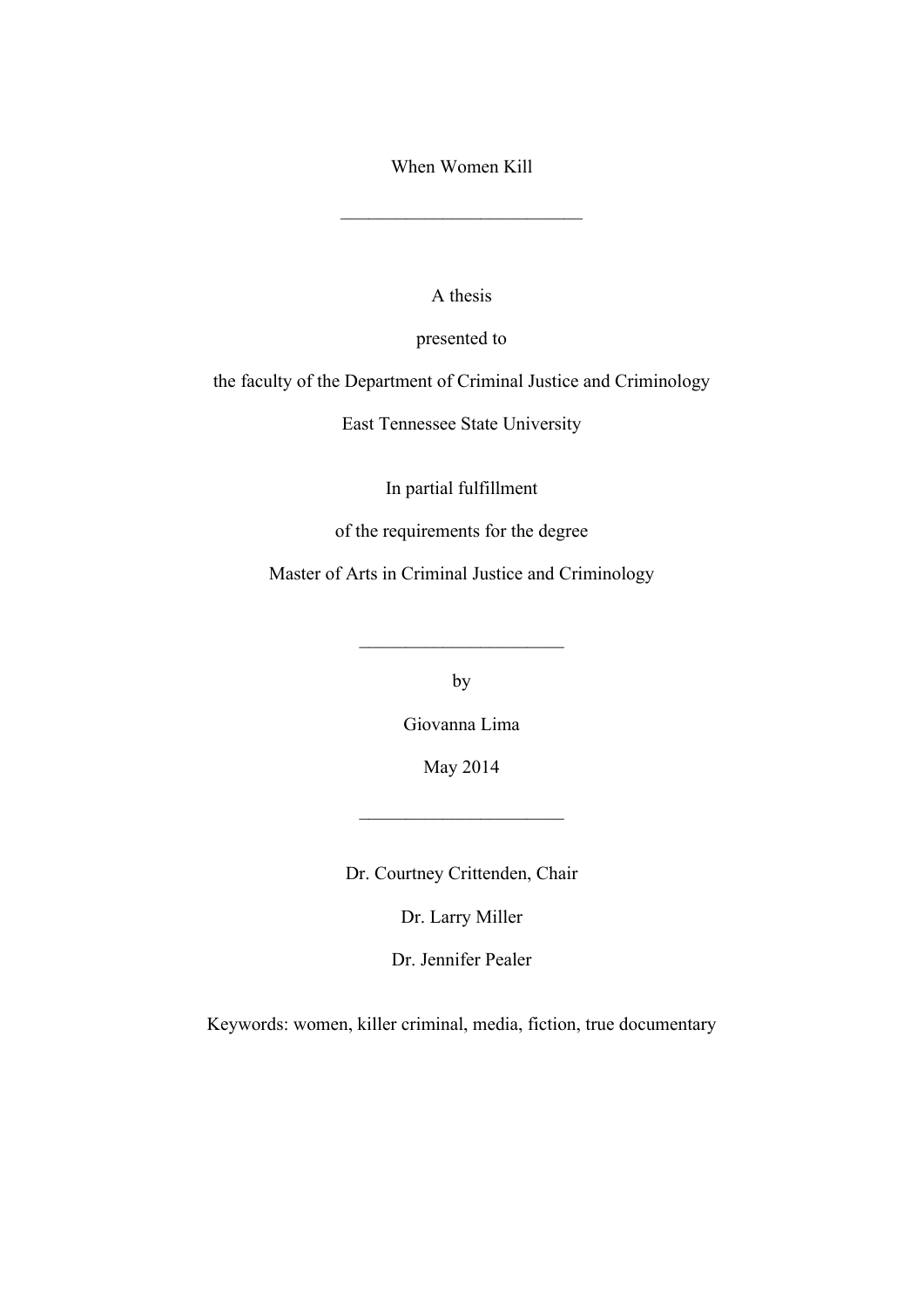#### ABSTRACT

#### When Women Kill

#### by

# Giovanna Lima

The media is one of the strongest influences on how society views the criminal justice system and all actors therein. This is especially true for offenders of violent crime. Notably, women who kill are rare. However, when women do murder someone, the media tends to over expose them and portray them in different ways. The current study is intended to examine how the media portrays women murderers. In particular, this research is focused on how fictional and true crime programs portray female killers. Do they portray them in a positive or negative light? Do they portray them realistically? Are true crime shows more realistic than fictional crime shows? Each of these questions was explored and it was found that true crime programs, even though not wholly realistic, do portray women much more realistically than fictional shows. It is important to study these portrayals in order to understand how women killers are portrayed, how society views and interprets these particular criminals, and what are the steps necessary in order to prevent and change the way media process this crime.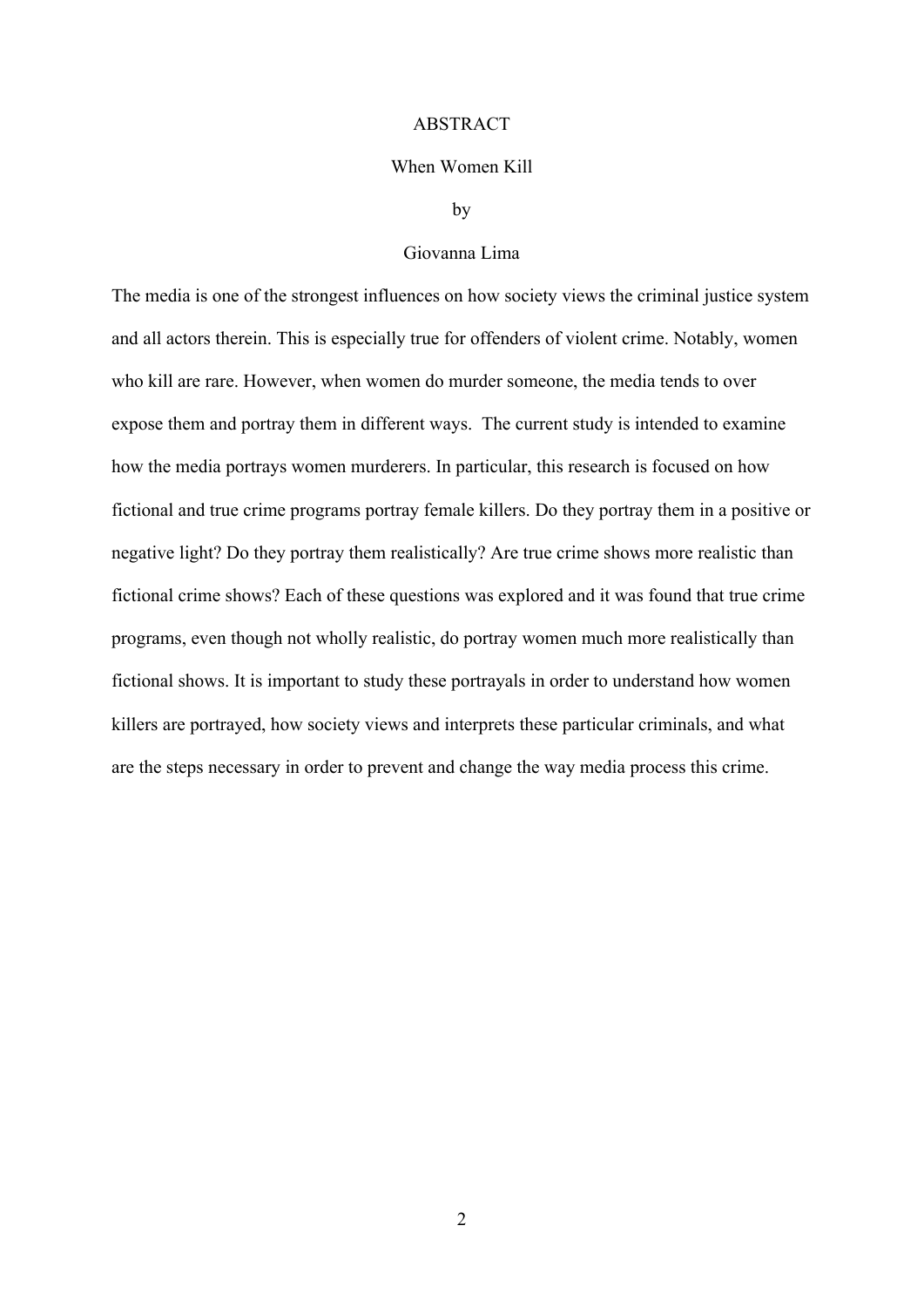#### DEDICATION

I dedicate my thesis work to my parents Mauro Sergio Andrade Lima and Ana Maria Chiarella Dykes whose words of encouragement and push for me to accomplish all my goals in life is what made me be here today. A special feeling of gratitude for my father's long hours of Skype listening to my talking about this work and always making me laugh, I miss you tremendously. I also would like to thank my mother's innumerous trips to the grocery store and personal delivery for me in order to make sure I don't forget to eat while accomplishing this thesis. You have been my best cheerleaders and I own you everything.

I also dedicate this thesis to my boyfriend, Jorge Varon, who has supported me tremendously and kept me calm and sane throughout the process. I will always appreciate your patience, caring words, and unconditional love and support. I thank you for your understanding and for being there for me throughout the entire master's program.

I especially dedicate this work to my nona and nono. Without your letters, phone conversations, and encouraging words, it would have been harder to survive. You are my rock and my motivation in life.

Also, this thesis is dedicated to all my family and friends in Brasil. Although we are distant, you are always and forever in my heart and thoughts. To my many new friends who I made in the U.S.A, this work is also for you. It makes it easier to live away from home when I have friends like you.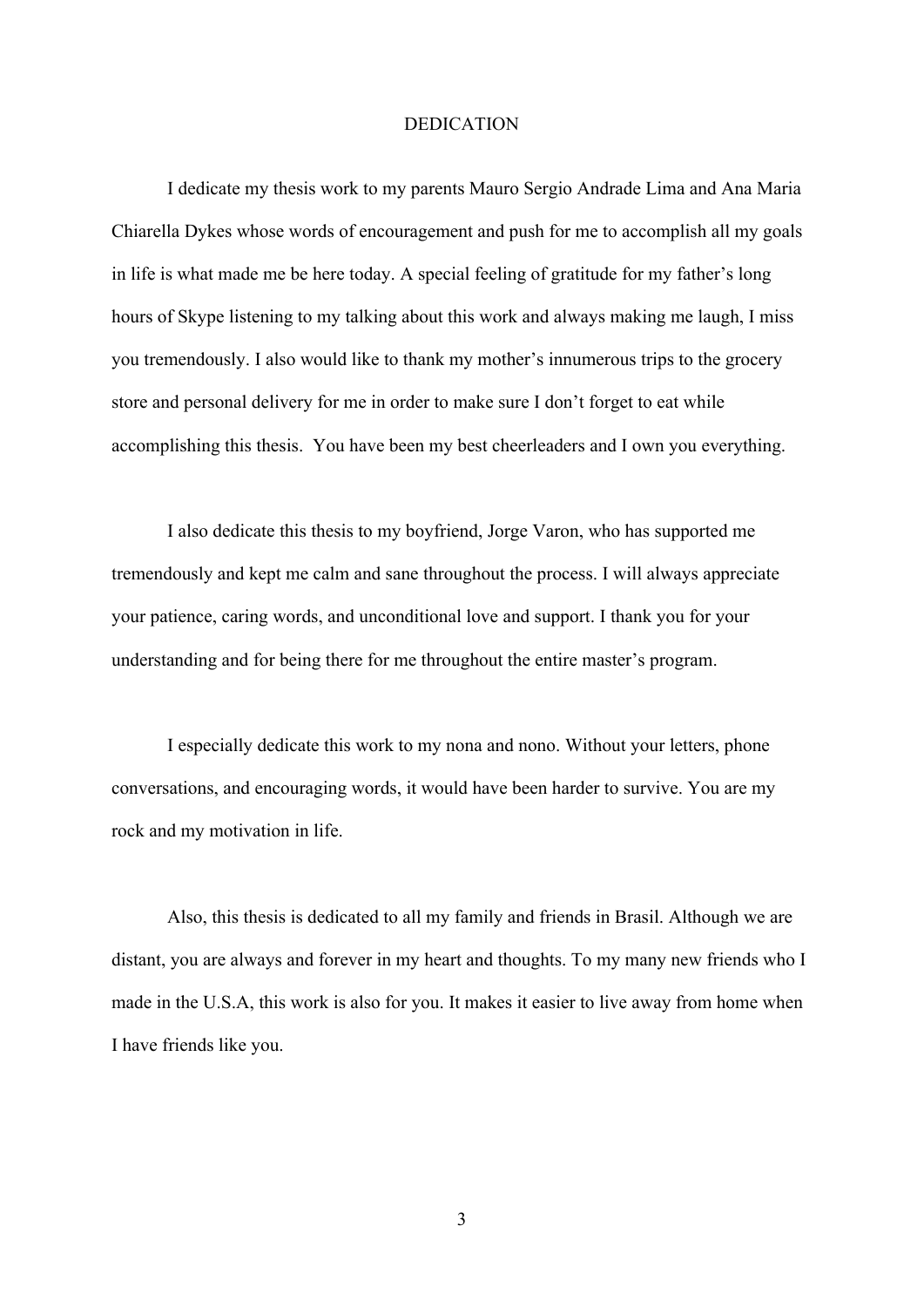# ACKNOWLEDMENTS

I wish to thank my committee members who were more than generous with their expertise and precious time. A special thanks to Dr. Courtney Crittenden, my committee chair, for her countless hours of reading, editing, encouraging, and most of all patience throughout the entire process. Thank you for helping me even during Christmas and Spring breaks and for always pushing me to be my best. Thank you Dr. Larry Miller and Dr. Jennifer Pealer for serving on my committee.

I would like to thank the writing-tutoring center at ETSU and many of its employees and especially Marijana Stojkovic who proofread my entire thesis through the course of many semesters. Thank you for your willingness to help me outside of your work hours, for your input, fresh ideas, and positive attitude.

Finally, I would like to thank the university, all my teachers, mentors, and administrators in our school division who assisted me with this project.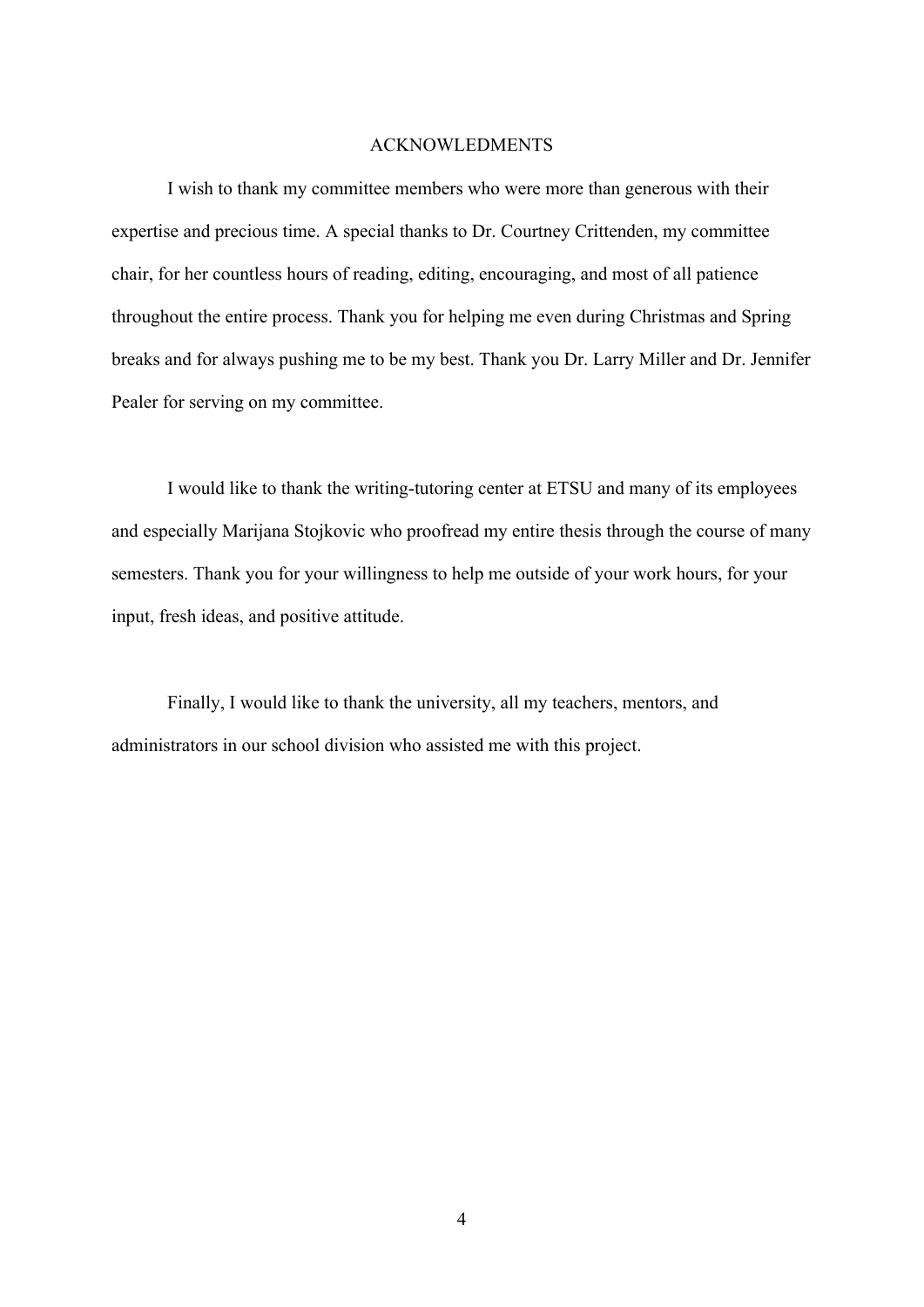# TABLE OF CONTENTS

| Chapter |  |
|---------|--|
|         |  |
|         |  |
|         |  |
|         |  |
|         |  |
|         |  |
|         |  |
|         |  |
|         |  |
|         |  |
|         |  |
|         |  |
|         |  |
|         |  |
|         |  |
|         |  |
|         |  |
|         |  |
|         |  |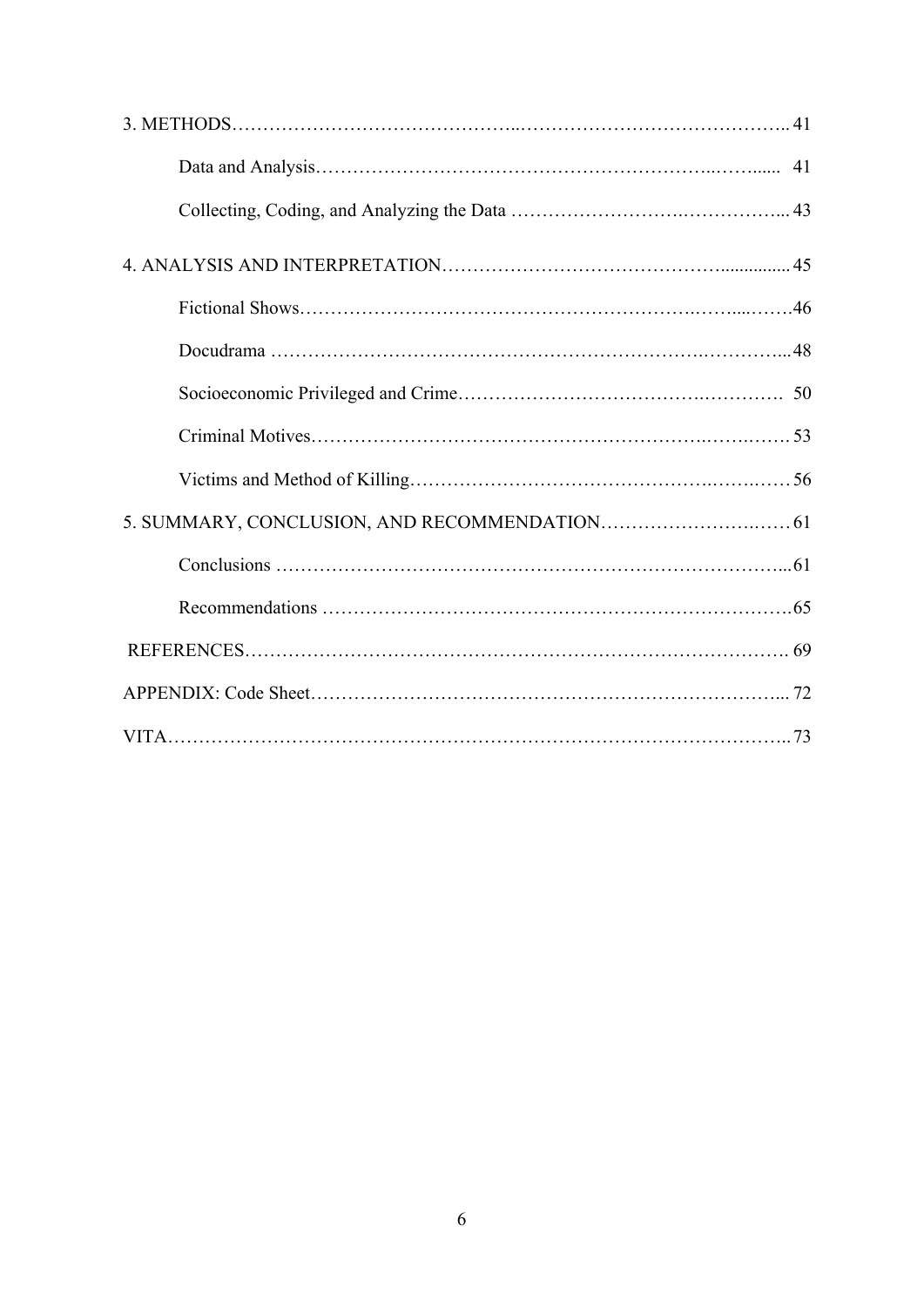#### CHAPTER 1

# **INTRODUCTION**

Women do not often kill. However, when they do, they tend to gain attention from the media and society. Society is fascinated by the fact that women, who are often seen as innocent, fragile, and dependable, can commit such heinous acts (Weatherby, Blanche, & Jones, 2008). In reality, what do women who kill look like? Are they soccer moms who take their children to school every day and have dinner ready by the time their husbands comes home? Or are women who kill those who live in poverty, have suffered abusive childhoods, are unemployed, and suffer from substance abuse problems? How do the popular docudramas and true crime television programs about women who kill such as *Snapped* and *Deadly Women* portray these women? Do these shows cast women in a positive or negative light? Do fictional television programs such as *Criminal Minds* and *CSI:Miami* portray murdering women in a realistic manner, or do they tend to create complete fictional accounts? In this study, I addressed those questions in an attempt to gain insight into the lives of women who kill.

First and foremost, one must look at why women kill. Most of the murders committed by women are due to greed, jealousy, self-defense, revenge, or psychopathology (Kelleher & Kelleher, 1998). In the past females were not seen as able to commit crimes due to stereotypical views about their maternal instincts, sensitivity, physical weakness, lower intelligence, and other characteristics that would not allow women to either be smart enough or strong enough to commit crimes (Weatherby et al., 2008). As stated by Weatherby and colleagues (2008), "throughout history, females murderers have been considered a rare and unique breed of criminal. When the crimes are especially heinous and against perceived female norms, the court system, media, and public come down exceedingly hard on these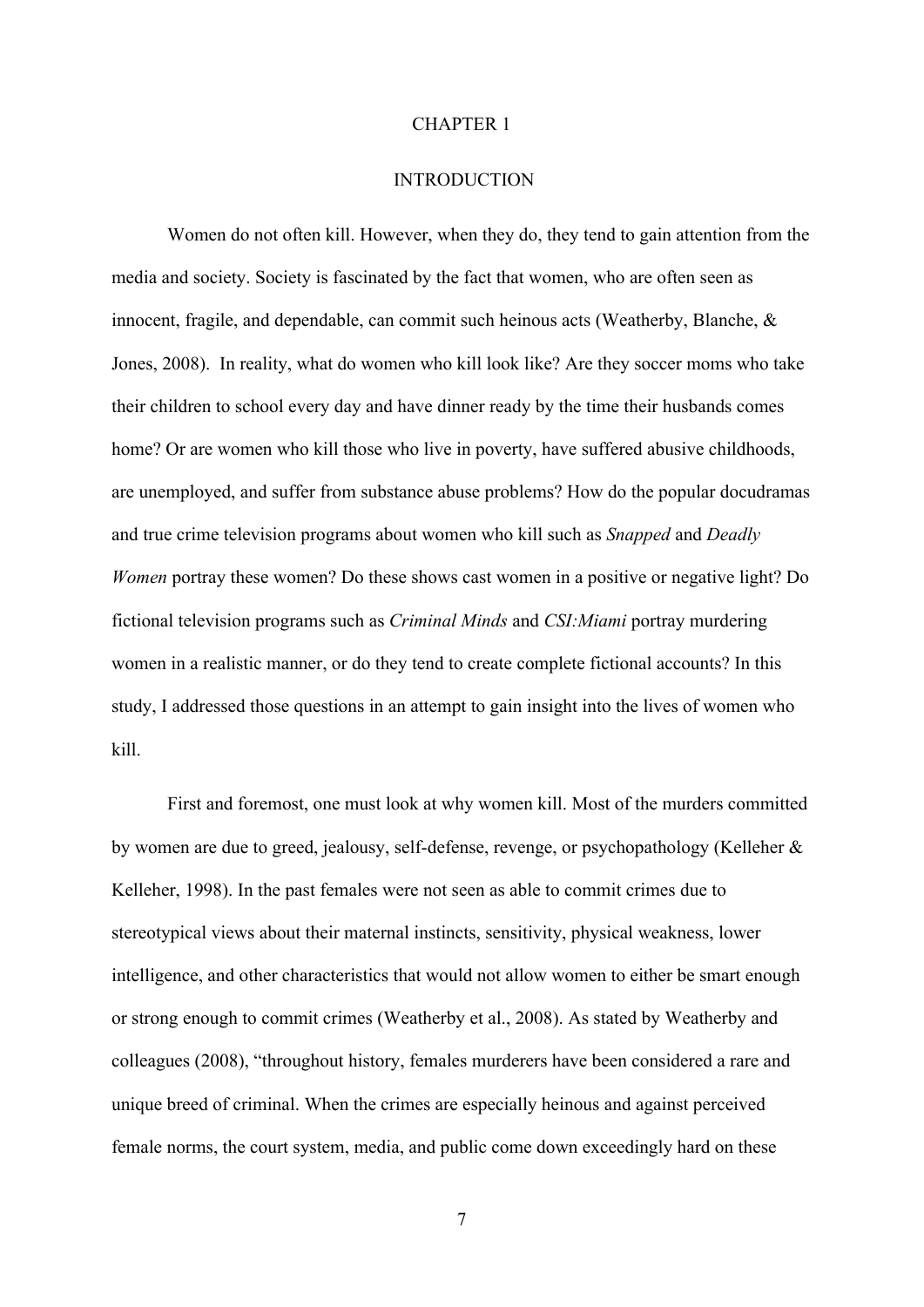unnatural and doubly deviant criminals" (p. 1). A woman's role in life has been traditionally more passive than active, which is one of the reasons why she was viewed as less likely or unable to commit certain crimes.

The background of women's history influences how female offenders and victims are seen in the society. In order to better understand, Rafter and Stanko (1982) identified six images of women that influence how they are perceived in both society and the criminal justice system: 1) the "pawn of biology" in which women are viewed as "gripped by biological forces beyond [their] control; 2) "impulsive and nonanalytical" in which women seemingly act intuitively and illogically'; 3)"passive and weak" in which women are seen as easy prey for victimization or compliant accomplices; 4)"impressionable and in need of protection" in which women are viewed as 'gullible and easily led astray'; 5)'active woman as masculine' in which women who break stereotypical passive role as deviant are likely to be criminal and also likely to be viewed as lesbian; and 6) 'purely evil' suggests that it is worse for women to be criminal than for men because women are breaking out both lawabiding boundaries and stereotypical gender role boundaries. These images of women often play a vital role when media and society describe what the female murderer looks like. Media outlets are fast in choosing which of those six images they will portray the female killer as and how society will decide how harsh her punishment will be.

Again, the purpose of this paper was to collect data from the media through the form of fictional and true crime shows and compare to the characteristics of women in prison to conclude which one of them portrays women more realistically. In order to do this, I examined and compared women portrayed by various sources to the typical female murderer. Does the media portray women who kill realistically or not? This study is vital because without it, we are unable to understand how women killers are portrayed and how the media portrayal influences society's beliefs about them.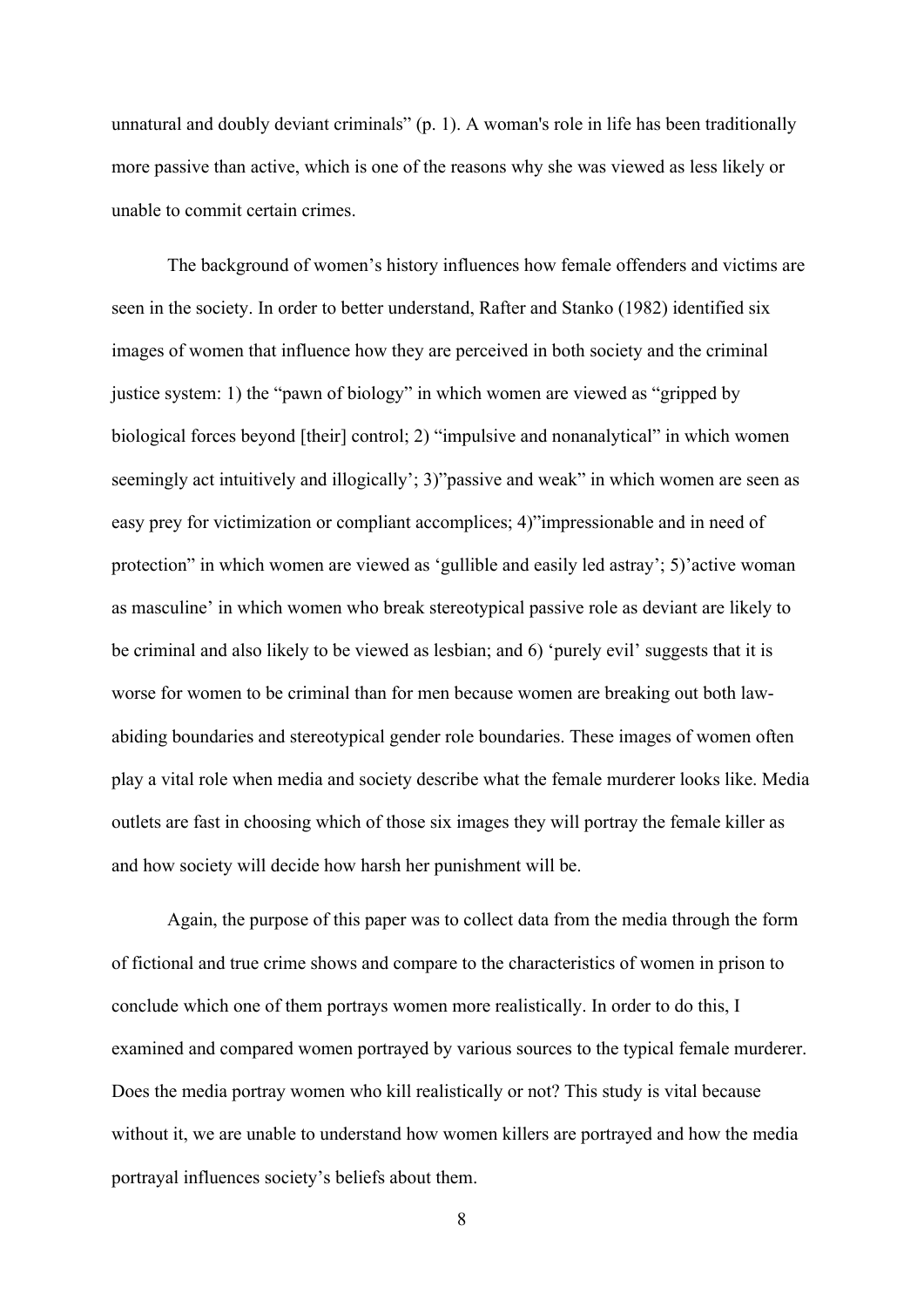# *Limitations*

Some of the limitations in the method chosen, content analyses, are those of human factor and errors. This type of research requires a sufficient amount of research time and there must be precautions in place in order to prevent data form being distorted. If the researcher has any problems, her judgment can be compromised. With this particular research perhaps, the sample size being 40 hours may not be a sufficient amount of research and in the future additional episodes should be analyzed. Furthermore, the results of this research can be slanted or skewed if the words are misinterpreted. This analysis is limited to the availability of the material and on this research not all of the episodes were available for analyzes. Therefore, the research was limited on the availability of the episodes. The programs were chosen on a personal idea of the most viewed and most popular programs about female killers. Therefore, a limitation can be personal bias.

Another limitation of this program is that only fictional and documentary programs were analyzed. In future studies, a researcher could also include fictional movies as well as movies based on real life of female killers. By analyzing the data represented on both, the researcher can find how the producer of the movie changes the information from the real cases into the movies in order to make them more interesting and sell it. The information found on fictional movies can help determine how it deviates from the characteristics of the real female offenders.

In the chapters that follow, I attempted to explore the role of the media in influencing our perceptions of women murderers. In Chapter 2, I discussed the history of violent women, along with a profile of the typical female murderer. I also discussed the role of the media in our everyday lives and how it influences our perceptions of crime and criminal women. In Chapter 3, I described my methods for the content analysis that examined various television shows in their portrayal of women killers. In Chapter 4, I discussed the findings of my study.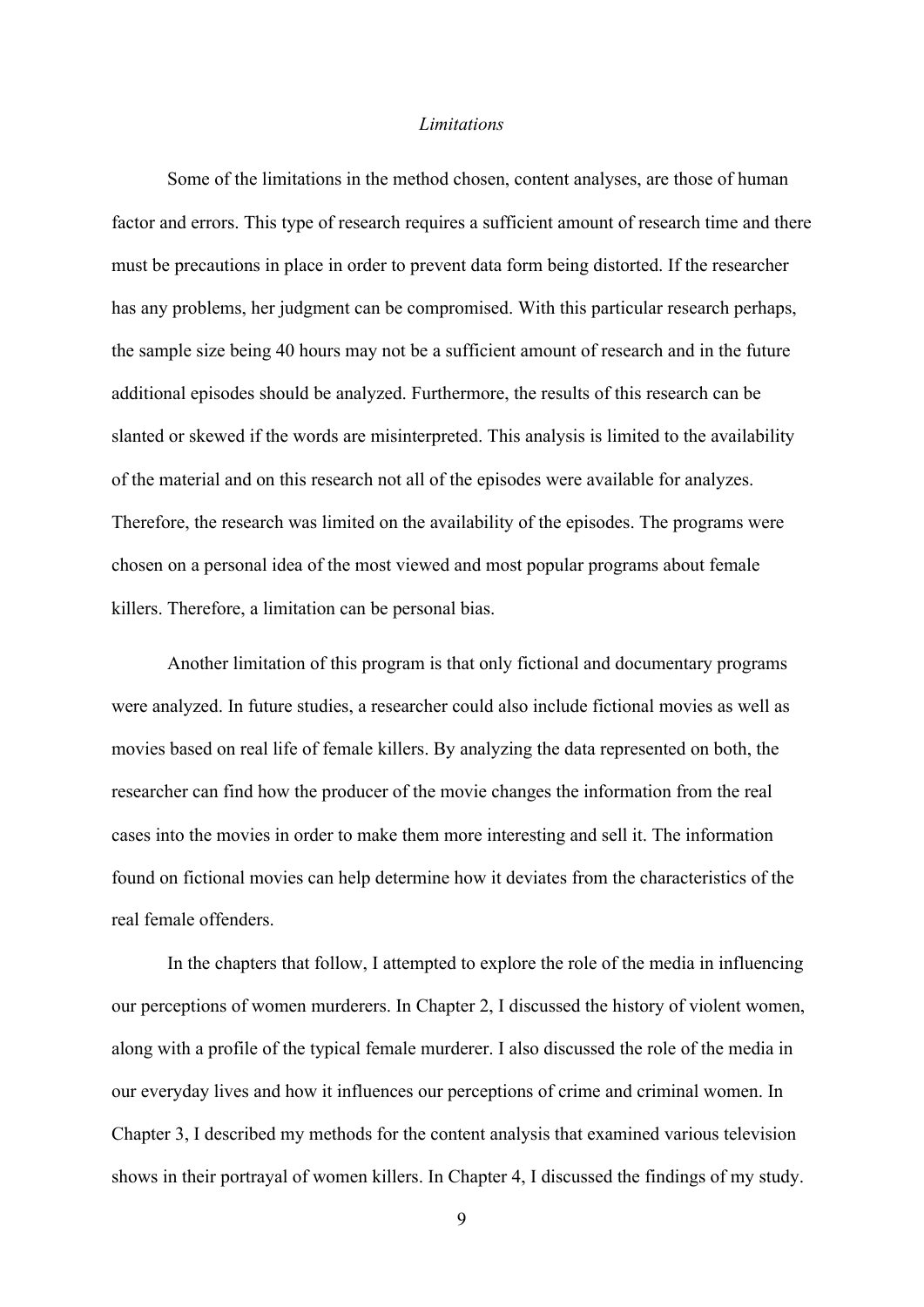Finally, in Chapter 5, I highlighted the major findings and discussed implications of this research for future studies.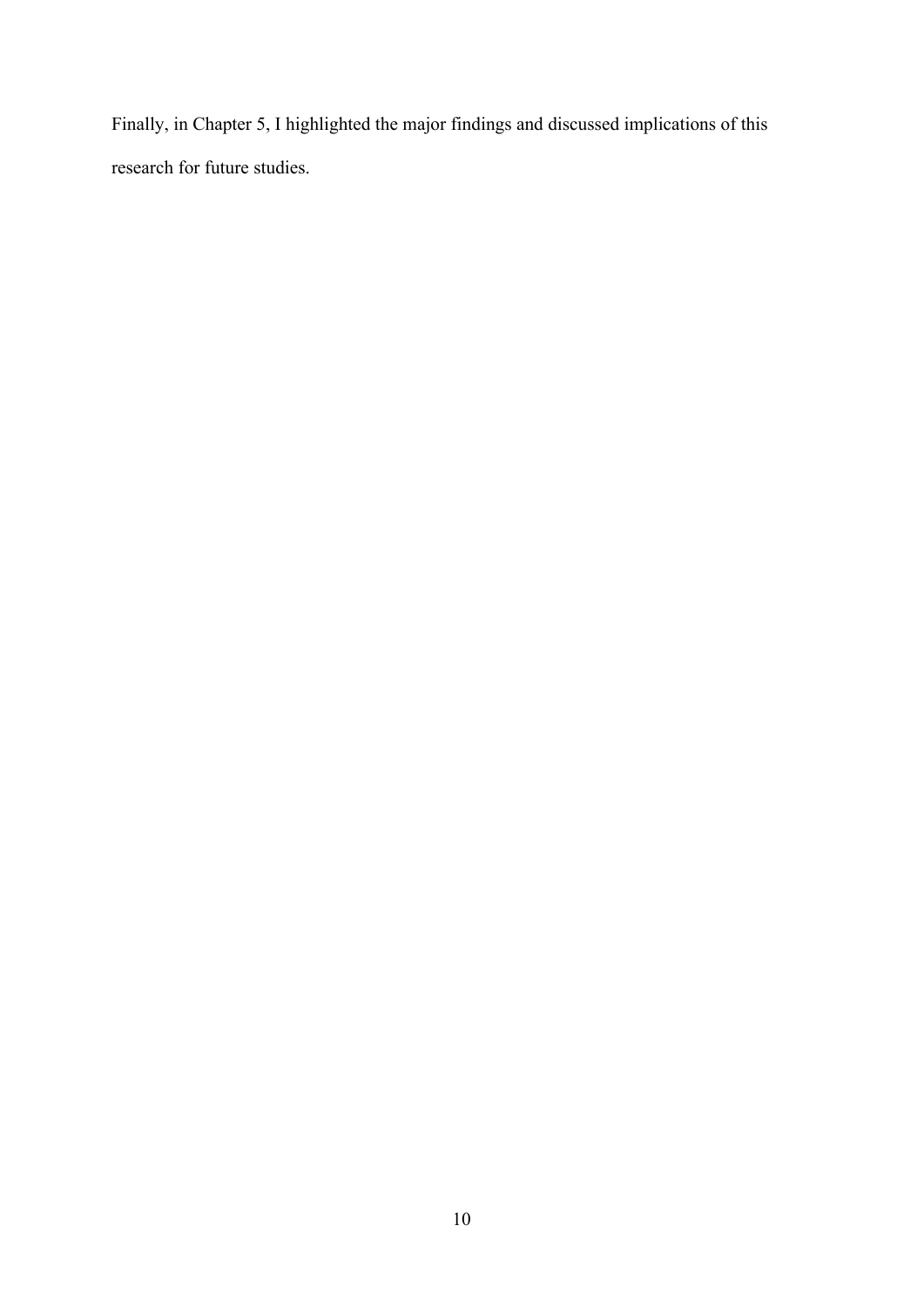#### CHAPTER 2

# LITERATURE REVIEW

When researching the history of women's offenses and use of violence, it is important to understand the relationship between women's crimes and the lives they live. When a woman is known to have committed a crime, the first question that people generally ask is: "How could she do that?" (Chesney-Lind, 1997). This question is due to the cost and the duties of being born a female such as the expectations of taking care of the house, being loving wife and a mother, and being patient, calm, nurturing, passionate, and delicate (Chesney-Lind, 1997). Women are expected to behave a certain way due to societal expectations of femininity (Chesney-Lind, 1997). However, how could she do that, is not the question that should be asked. The real question should be why do women commit so few murders? And when they do commit murder, what was their main motivation? For example, was it a case of self-defense when there is abuse at home? Or was it motivated by greed or iealousy?

#### *Women Who Commit Crimes and Those Who Kill*

It is important to remember that women are rarely criminal and even less likely to commit murder (Steffensmeier & Allen, 1996). Additionally, women's crimes rates are consistently and significantly lower than men's (Steffensmeier & Allen, 1996). Nevertheless, the trends in women's crime tend to be similar to those of men, meaning they tend to rise and fall together (Steffensmeier & Allen, 1996). Still, while trends in crime rates for men and women tend to be similar, the crimes generally committed by men and women are different (Steffensmeier & Allen, 1996). Women tend to be arrested for minor property crimes such as larceny and fraud, which showed major increases in arrests for women (Steffensmeier & Allen, 1996). The relatively low female participation in serious offenses is corroborated by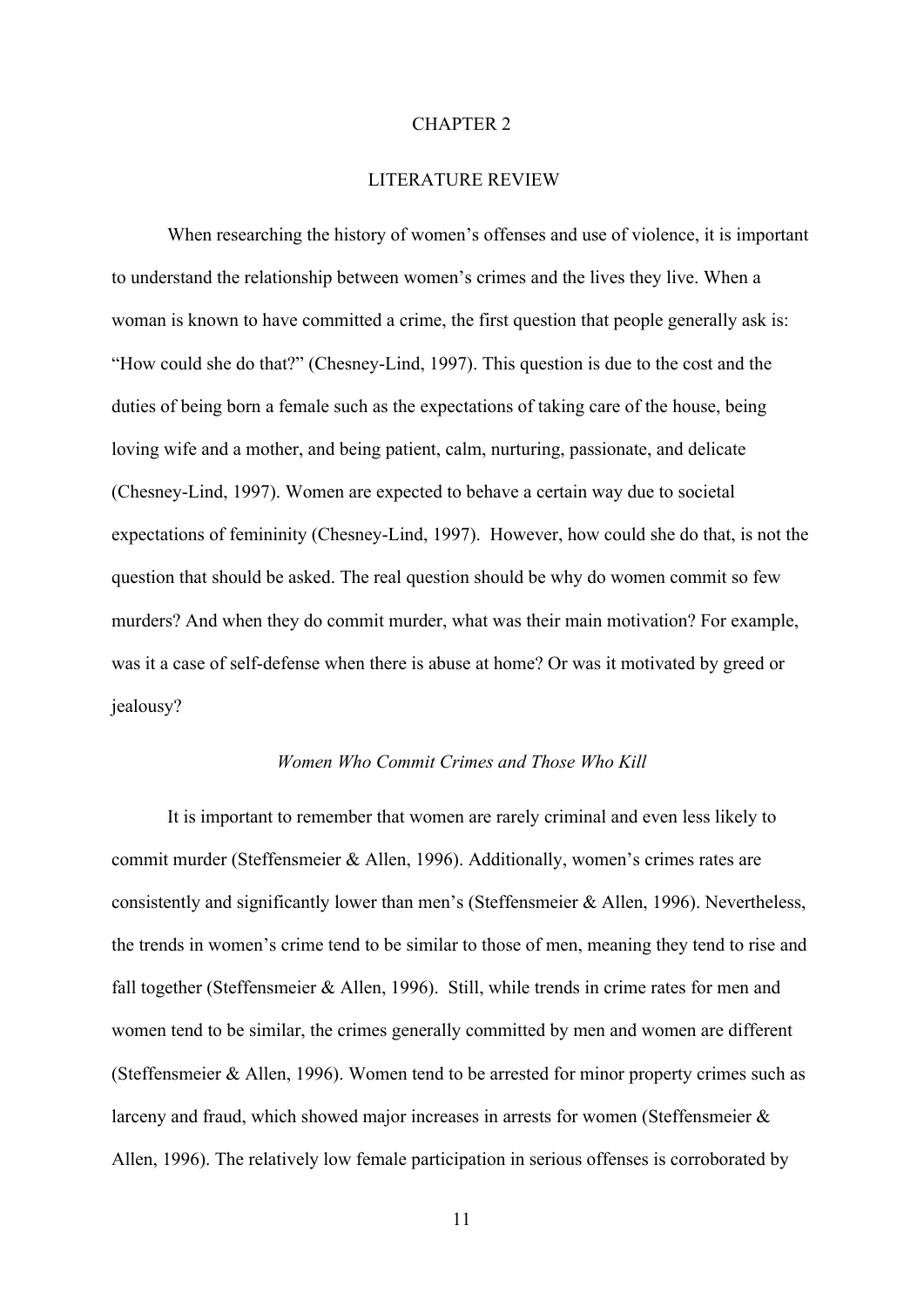data from the NCVS (BJS.gov). For example, at the end of 2010, 25% of female inmates were incarcerated for drug crimes and 29% for property crimes, counting for the majority of crimes committed by women being petty crimes (BJS.gov).

Because women do not often commit violent crime, much less homicide, and because there is a lack of information and understanding about how the media portrays female offenders, it is vitally important to understand this interaction. Not many studies have been conducted to compare the media's portrayal of female murderers with the demographic information about these women (Steffensmeier & Allen, 1996). Only recently, when the prison boom for women began, did researchers become interested in studying women killers and in attempting to understand what drove them to commit those crimes. Rather, most studies were based on homicides committed by men (Steffensmeier & Allen, 1996). Although the prison boom is due to women committing more petty crimes instead of felonies, it has opened the curiosity of researchers and criminologists to analyze and investigate female killers (Steffensmeier & Allen, 1996). According to Bureau of Justice Statistics, since 1990 the number of females convicted of felonies in state courts has more than doubled compared to the rate of increase in male defendants. Again, this emphasizes the disproportional growth of women in prison (compared to men) over the past few years.

The number of female offenders incarcerated for violent crimes has increased as well (BJS.gov). In 2004, 34% of female offenders were sentenced for violent crimes (BJS.gov). Additionally on the Bureau Justice of Statistics report from 2011, 37% (34,100) of females in state prison had committed violent crimes and out of those 10% of females were serving time for murder (BJS.gov). These statistics indicate that not only have the number of female offenders been increasing, but the number of women committing violent crimes including but not limited to murder and manslaughter have also increased.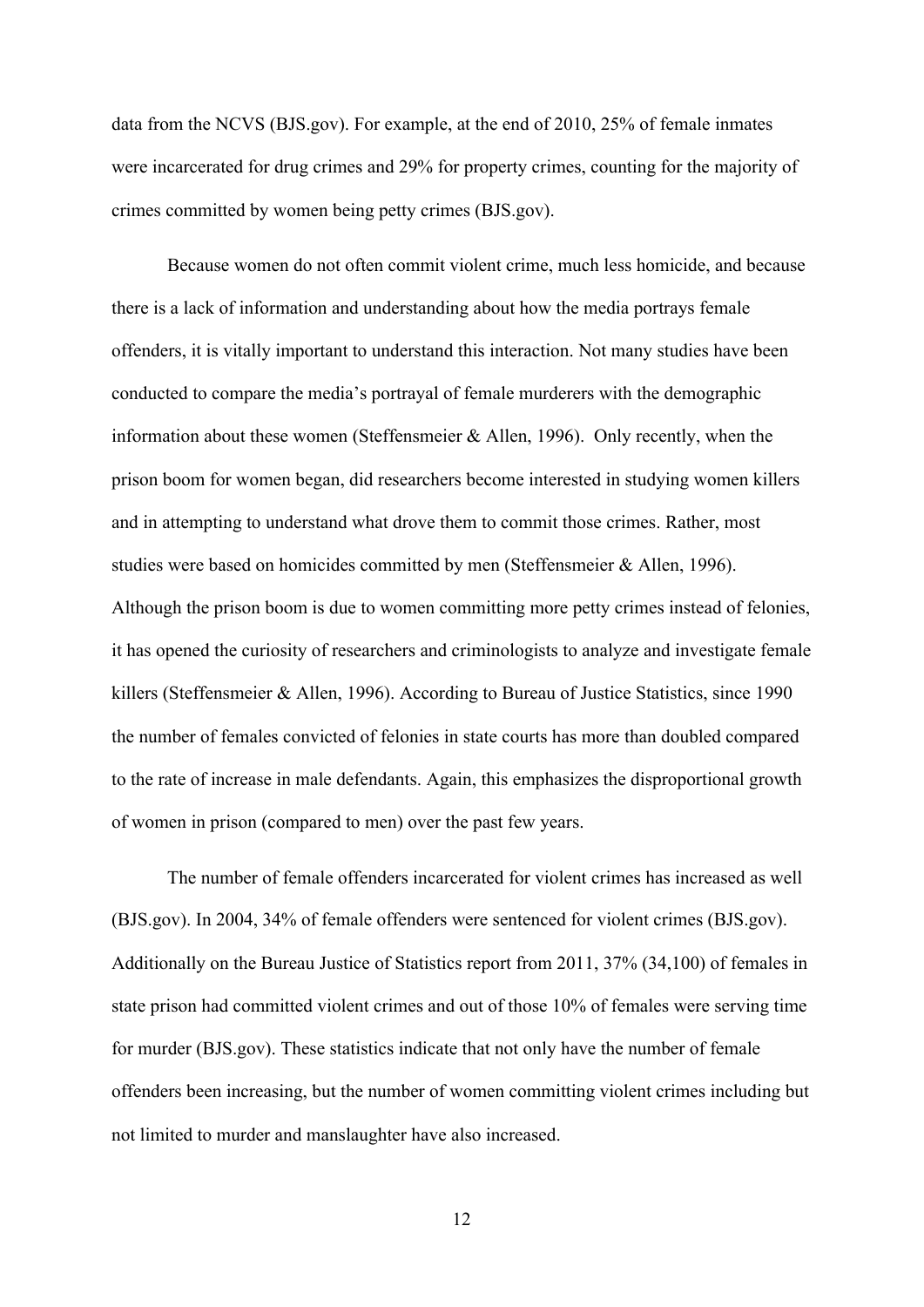The characteristics of most women who become criminals are as follows: young (between 25-29 years of age), economically disadvantaged minorities, unmarried or single parents, runaways, have a history of attempted suicide, substance abusers, victims of physical abuse (with over a third being sexually abused), and high school drop-outs (Florida Female Offenders, 2011). According to the Bureau Justice of Statistics, 2002, over half of the female jail inmates reported substance abuse dependence. Nearly 52% of female inmates were found to be dependent on alcohol or drugs and 36% of females reported that they were sexually abused in the past, typically by family members or friends and/or acquaintances (BJS.gov). Over a quarter of incarcerated women had been unemployed in the past 3 years prior to being incarcerated (BJS.gov). Furthermore, a great majority of women were in jail for larceny, theft, or drug related offenses (BJS.gov). Many of those convicted of manslaughter or murder were there due to killing a boyfriend or a husband who abused them, and for one half of women who were in jail for homicide, it was their first offense. It would appear that the crimes committed by women have not gotten more serious, but rather the system has gotten harsher on sentencing all types of crimes committed by women (Mann, 1996). According to Mann (1996) out of all domestic related arrests for women, 49.2% have been previously arrested with 30% of them having a violent history. The initial charges for those women were 89.6% murder and 5.6% manslaughter, and the final charge being shifted to 28.1% murder and 52.8% voluntary manslaughter (Mann, 1996).

Corresponding with the growth in felony convictions for women, over the past 20 years there has been a boom in the women's prison population (FBI.gov). According to the statistics from the Federal Bureau of Investigation, in 2002, there were 1,970,089 women arrested, many fewer than the 2,083,579 in 2011. These numbers indicate that the percentage of females (adult) arrested has increased during those 9 years by 5.8% (FBI.gov). These statistics changed when the imprisonment rate for females decreased by 2.9% from 2011 to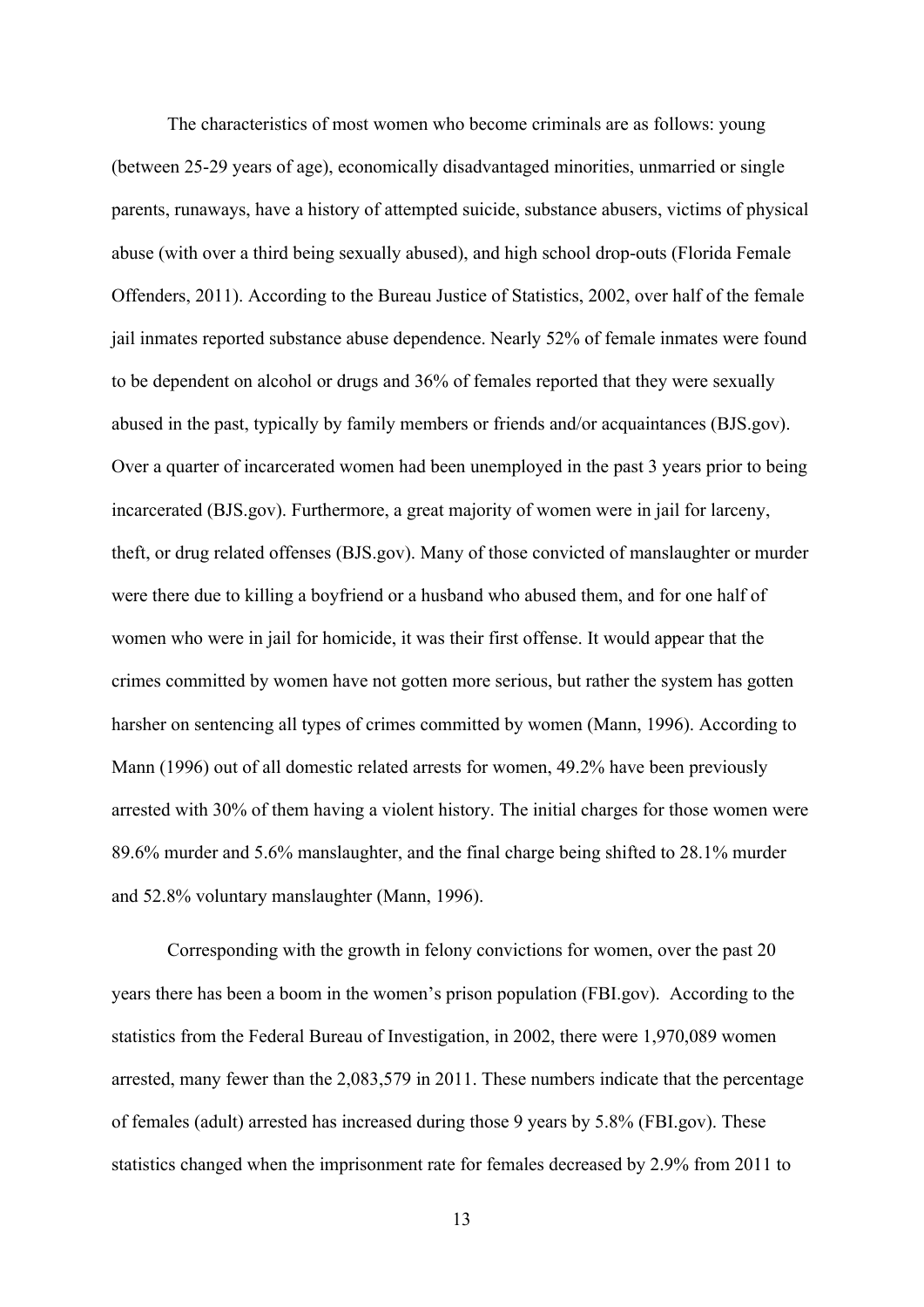2012, from 65 female prisoners per 100,000 U.S. female residents to 63 per 100,000 (FBI.gov). This was the first decrease in the incarcerated population in over 30 years. The distribution of offense categories was divided with 37% of females imprisoned for violent offenses, 28% for property offenses, and 25% for drug crimes. Therefore, the majority of females are incarcerated for property and drug crimes and only around one third of incarcerated women committed violent crimes (BJS.gov).

In regards to women murderers, the number of women sentenced to death in 2007 was 56 (38 white and 15 black). The state with most women under death penalty was California (15) followed by Texas (9) (BJS.gov). In 2010, 36% of females were incarcerated for violent crimes (BJS.gov). However, the percentage of women committing murder is still quite low (Mann, 1996). Additionally, women constitute more than half of the world's population; however, they rarely commit serious crimes, especially crimes such as multiple murder, which is why when occurrences do occur, they tend to shock the masses because it is not believed that women are capable of committing these crimes. Therefore, when women do kill people, the media tends to blow said event out of proportion because this is not a usual type of offender and crime combination (Weatherby et al., 2008).

Because cases of female murders are rare, and not many studies have been completed, cases of violent women are used by the media to gain the public's attention and thus play upon their emotions (Weatherby et al., 2008). When the crime is committed, the media acts on the public's sense of anomie and classifies the female murderer as either good or bad (Weatherby et al., 2008). In the first type of portrayal, that the woman is good, the media focuses on the state of mind of the criminal rather than her actions, thus causing a feeling of sadness and an image of helpless and insane female. Those feelings combined give her the benefit of the doubt, and her past experiences and emotions are more often taken into consideration. The media portrays a woman as bad when her actions and behaviors are the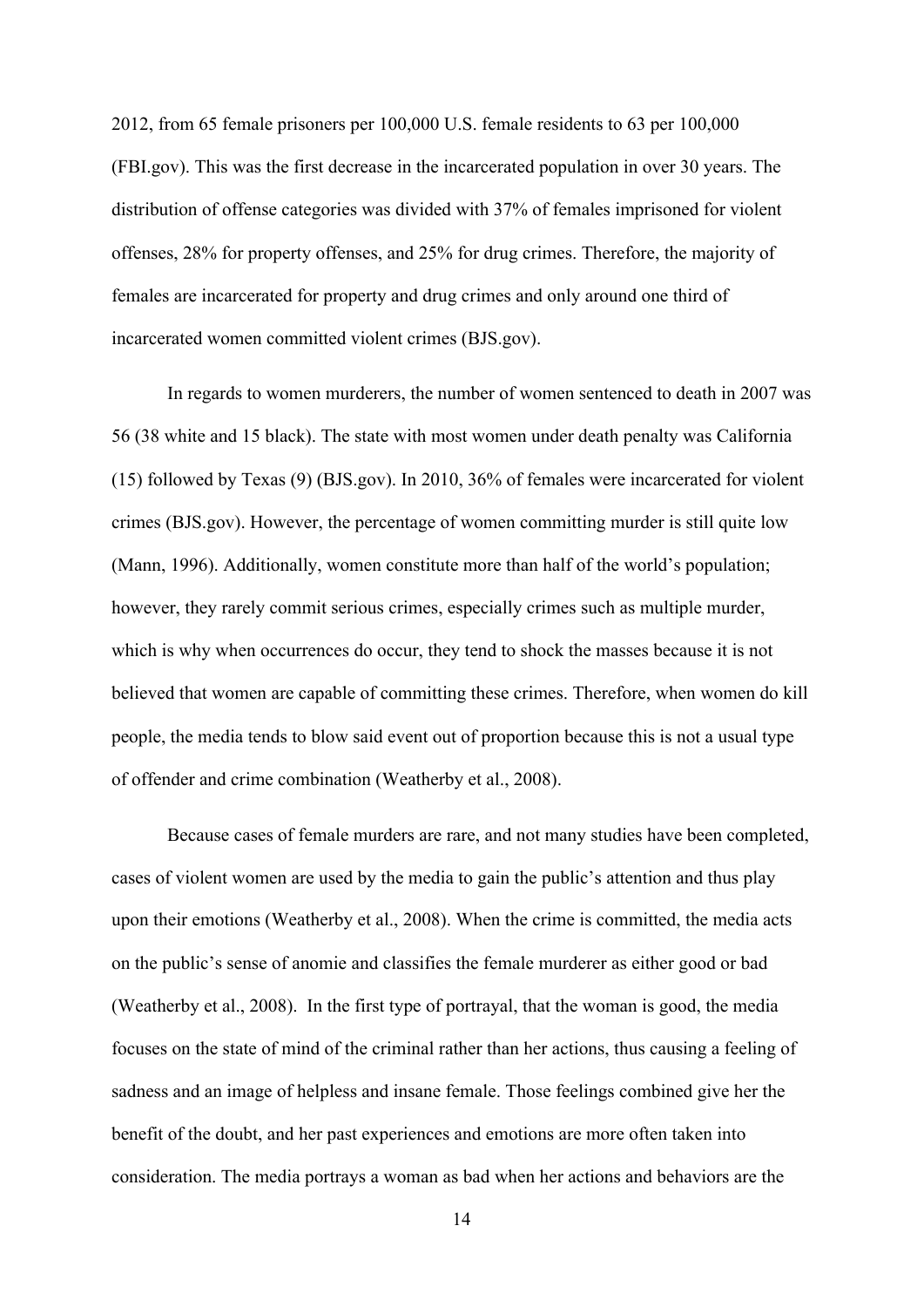opposite of what is expected of her as a female and she must be manipulative and an evil person. Usually, this type of offender is burned by the society, devoid of excuses in the eyes of the media, and she deserves punishment to the fullest extent of the law (Weatherby et al., 2008).

As noted, women are less likely to commit crimes than men; however, their rates have been steadily increasing. Still, women are not typically violent offenders. According to the Federal Bureau of Investigation (2012) most of the crimes committed by women were property and drug crimes, petty crimes, and misdemeanors. Notably, the arrest rate of juvenile females was nearly twice the adult female rate, as indicated on Bureau of Justice Statistics (2012). Nevertheless, as indicated by the Bureau of Justice Statistics, since 1993 the rates for both male and female who committed murder have declined. The estimated rate for murder offenses committed by women in 1998 was 1.3 per 100,000 (BJS.gov). On the other hand, the number of females arrested for murder and nonnegligent manslaughter increased by 1.6% from 2010 to 2011, even though the overall number of arrests between 2010 and 2011 decreased by 2.9% (BJS.gov). We can see that even though the number of females (adults) arrests has been on the decline, this decrease was due to other types of crime and the number of murders committed by women have actually increased.

# *Nature of Crime*

Criminologists have often first theorized about women and then applied stereotypes to the study of women and crime (Rafter & Stanko, 1982). What dominate the literature about women and crime are often contradictory characteristics such as "determined, passive, impulsive, impressionable, masculine, and evil" (Rafter & Stanko, 1982, p.5). Those characteristics are considered deviant from the role a female should have because they are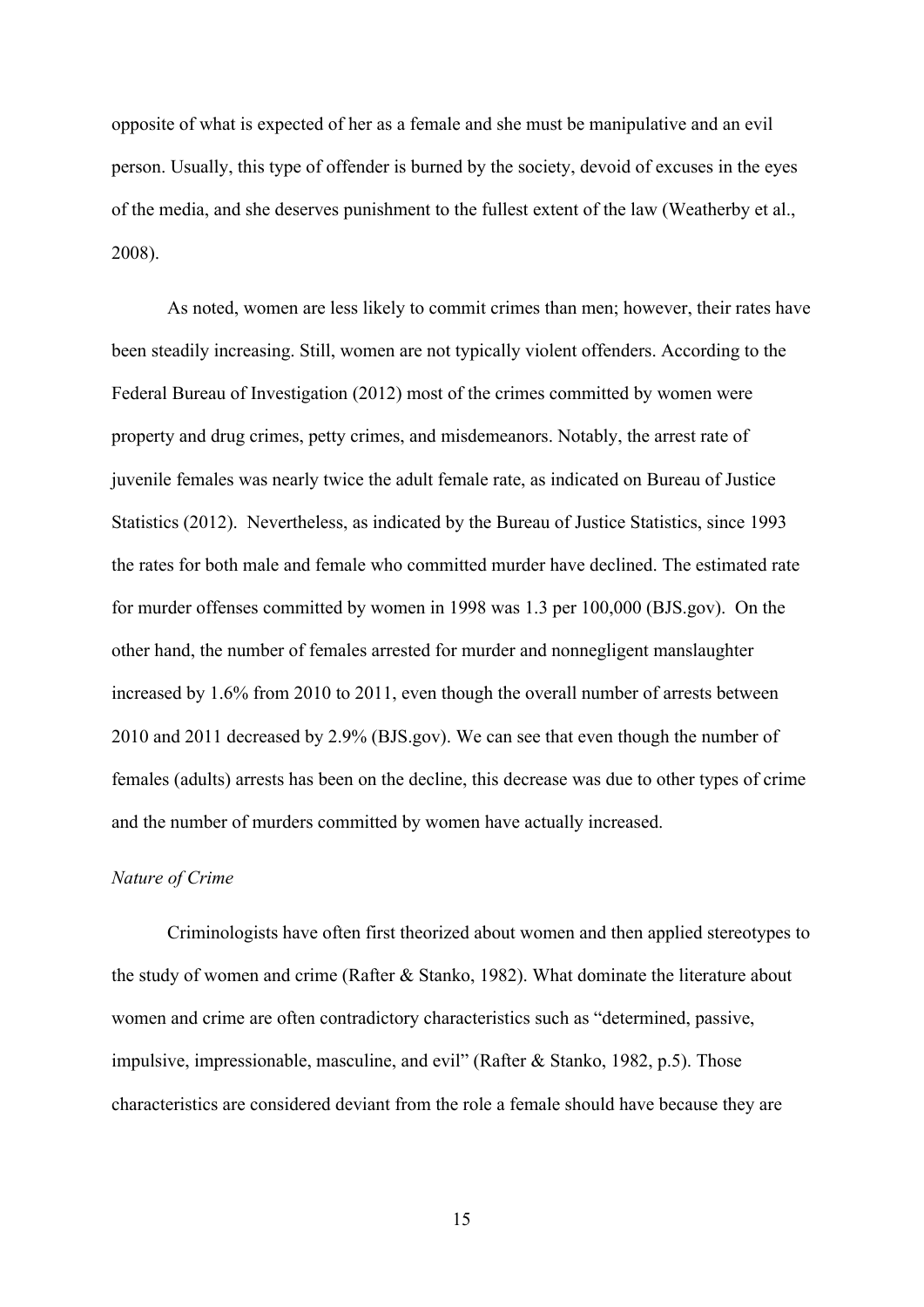outside of the norms and standards. Thus, those deviant actions give a platform for crime that most previous research focused on those characteristics and explanations for crime.

First and foremost, women are seen as less likely to commit crime due to the stereotypes that they are soft, lovable, and calm (Rafter  $\&$  Stanko, 1982). According to Lombroso (as cited by Rafter & Stanko, 1982):"women were less likely to than men to be born criminals, but that those women who were born criminals were more perverse and wicked than male counterparts" (p.6). Although Lombroso's theory is outdated and not accepted by many criminologists due to its highly stereotypical nature, he had made an effort to theorize about women who break the law. Later in the  $19<sup>th</sup>$  century, there emerged the idea of the evil woman or bad little girl (Rafter & Stanko, 1982). The former is seen as masculine and aggressive, who lives outside of the norms and should receive harsher punishment. The latter is seen as an impulsive, sexually promiscuous, and passive and is seen as a women who can be educated, trained, and returned to the proper female manners and, therefore, receive lesser punishment (Rafter & Stanko, 1982). As a result of crime being seen as a masculine action, women who committed crime were thought to do so either because they were too masculine, which is applied the evil women theory, or because they had been led astray, in which the bad little girl theory comes into play (Rafter & Stanko, 1982).

A difficulty encountered in studying women offenders is the gender-role stereotypes of women as gentle, passive, caretaker, and mother figure. As found by Goetting (1988), women have mainly been studied as victims rather than criminals. That is because the ideal of female views in society can accommodate the women as a victim, it is easy for the society to view that image; however, it is not easy to view a woman as a perpetrator of violence. Few studies, however, reflect the pattern and trends of homicide by women as a result of gender bias (Shipley, 2001). Additionally, as pointed out by Wilbanks (cited in Shipley, 2001), when men commit crime it is often attributed to economic reasons, inadequate socialization, and other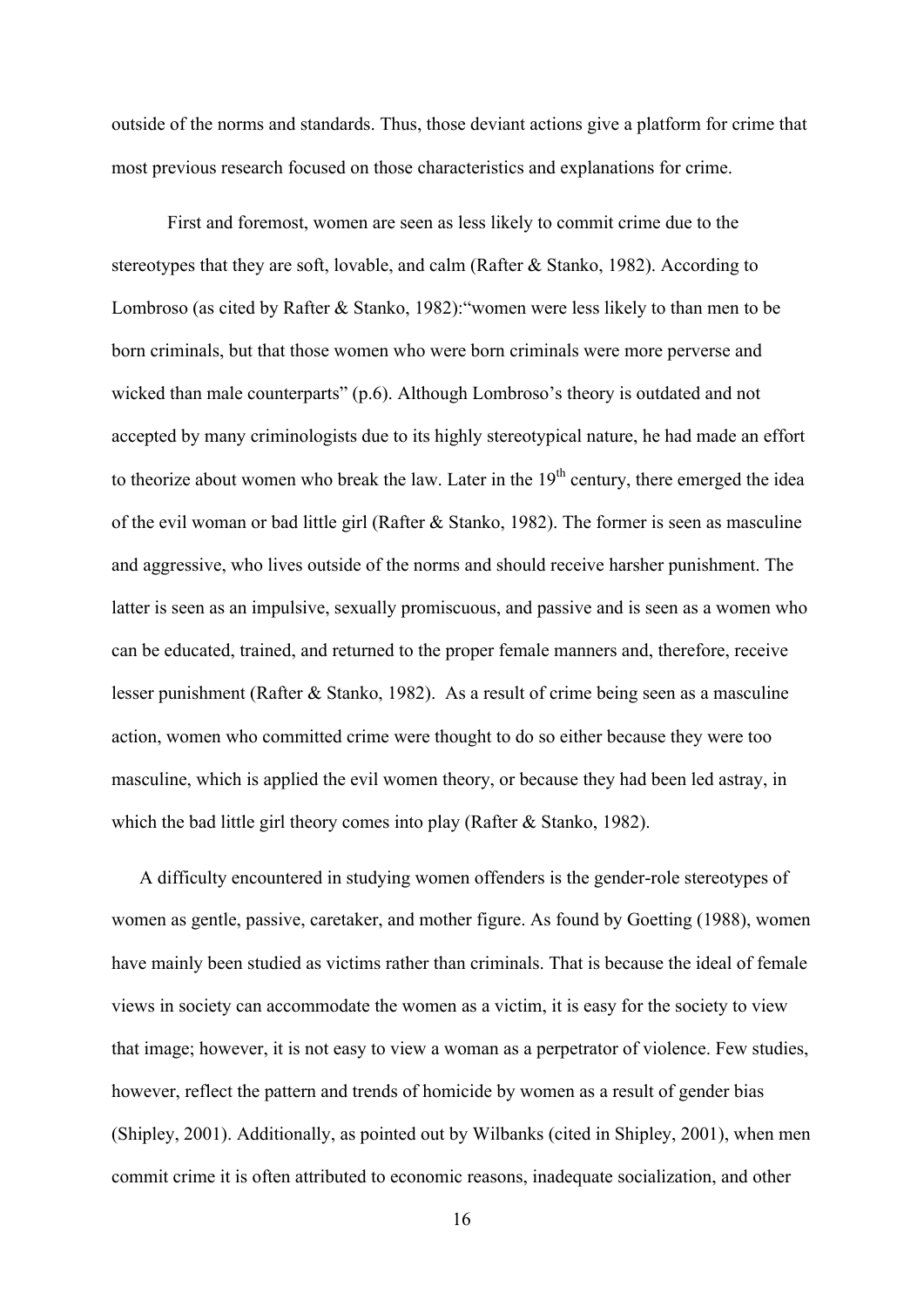factors, while criminal behavior by females is often attained by sickness, weakness, frailty, and vulnerability. According to Godwin (1978) sadistic cruelty in women is one of the most shocking to society and, therefore, receives an excessive amount of attention from the media because it directly contradicts with the conservative and pure perception of a women's nature.

Additionally, Smart (1977) analyzed the myth that female criminals are biologically abnormal because they are not thought to be fully female because their characteristics do not fit with the ideal of a female in the society. Furthermore, she said that these women were in a state of double jeopardy because they are legally sanctioned as well as socially condemned for being abnormal. Therefore, it is said that a women's value is determined by how other perceive her and when she does not fit with the ideal view of women, she is thought to be abnormal.

Along with that, Bell and Fox (1996) stipulated that there should be additional research done on women \other than those who kill their abuser in order to better understand who they are. As found by Shipley, "These researchers maintained that many feminist scholars have chosen to remain silent in these types of cases because they are relatively rare and this situation is less risky" (2001, p. 62). However, if feminists continue to endorse silence about these cases, more implications can be brought as most of the challenging issues for feminist's theory are being voided (Shipley, 2001). This is especially true when the victim is a child or another female. It raises even more difficulties to address those issues due to fragility of the offender and victim and the lack of study about such cases. Additionally, the reasons why female kill are not the same as males and their motives and reasons are different. Therefore, the profile, role of drugs, demographics, and details of women's cases are discussed in the succeeding subsection.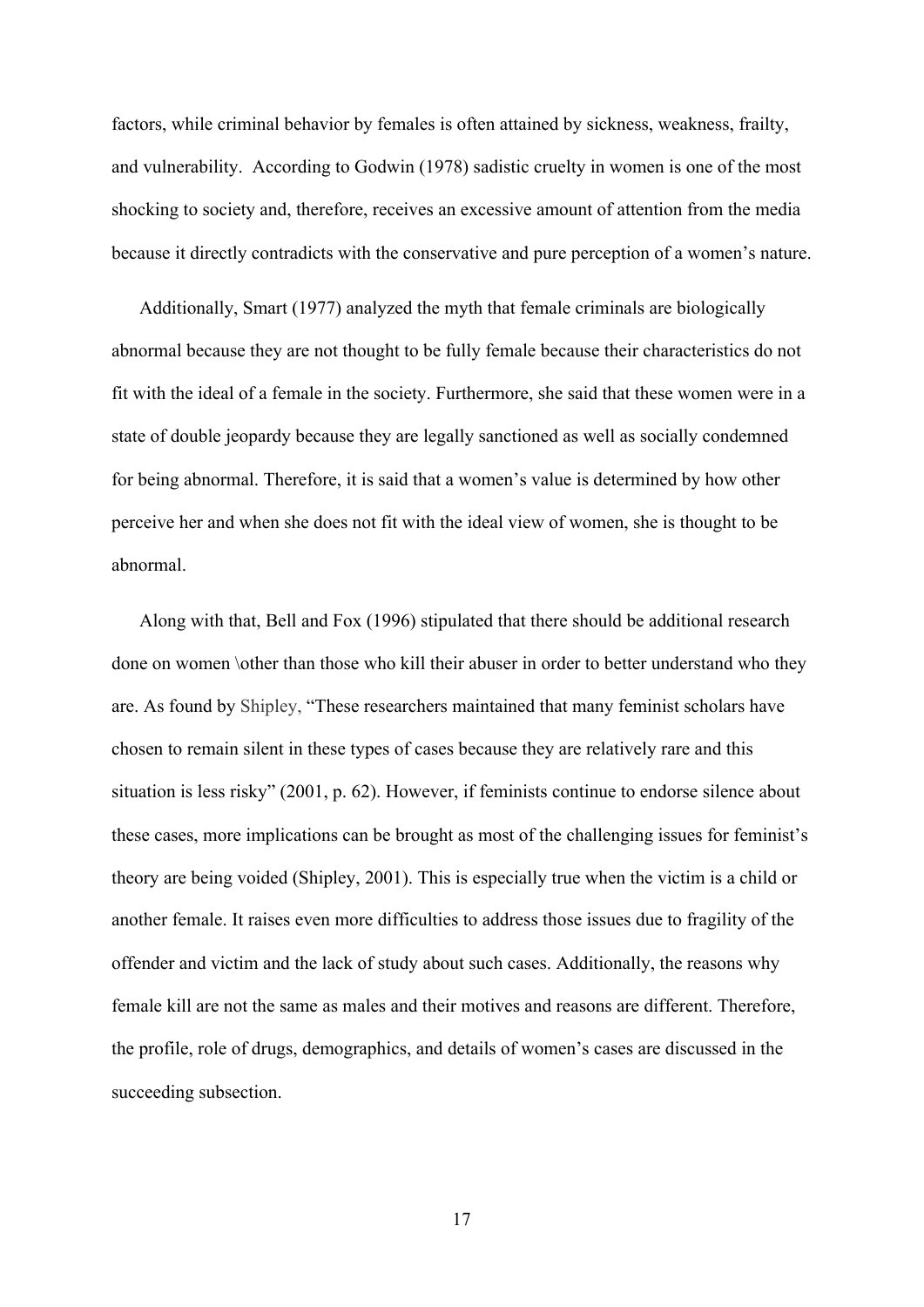Traditional ideas about how females can commit such a grievous crime include that offenders are motivated primary by gain, are less violent than males, tend to commit murder out of reaction rather than their own initiations, and are not sexually compulsive in their bid to kill (Ramsland, 2007). However, just like everything in life, there are exceptions to the rule. Previous research has also shown a pattern in relation to the employment of the female offender and the type of women they are. For example, in some cases where the killer was female, the offender was employed and usually in a care-giving or health care environment that made it easy for her to find her victims (Ramsland, 2007).

### *Victim-Female Relationship*

Most violent crimes conducted by females take place in family settings, and victims are usually the husband, the lover, or a child of the female offender (Mann, 1984). "Unlike males, females rarely kill or assault strangers or acquaintances; instead, the female's victim tends to be a male who she has been intimate with or a child; the offense generally takes place within her home, the victim is frequently drunk, and self-defense or extreme depression is often a motive" (Dobash et al., as cited in Steffensmeier & Allen, 1996). According to the Bureau Justice of Statistics (2008), 30% of the children under the age of 5 who were murdered were murdered by their mothers, and 5% were killed by female acquaintances. Furthermore, the female offender and male victim relationship accounted for 9% of homicides between 1980 and 2008, and 2.2% for female offender and female victim during the same years (BJS.gov). Of all homicides committed by female offenders, 29.7% were against a person with whom they had an intimate relationship and 25.6% against family members (BJS.gov).

According to the Federal Bureau of Investigation (2010), in instances when relationships between victims and offenders were publicly acknowledged, 53% were killed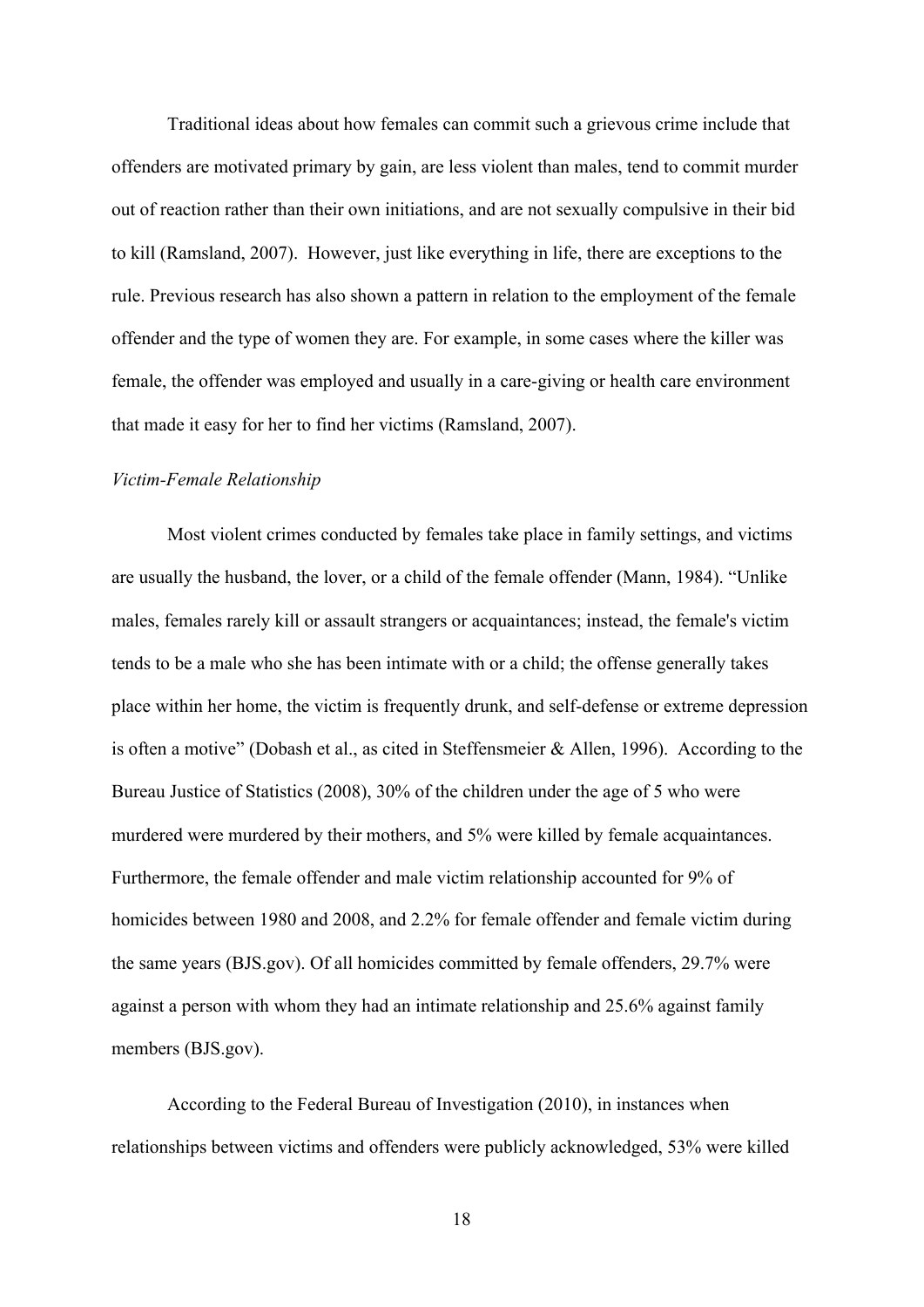by someone they knew. Again, the majority of all murders are between people who know each other. So this trend is similar for both men and women. Moreover, women are not only likely to kill someone they know, they are also likely to kill their children and other family members (Mann, 1984). For example, mothers and stepmothers committed about half of all parental killings between 1976 and 1997 (Pollock & Davis, 2005). Notably, women rarely kill strangers, with an estimated 1 in 14 murders by females being committed against a victim who was a stranger to the offender (BJS.gov). These statistics indicate that the majority of murders committed by females are killing of someone they were acquainted with or are related to. As stated on Rafter and Stanko (1982), Blum and Fisher suggest:

While murder in general is a very personalized crime, in the vast majority of cases taking place between people who know each other, female murder appears to be an especially intimate act. That is, women are more likely than men to murder another family member – particularly a husband or child; outside of husbands and children, the only significant choice for women appears to be a lover. (p. 166-167).

As a common characteristic, previous studies have shown that in the majority of cases there is a relationship between the victim and the offender. The most frequent affiliation between victims and offenders in domestic homicides cases was that of lovers, as indicated by Mann (1996), common-law marriage being the second most frequent, while husbands were third. Silverman and Kennedy (1988) reported a similar finding that husbands and children are the victims in two thirds of the homicides perpetrated by women. Much of the rest of the female-perpetrated homicide involves other family members and friends or acquaintances (FBI,gov). Notably, the killing of one's parents or siblings, however, was found to be rare among women (D'Orban & O'Connor, 1989).

Despite the fact that overall murder is typically an intra-gender and intra-racial crime for men, women are the exception to this rule because they are typically killed by men rather than other women. Wilkbanks (cited in Shipley, 2001) found that women almost never killed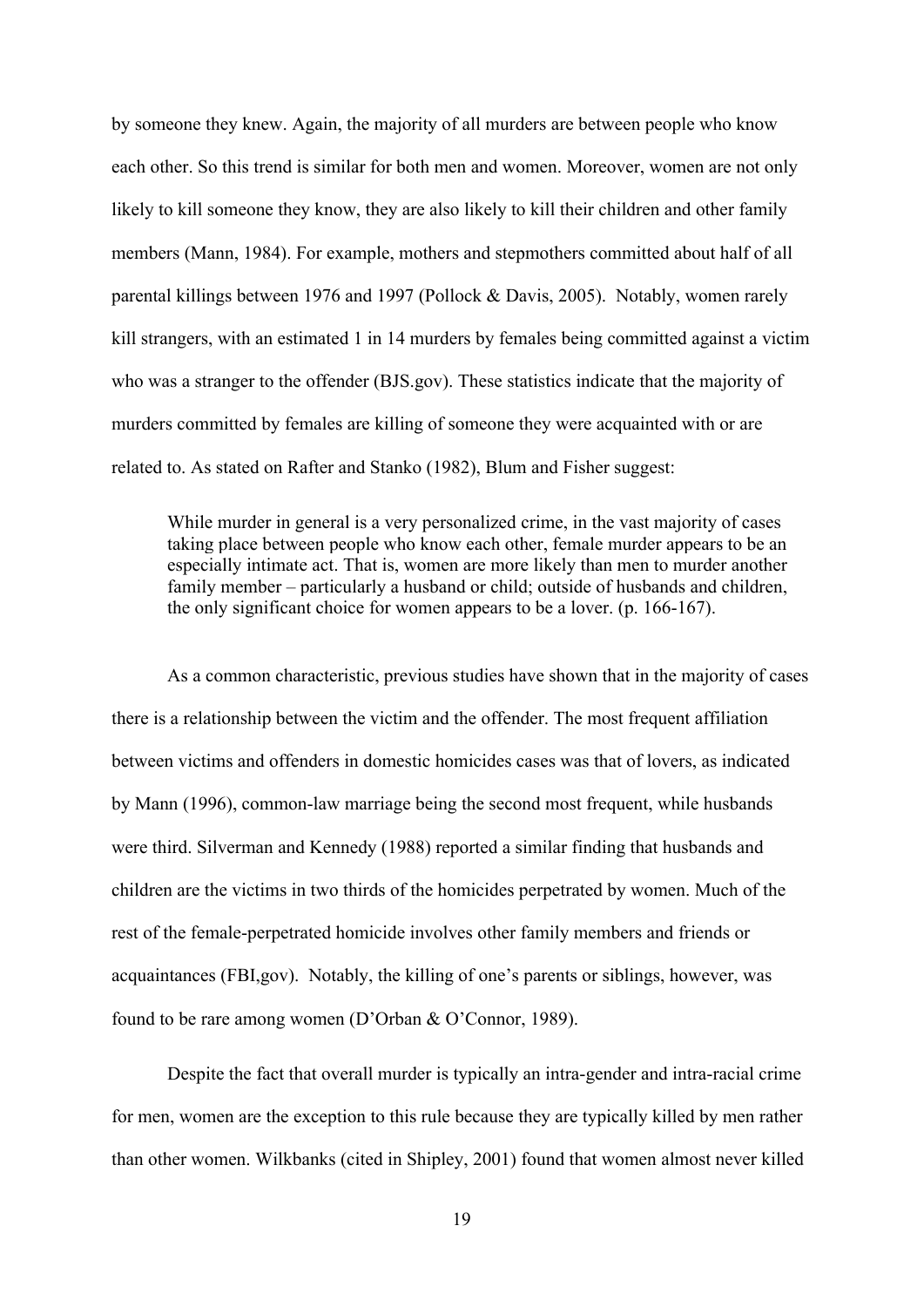other females. According to the Department of Justice (1992) only about 9% of women victims were killed by another woman. Those numbers indicate that men are by far the usual choice of murder victim by both male and female murderers.

# *Murder Location*

Most of the previous studies conducted about female offenders have shown that murders characteristically take place at home, especially in the home that the offender and the victim share together (Mann, 1996). However, if the offender and the victim do not live together, usually the crime takes place at the offender's home rather than the victim's. The statistics indicate that 57.3% of the murders occurred at the home that the victim and offender shared together, 18.9% of murders took place at the offender's home, 2.8% at the victims home, and 4.2% in a third party home (Mann, 1996). Inside the house, the living room, family room, or dining room were most commonly used as the location for homicide (Mann, 1996). These statistics contradict Wolfang's (1985) study where he found that the kitchen and the bedroom were the most common places. Nevertheless, both of these studies indicate that murders are likely to occur in the residence of either the victim or offender or both.

# *Timing of Murder*

Although the information is limited, studies done in the past on homicide victimization by Wolfang (1958) found that homicides in Philadelphia occurred most frequently during the weekends. In addition, Goetting (1987) also found that 91% of murders in Detroit took place during the weekends. Furthermore, Block (1987) found that in Chicago, Latinas (60%) and African American (61.5%) wives were most likely to kill their husbands on weekends; however, white wives were more likely to commit their murders during weekdays (Mann, 1996). Additionally, both Goetting (1987) and Wolfgang (1985) found that the majority of homicides are nocturnal. It seems that more than half of domestic homicides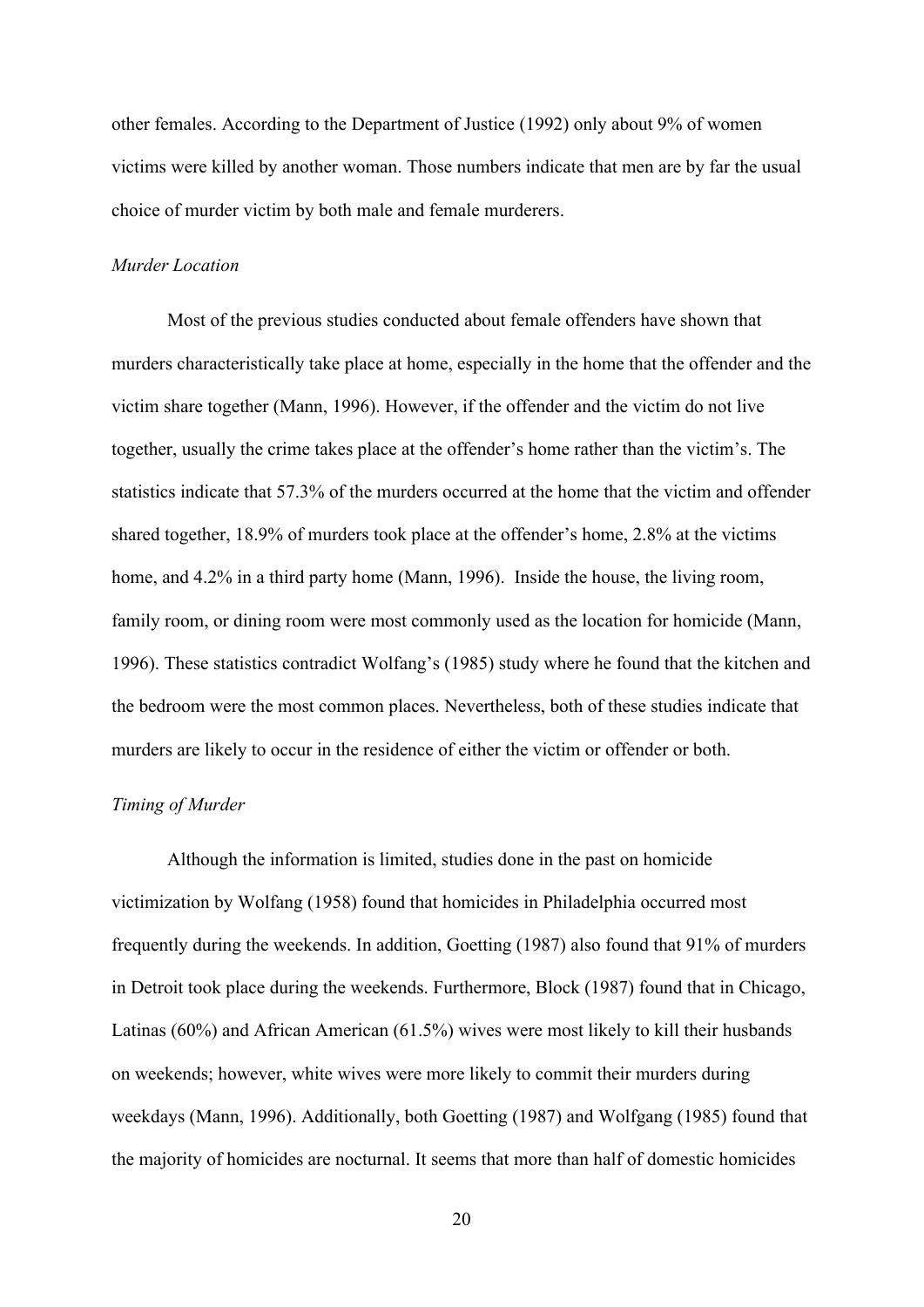take place at night between 8:00pm and 3:00am (Mann, 1996). Block (1987) went further by stating that the time when murders are committed can vary depending on the race of the female offender. She found that Latina wives most frequently killed their husbands anywhere between midnight and 3:59am, whereas African American and white females killed between 8:00pm and 11:59pm (Mann, 1996). Nonetheless, most women kill at night.

#### *Alcohol and Drug Use*

Homicides are often committed in congruence with the use of alcohol and/or drugs. It was found that 36.2% of female offenders were drinking at the time of the offense, and 8.7% had used some type of a drug prior to the commission of the murder (Mann 1996). In addition, over half of their victims (58.3%) were under the influence of alcohol and 12.1% were under the influence of drugs at the time of their murder (Mann, 1996). Additionally, Mann (1996) found that southern female killers were more likely to have been drinking just prior to their offense rather than nonsouthern female killers. However, nonsouthern women comprised 58.6% of the murderers when drugs (other than alcohol) were used just prior to the offense. The use of alcohol and drugs are found to be somewhat related to self-defense cases. Husbands attack their wives at any time of the day; however, when under the influence of alcohol or drugs the rate of attacks increases, which can be when the wife snaps or the abuse gets so violent that the females are forced to use violence to save their lives (Mann, 1996).

According to Collins and Spencer (1999) alcohol and drug use are risk factors for males against female domestic violence offending. Other studies have found similar findings. For example, Goetting (1987) reported that alcohol is often a vital aspect of marital homicide committed by women. Eronen, Hakola, and Tiihone (1996) also noted that alcohol dependency in congruence with antisocial personality disorder increases homicidal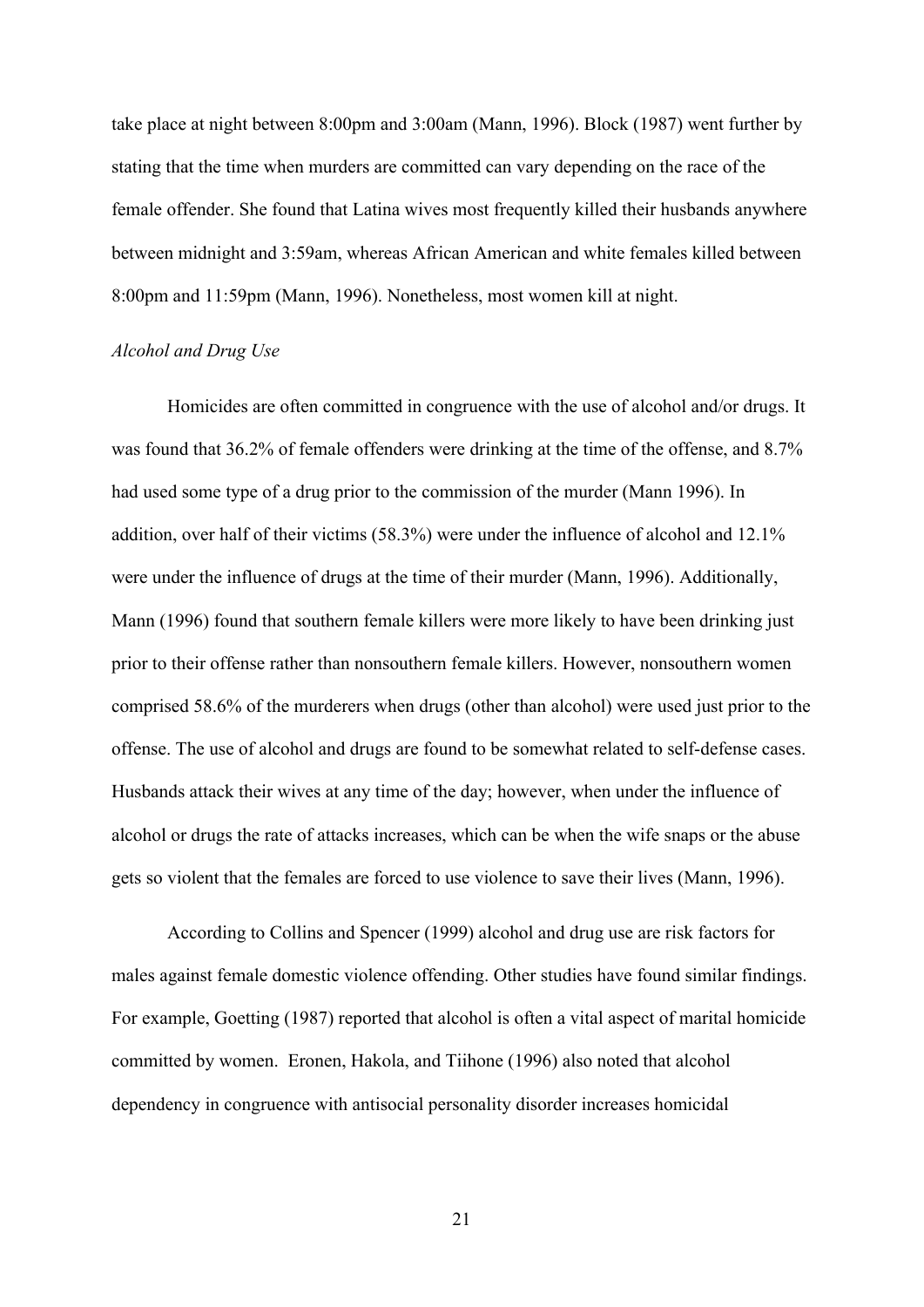tendencies. Moreover, according to Bureau of Justice Statistics (1999), 38.5% reported the offender was under the influence of drugs or alcohol during family violence incidents.

# *Psychosocial Factors*

Another factor that contributes to females committing crimes is the way they deal with stress in their lives. Women are more likely to internalize negative affect as guilt and hurt rather than externalize at the target. This results in women' aggression often being more indirect, and women with a high level of aggression reporting more problems such as selfharm and anorexia (Yourstone, Lindholm, & Kristiansson (2008). Furthermore, women are supposed to express their emotions in a manner of insecurity, fragile, and fear (Yourstone et al., 2008). When a woman breaks the law by committing a violent crime, she is not only breaking the law that forbids violence but her natural law in which she is expected to act in a passive manner (Yourstone et al., 2008). It has been found that females who commit homicides have displayed less aggressive behavior during childhood because they show a more introverted range of problems (Yourstone et al., 2008). Additionally, female perpetrators of violence may have had harsher psychosocial circumstances during their childhood (Yourstone et al., 2008).

# *Motivations and Methods*

Even though we have traditionally thought of women as caring and nurturing, they can be just as cruel and cold as any male killer. However, even though men and women are both capable of murder, their motivation and methods are somewhat different. According to social norms, murder is not a part of a woman's characteristics. A factor that may be particularly salient in trials of women for murder are times when they tested norms and ideas about gender roles. Well into the  $20<sup>th</sup>$  century, the conventional picture of respectable women did not fit that women could be murderers (Friedman, 2010). Murder was not in their nature.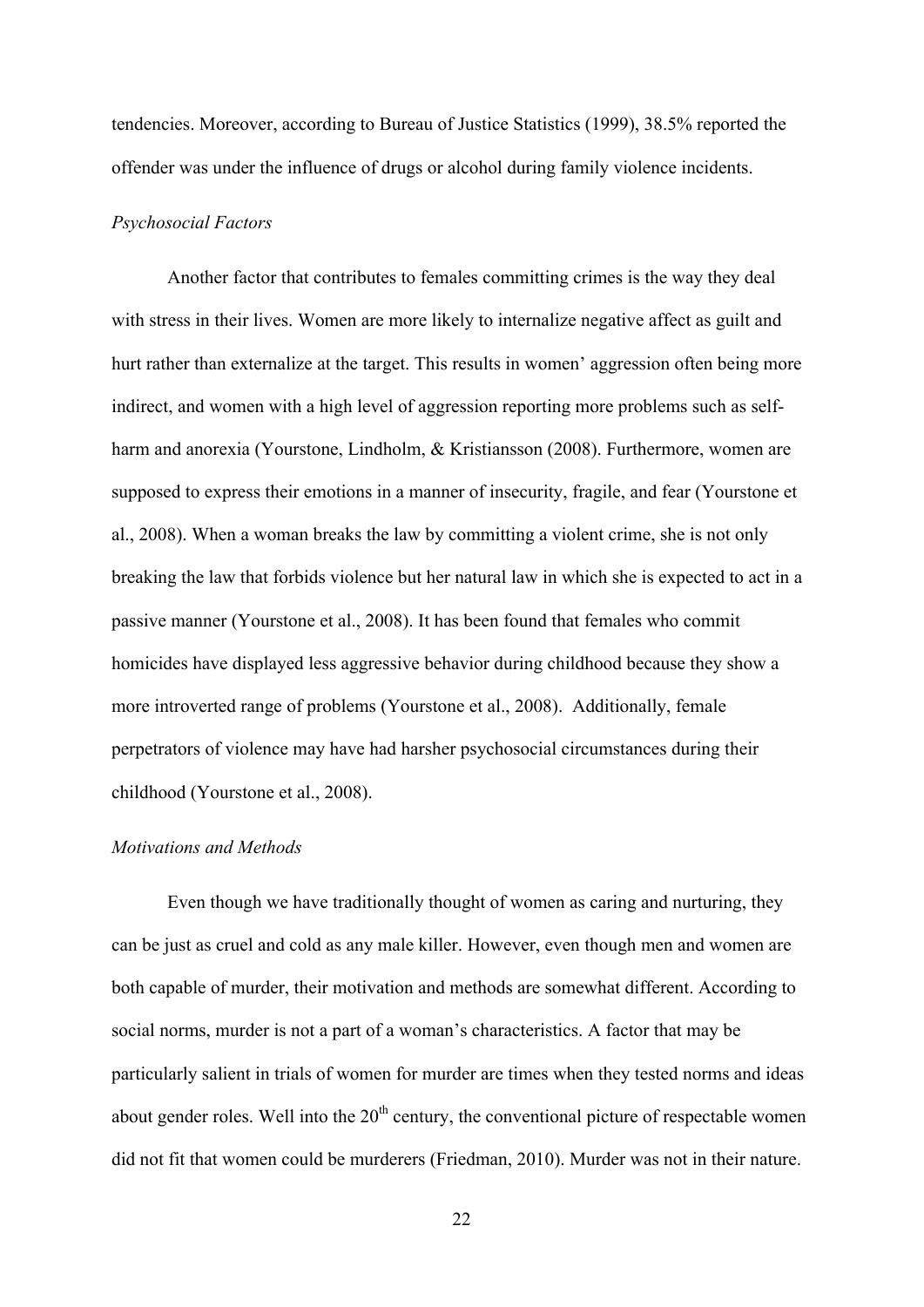Therefore, it was believed that if they killed, there must have been a good reason (Friedman, 2010). There is still gender bias in our society, and the majority of people cannot picture a woman killing anyone, let alone her husband or child. The traditional views of what a woman should be like come from a distant part of our history, when, as previously stated, the stereotype of Lombroso and, consequently, the evil woman and the bad little girl theories originated.

It is important to note that like men, women view murder as a solution to a problem (Shipley, 2001). As indicated by Shipley, (2001) women who kill are frequently in situations where the victim, usually a male, precipitated the violence by being the first to use physical force such as threatening with a weapon or striking a blow; thus, the female perpetrator responded to her victimization.

In a study conducted by Spunt, Brownstein, Crimmins, and Langley (1997), where a series of interviews were done with female homicide offenders in order to examine the various circumstances in which the women committed homicide in first place, it was found that any particular homicide may have more than one motive associated with it. The majority of these events had two motives that included self-defense, harassment, psychiatric conditions, a need to obtain money for drugs or for something else, retaliation, jealousy, or motive missing. Goetting (1988) noted that the most common motive grew out of an argument or confrontation. The FBI (2012) indicated that common reasons for murder were: a romantic triangle, children killed by the babysitter, substance induced brawls, argument over money or property, or other arguments in general. Although the FBI's information is not stratified by gender, these statistics indicates that relationships are often a common factor in the circumstances and motives for murder.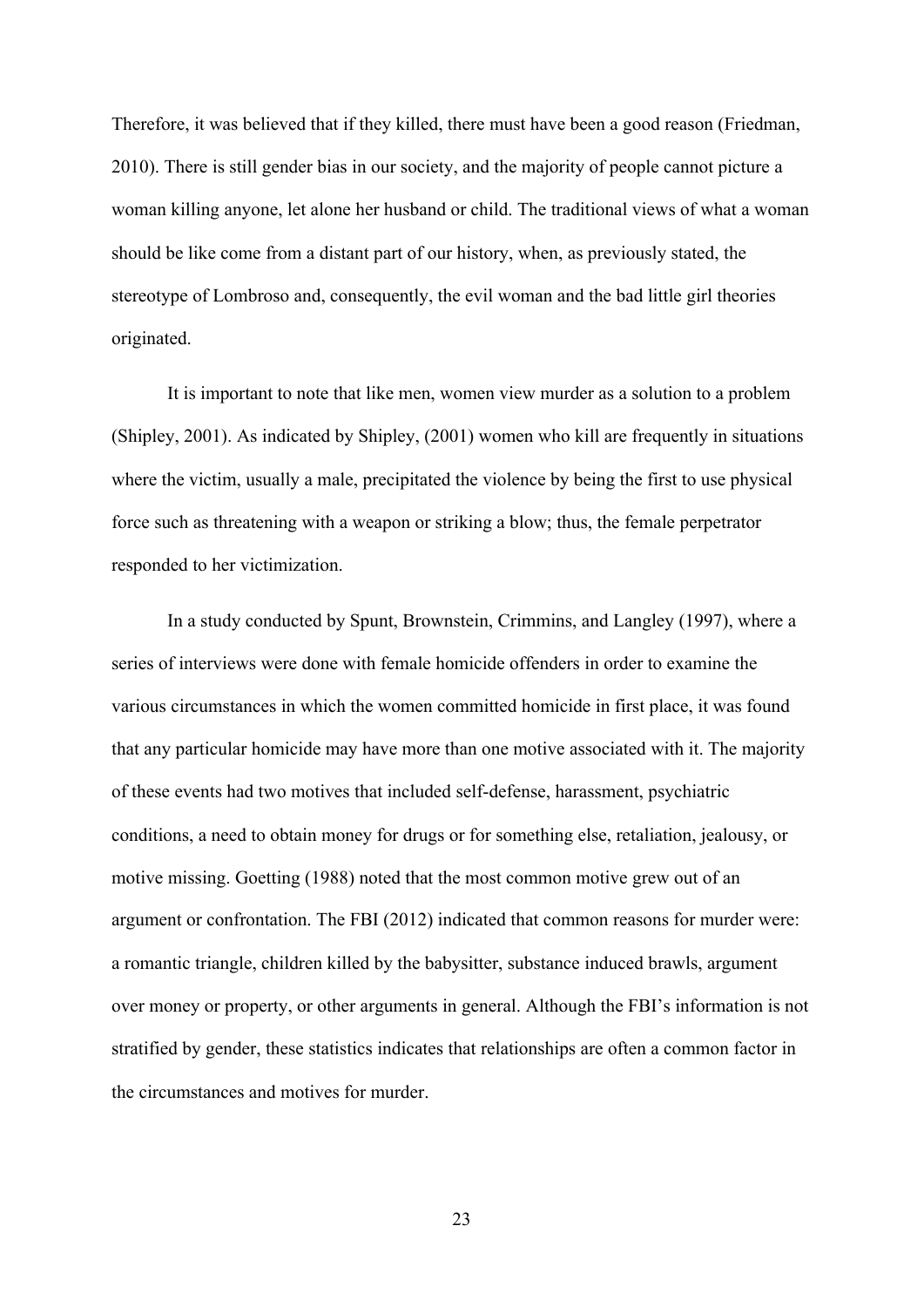Although it appears that the motivation that drives female offenders to kill is in most cases the fact of her being in a relationship, it is evident that it significantly differs from what turns men offenders to such an act. What about the method? According to several studies, firearms were the most common method, followed by the use of knives (Goetting, 1987; Mann, 1996; Wilbanks, 1983b). There is also a correlation between the race and the weapon used. For instance, Block's (1987) study revealed that more than half of Latina and African American women who killed their husbands in Chicago used firearms, while only 39.6% of white wives did. Moreover, white female domestic killers were three times more likely to use long guns than African Americans women, and no Latina used long guns in the murder of their spouses (Mann, 1996).

The weapon of choice is typically a gun with a knife being the second choice. The offender appears to be acting alone 97.2% of times at the time of her attack (Mann, 1996). Premeditated offenses and self-defense count for the top two reasons and motives. (Mann, 1996). According to the Bureau Justice of Statistics from 2008, boyfriends were more likely to be killed by knives than any other group of victims. So, it appears that the type of relationship also influences the method of killing. Finally, drugs and alcohol seem to play a prominent role in the commission of murders.

# *Demographics*

Women who kill are slightly older than the average age of criminals, are often unemployed, under-educated, and members of minority groups (Shipley, 2001). For example, by analyzing the data collected in Maricopa County, Arizona, of individuals charged with a nonnegligent manslaughter or homicide, it was found that women offenders were members of lower socioeconomic groups, dependent of someone, less likely to be the primary source of their household income, and either employed in nonprofessional occupations or unemployed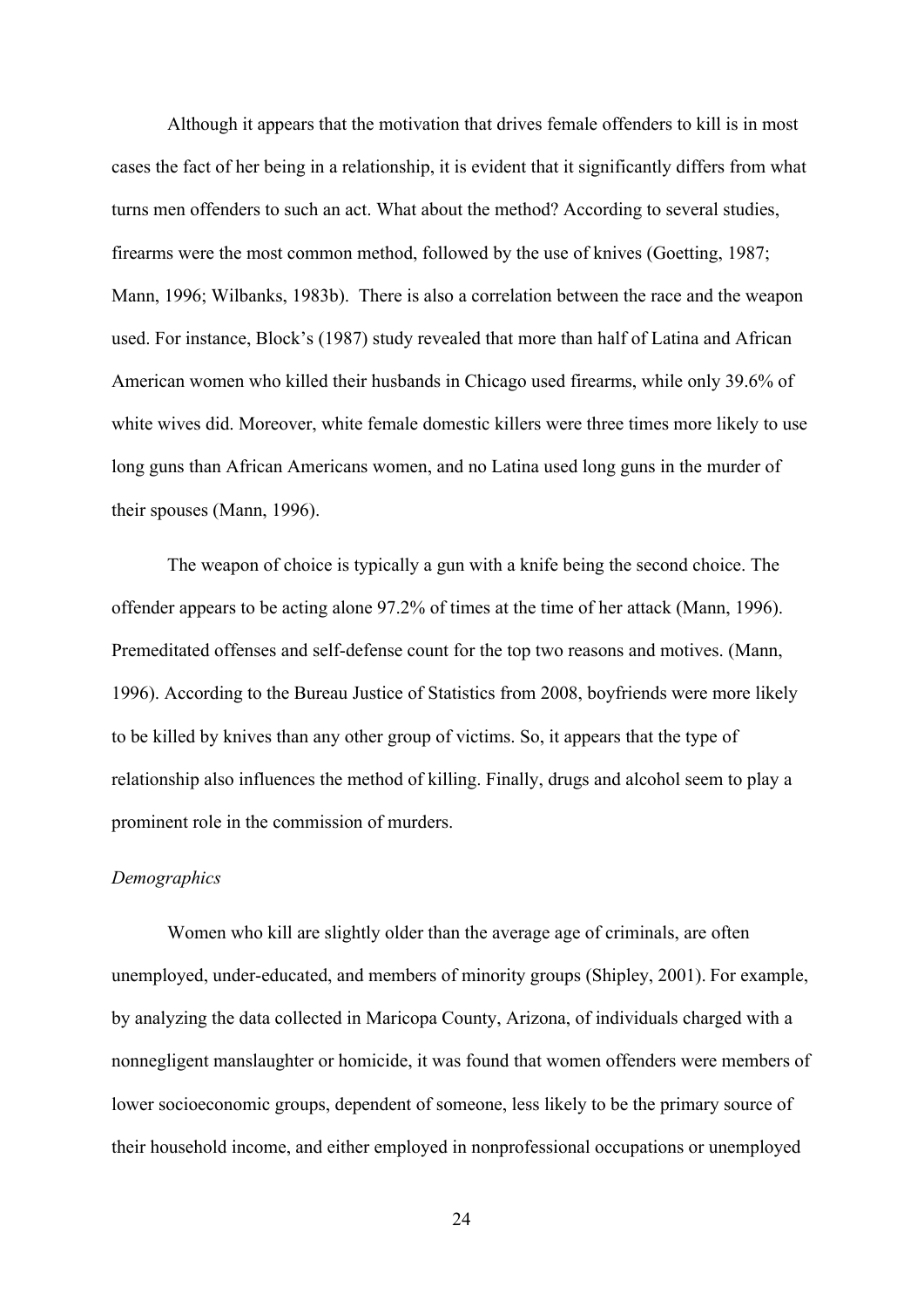(Jurik & Winn, 1990). Additionally, the female homicide offenders are typically older than male counterparts (Shipley, 2001). Many females who commit murder are also members of minority groups, particularly African American and Latina (Mann, 1996). Their ages vary, with one third between 18 and 25 years of age and over half 26-45 years old (Silverman  $\&$ Kennedy, 1988), so while they are still young women, they are on average older than their male counterparts. Of the 103,100 female prisoners sentenced to more than 1 year in state or federal prison, nearly half (48% or 49,100 prisoners) were white females. Black women made up 28% of all sentenced female prisoners and Hispanic women 17%. Since 2000 the number and percentage of white women among sentenced female prisoners have increased. At yearend 2000, white women accounted for 40%, while black women accounted for 38% of sentenced female prisoners. Women ages 34 to 39 made up the largest percentage of sentenced female prisoners overall (19%; BJS.gov).

In relation to their marital status, most of them responded they had been married at least once, which can include, married, common law married, separated, divorced, or widowed. Only 40% were single. The greatest majority of women who killed (69.5%) were mothers and had an average of 11 years of education, which is equivalent to some high school. Almost three fourths (71%) were unemployed. Housewife was the most common occupation of the offenders (44%). Husbands counted for 22% and common-law husbands for 18% of the victims. These findings agree with the previous ones, where the majority of homicides committed by females involve someone with whom they have a sexual relationship, followed by children, then friend, acquaintances, or other family members (Silverman & Kennedy, 1988). Furthermore, the female killer seems to have previous arrests, as more than half had previous records, and 35% had prior arrests for violent crimes (Mann, 1996).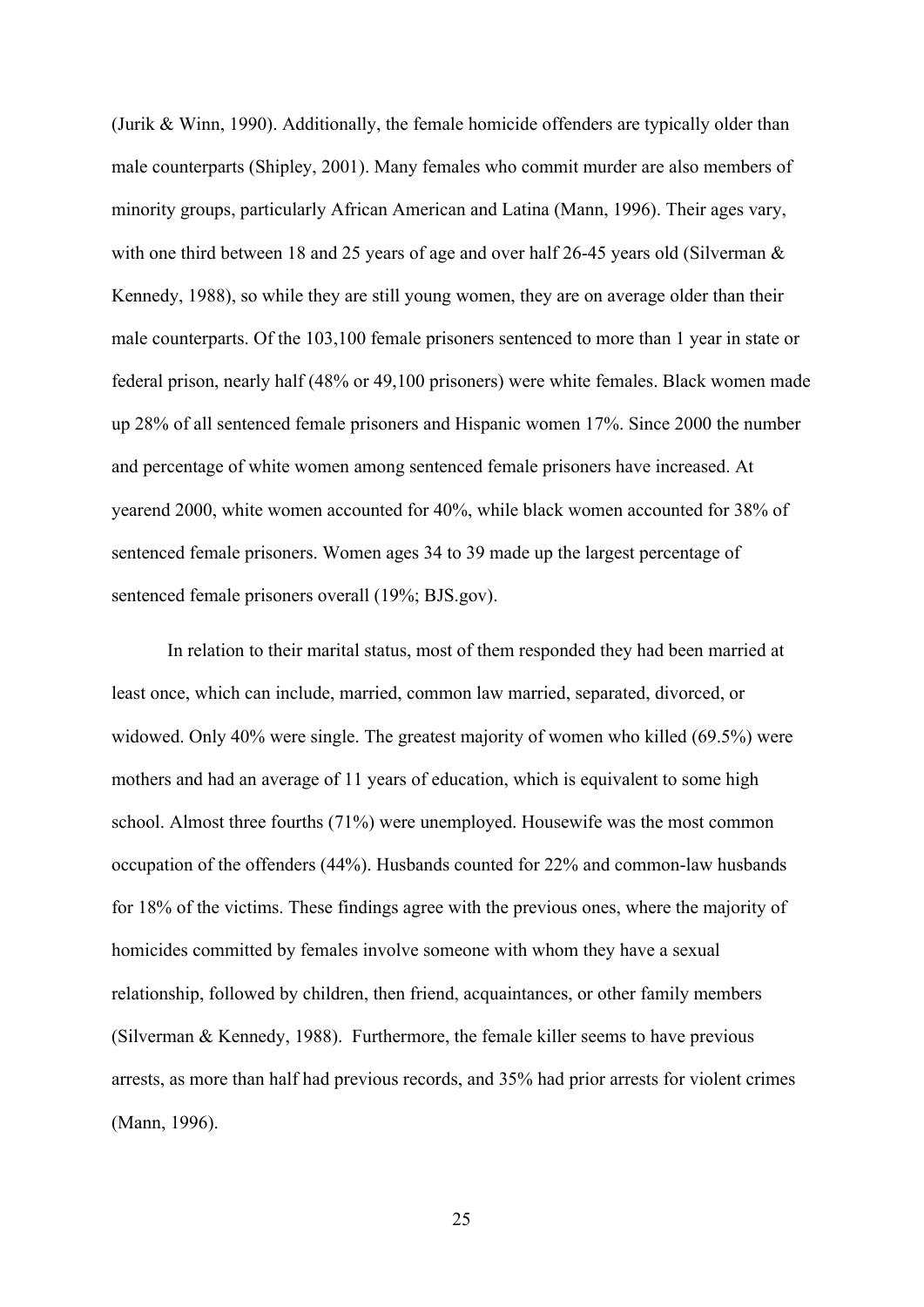All types of women commit crime, all ages, races, ethnicities, and backgrounds. As shown above, some studies have indicated women of some races commit murder more often than others and the times of their crimes are different. Moreover, the murder trends for each race and ethnicity change over time, and while one ethnic or racial group can increase in their offenses, others may decrease. Nevertheless, no matter what ethnic group, age, race, or background, women are committing murder.

## *Types of Female Killers*

There are many reasons why women commit murder. Also, there are many different types of victims for female offenders. Often, as previously stated, women usually kill someone they know, with their victims often being a boyfriend, husband, or child. Women can also kill in self-defense or when protecting the life of a loved one. Her victims can also be more than one, in the case of serial killers. For the most part, females choose victims that are helpless, in other words, an easy prey. The idea that certain females chose easy prey is supported by the following statement, "Being a caregiver is something they know they can do, and for these offenders who crave the excitement of killing, there is a side benefit to choosing a profession that places them in situations where they are in contact with helpless individuals" (Schurman-Kauflin, 2000 p. 17). According to previous studies, criminologists have found that females tend not to move their location significantly when in commission of their crimes. Once they find a place where they can commit their crimes, while drawing little attention to themselves, they tend to stick around. Female predators remain in one local and choose very sick and helpless victims. To aid their crimes, they usually do not mutilate or torture their victims and chose methods of killing that are most likely to look like natural causes, such as poison or asphyxiation (Schurman-Kauflin, 2000). Besides choosing a victim who is helpless or depends on her, the female offender usually keeps a low profile when she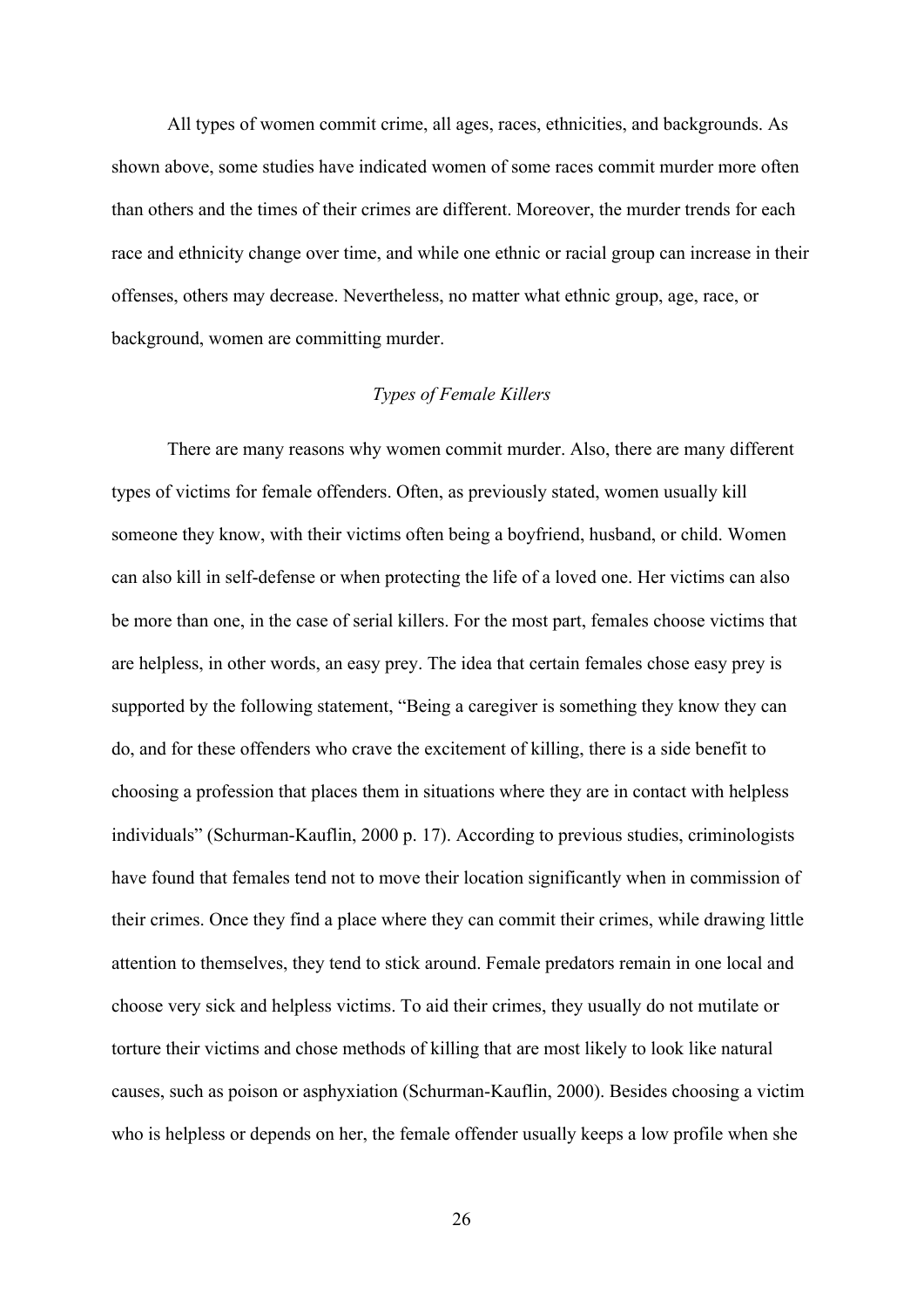commits her crime, not calling too much attention to herself, playing the victim, and choosing a method of killing that will not bring much suspicion.

#### *Mothers Who Kill*

Women are typically seen as mothers, housewives, and caregivers. Female homicide offenders tend to be first described as wives, mothers, or women in the headlines or initial lines of the text before their names are mentioned (Gurian, 2011). This is used by the media in order to emphasize the 'bad' image, by stating it up front that the person who committed the crime you are about to view is a mother, a woman, a spouse and, therefore, can only be a bad, horrible person to have committed such an illegal act. An example of this is the 'tot mom', Casey Anthony case, which gained much attention for months in the news and inspired a lifetime movie based on this real life story.

Casey Anthony was first portrayed as a victim, an attractive women who had her daughter abducted by some nanny. Later, the media turned on her as more facts came to light about her daughter's disappearance and she was linked to it. Then, she was portrayed as a terrible person, who constantly lied about where she lived, where she worked, did not report her daughter missing for 30 days. Even worse, during those 30 days "partied like a rockstar" and got new tattoos celebrating life. Immediately, pictures of her partying, drinking and acting out surfaced on the internet and the news everywhere (hln.com).

From that point on, she was seen as a woman who failed to conform to the feminine ideal by acting out and not having maternal instincts. The media was fascinated by this case and so was the society mainly because she was such a bad mother. How could an innocent young mother kill her beautiful daughter just so she could go out to party? When she was found not guilty, threatening letters were sent to her and she had to move to an undisclosed place because many people wanted to kill her due to her actions (hln.com).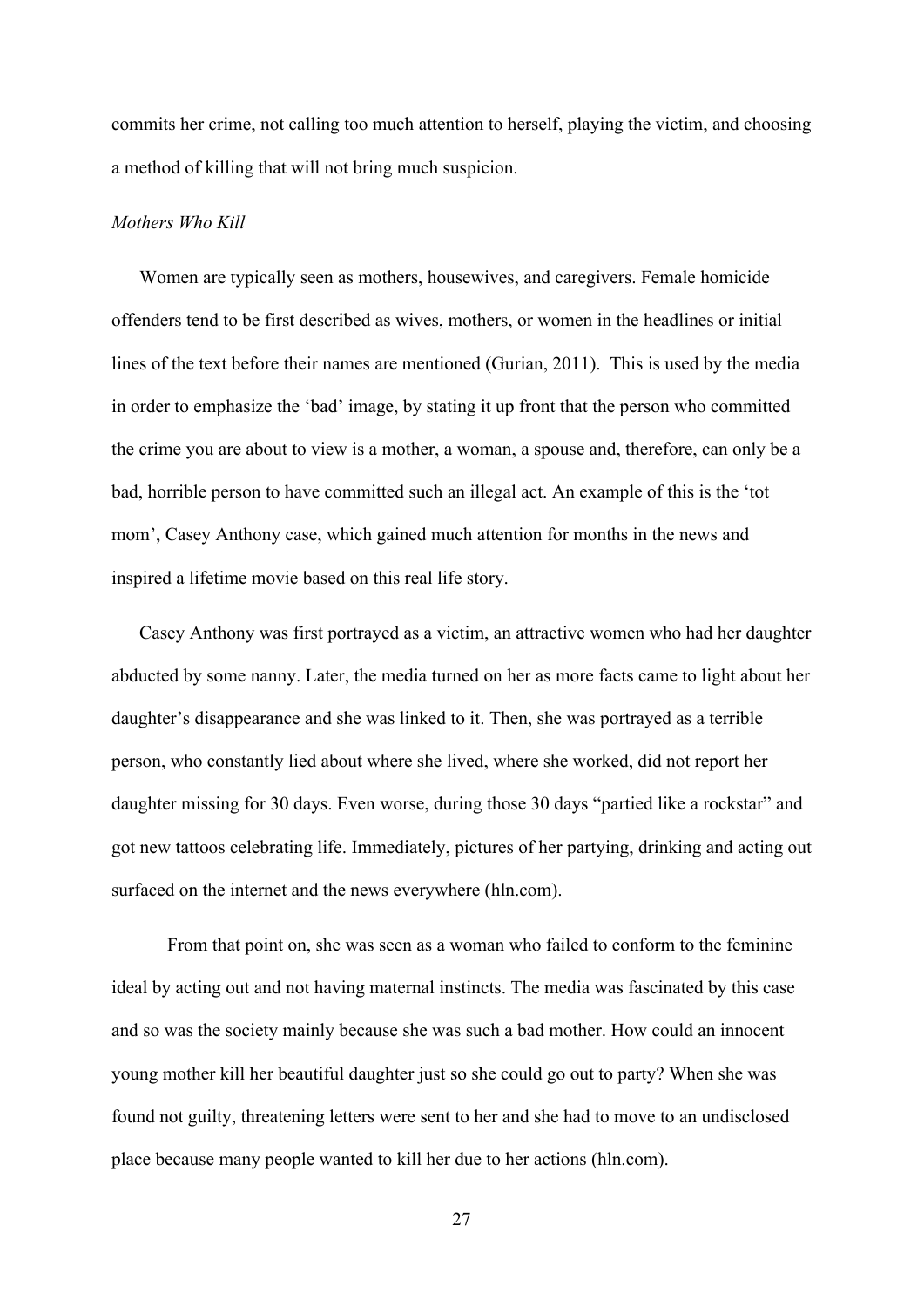According to the Bureau of Justice Statistics, between 1976 and 1997 parents and stepparents murdered nearly 11,000 children. Mothers and stepmothers committed about half of these child murders. Sons and stepsons accounted for 52% of those killed by mothers. Additionally, mothers were responsible for a higher share of children killed during infancy (BJS.gov)

It is common for women who kill their children to be suffering from Munchausen syndrome by proxy (Kelleher & Kehheler, 1998). Munchausen syndrome by proxy is a mental disorder in which subjects injure or induce illness in children in order to gain attention and sympathy for themselves (Artingstall, 1995). With time, a growing number of MSBP cases caused law enforcements to give more attention and investigate the means in order to better understand the issues associated with this disorder (Artingstall, 1995). However, other motives may be used, such as revenge against the father or the benefit from the children's life insurance. In some cases there are no exact explanation but it can also vary from freedom to jealousy.

Typically, mothers who have killed their children are a good deal younger than those in other homicide categories. Mothers use their hands to kill their children. While those mothers who kill their noninfant children tend to beat them, those committing infanticide tend to suffocate or strangle (Silverman & Kennedy, 1988). In a study conducted by Weisheit (1986) where 39 incarcerated women who had killed their children were examined, two groups were examined in two different periods of time. It was reported that the group studied in the earlier period were married, whereas the majority studied on the latter group were single.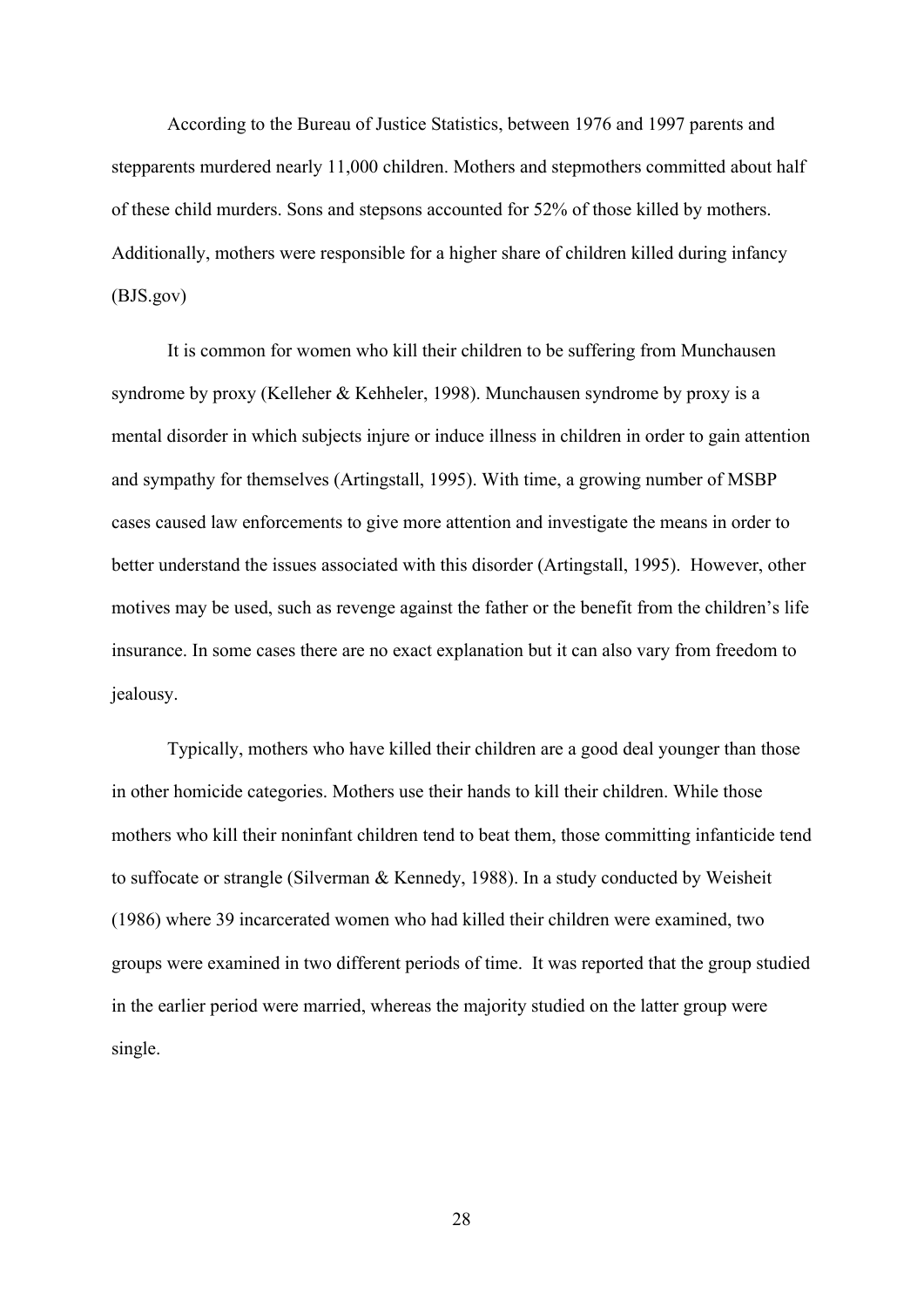# *Self-Defense*

Domestic violence has been and remains a pervasive problem in our society. It has been estimated that one in four women in the U.S. have been victims of intimate partner violence (CDC.gov)

Killing in immediately nonconfrontational circumstances would seem to point inexorably to the conclusion that the women's actions were not reasonable or necessary. The questions that usually surface around her are: "Why didn't she just leave, seek help or call the police?" (Hipkins, 2010). However, those types of questions only leave society with more unanswered questions. In Mann's (1990) study of Black female homicide, she found that the most common motive for murder was self-defense (41.7%). It was the most reported motive by offenders.

Furthermore, in self-defense cases, 38% of the victims defending themselves from an attacker with a firearm, attacked the offender, and the others threatened the offender with a weapon. About three fourths of the victims who used firearms for self-defense did so during a crime of violence (BJS.gov). There are a number of patterns that are generally given as a justification for the females' commitment of murder. However, these reasons are highly questionable.

## *Serial Killers*

When talking about women that kill, we must include female serial killers – even though they only comprise a tiny portion of serial killers (Kelleher & Kelleher, 1998). Unlike men, female serial killers are rarely involved in sexual homicides (Kelleher & Kelleher, 1998). Because it is such a rare case, female serial killers are usually more successful in the commission of their killing and provide more difficulty for the law enforcement to resolve their cases. They can be very young or very old, and investigation becomes more challenging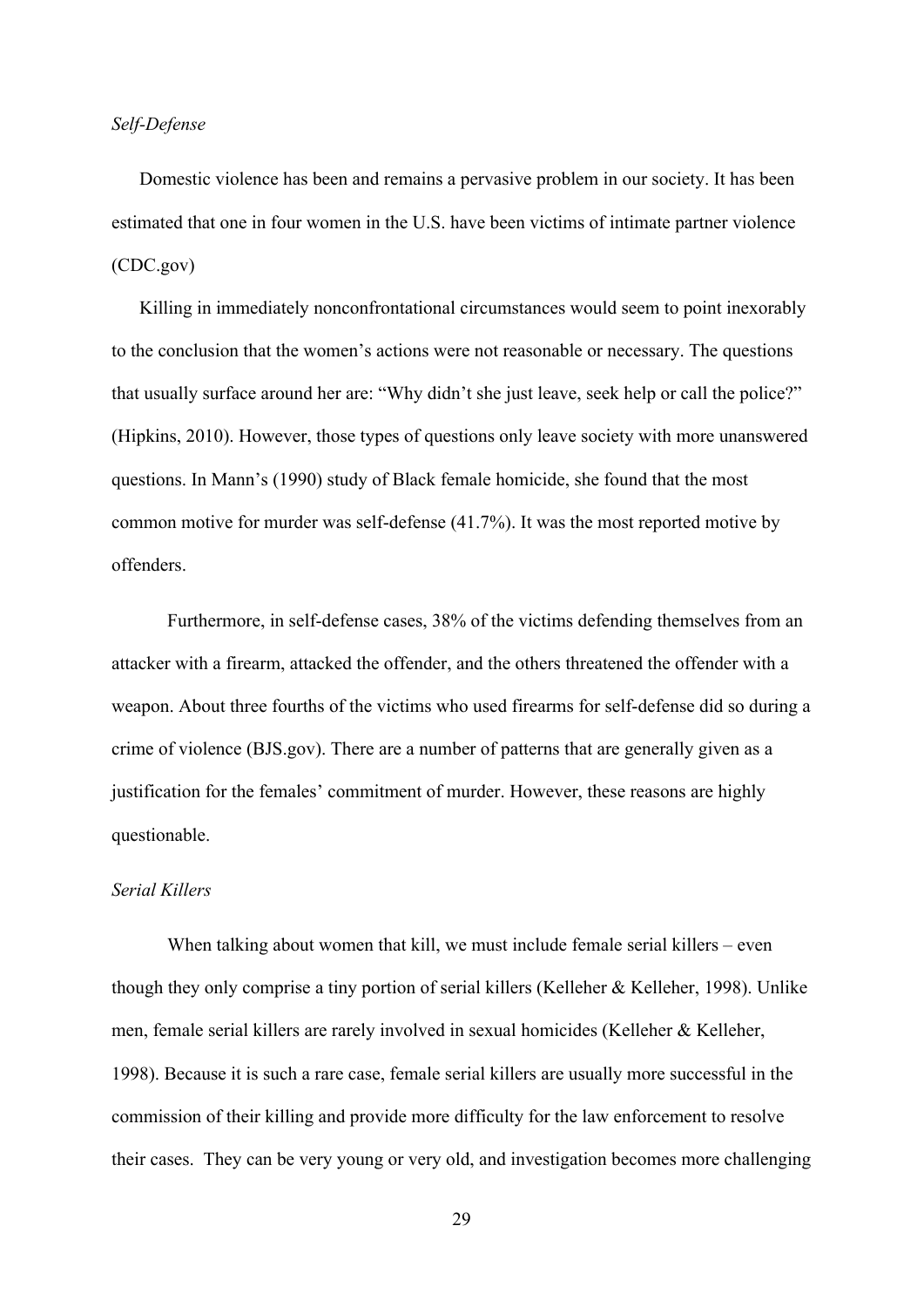due to societal expectations (Schurman-Kauflin, 2000). Female serial killers are able to extend their killing up to 8 years before being caught- twice as long as male serial killers (Kelleher & Kelleher 1998). Their motivation, reasons, and victim typology are usually much different from those of male serial killers. When a female serial killer attacks a person it is usually someone known to her, like family; in other words, individuals who are easily dominated and who somehow depends on the offender (Kelleher & Kelleher, 1998).

Motivation can be difficult to discern completely and accurately and usually allows room for subjectivity from the researcher or investigator of the case to influence the motives of those killings (Farrell, Keppel, & Titterington, 2011). The female serial killer is someone who holds the following characteristics: careful, precise, and methodical and quiet in the commission of her crime (Kelleher & Kelleher, 1998). Usually female murderers can fall into two categories: the ones who commit the crimes alone and the ones that partner up with someone else. Furthermore, they can be categorized into the following classifications: Black Widow, Angel of Death, sexual predator, revenge, profit or crime, team killer, question of sanity, unexplained, and unsolved. Each of these categories is discussed in detail below.

A black widow is a woman who systematically murders multiple spouses, partners or family members. Motives can be diverse and may also include profit or crime. The victims of a black widow are usually family members or someone with whom she has developed a personal relationship. Moreover, black widows are typically categorized as intelligent, manipulative, organized, and patient (Kelleher & Kelleher, 1998). An angel of death is a woman that systematically murders individuals who are in her care or who rely on her for some reason. This type of serial killer conducts her killing mostly at institutions that provide life-giving support or medical assistance of some type and seeks out victims who are helpless and unable to defend themselves. A sexual predator is a woman who systematically murders others in what are known to be clear acts of sexual homicide. This type of female serial killer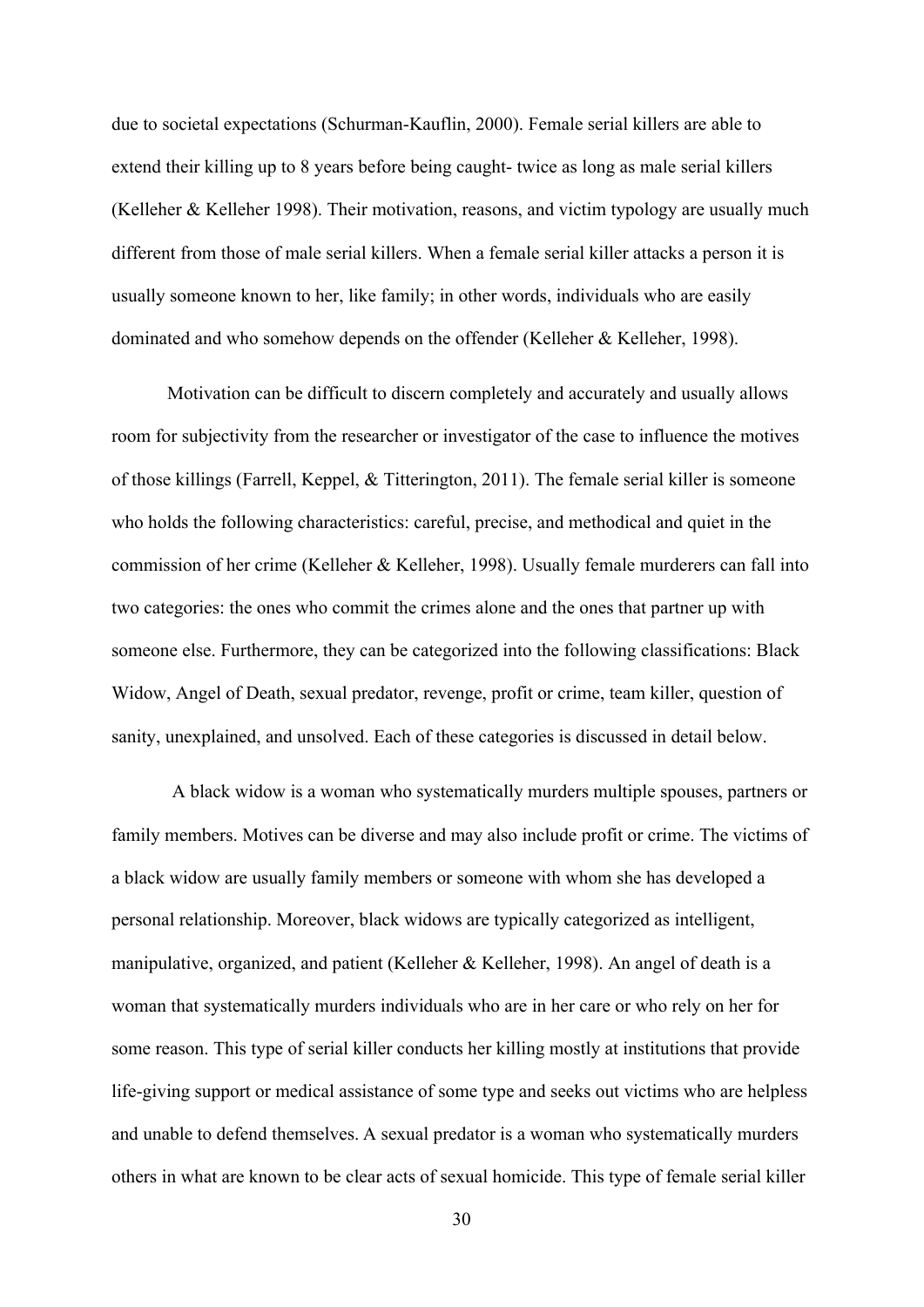is so rare that United States has only experienced one single case – Aileen Wuornos. A revenge murderer is a woman who systematically murders individuals out of revenge. Usually, those are crimes of passion with little to no planning. Those are rare occurrences and usually the victims are family members. This type of a serial killer carries out her killing career for a period of time.

A woman killing for profit or crime systematically murders individuals in the course of other criminal activities, but it does not fit the criteria of a black widow. In order to fall into this category, a female must murder for profit and focus lethal efforts on individuals who are not members of her family. A team killer is a woman who works a conjunction with at least one other person who systematically murders others or participates in the murders of others. A team can be within the family or it can be with someone with whom they create a relationship.

In a situation where we deal with the question of sanity, the killer is a woman who murders in an apparently random manner, usually without a clear and explicable motive, and who is later judged to be legally insane (Kelleher & Kelleher, 1998). Those are females who are incapable of understating the meaning and consequences of their actions. An unexplained killer is a woman who systematically murders for reasons that are wholly inexplicable or for a motive that has not been made sufficiently clear for categorization. Additionally, in order to be classified into this group, the killer must not be judged insane. Those are the cases in which the motive of the perpetrator has never been understood in a satisfactory manner. Unsolved murders are a systematic pattern of murders that may be attributed to a woman or women with relative confidence but it has not been solved yet.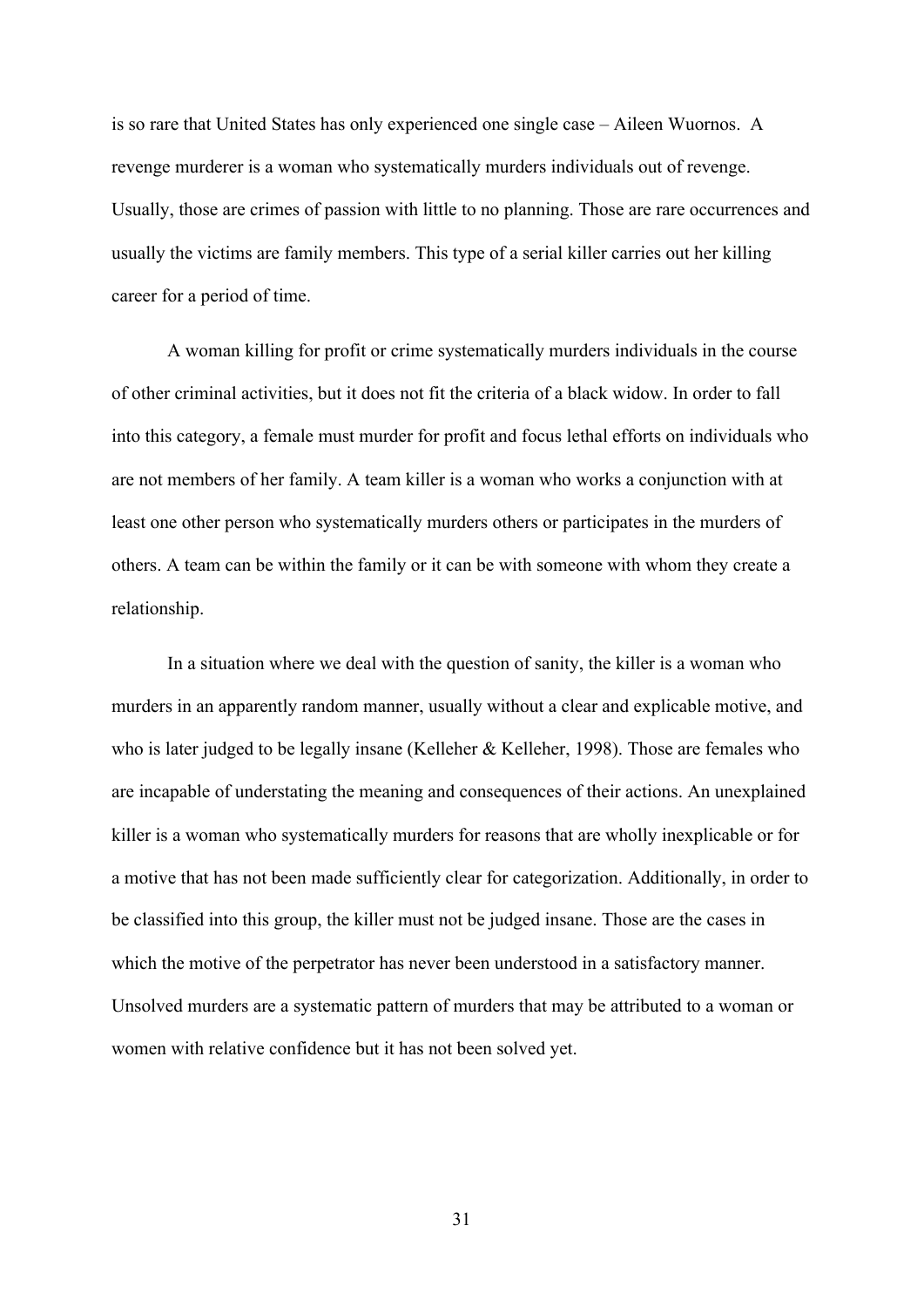### *The Role of the Media and Female Killers*

Although the number of female's offenders in prisons is more due to petty crimes as noted by Steffensmeier and Allen (1996), we tend to see from the media an increase in the number of violent crimes committed by women that are portrayed or reported. Overall since 1995 there has been an increase in 42% of females arrested compared to 27% of males (Pollock & Davis, 2005), even though it is mostly due to petty offenses. Furthermore, the increase in arrest of women for aggravated assaults and assaults is not consisted with other indicators of violence such as homicide (Pollock & Davis, 2005). This is likely because females are considerably less likely to commit crimes when compared to males; female offenders represent only a small portion of persons convicted of the most serious crimes (Brennan & Vandenberg, 2009). However, due to this very same reason, the media tends to explore and expose more when it is in relation (Brennan & Vandenberg 2009) to death row, violent female offenders and case studies of highly publicized criminal women. Although we all know that males can be more violent and usually account for the majority of violent crimes, violent women continue to be news. Some new stories in the media include a new female offender who has suddenly snapped and killed someone close to her, displaying the idea that female violent offenders are on the rise. (Pollock & Davis, 2005). Thus, the society believes women are committing more violent crimes because this type of crime is the one mostly publicized.

The mass media always influences crime and justice and the crime-and-justice events become a benefit for the media. The media and media technology are perceived as both a major cause of crime and violence and a powerful potential solution to crime (Surette, 2007). The media and crime relationship is one of the most important relationships that exist in our culture (Surette, 2007). It helps shape how the society views criminals, categorizes criminals, and resolves crimes. Moreover, for many in the society, mass images are their primary source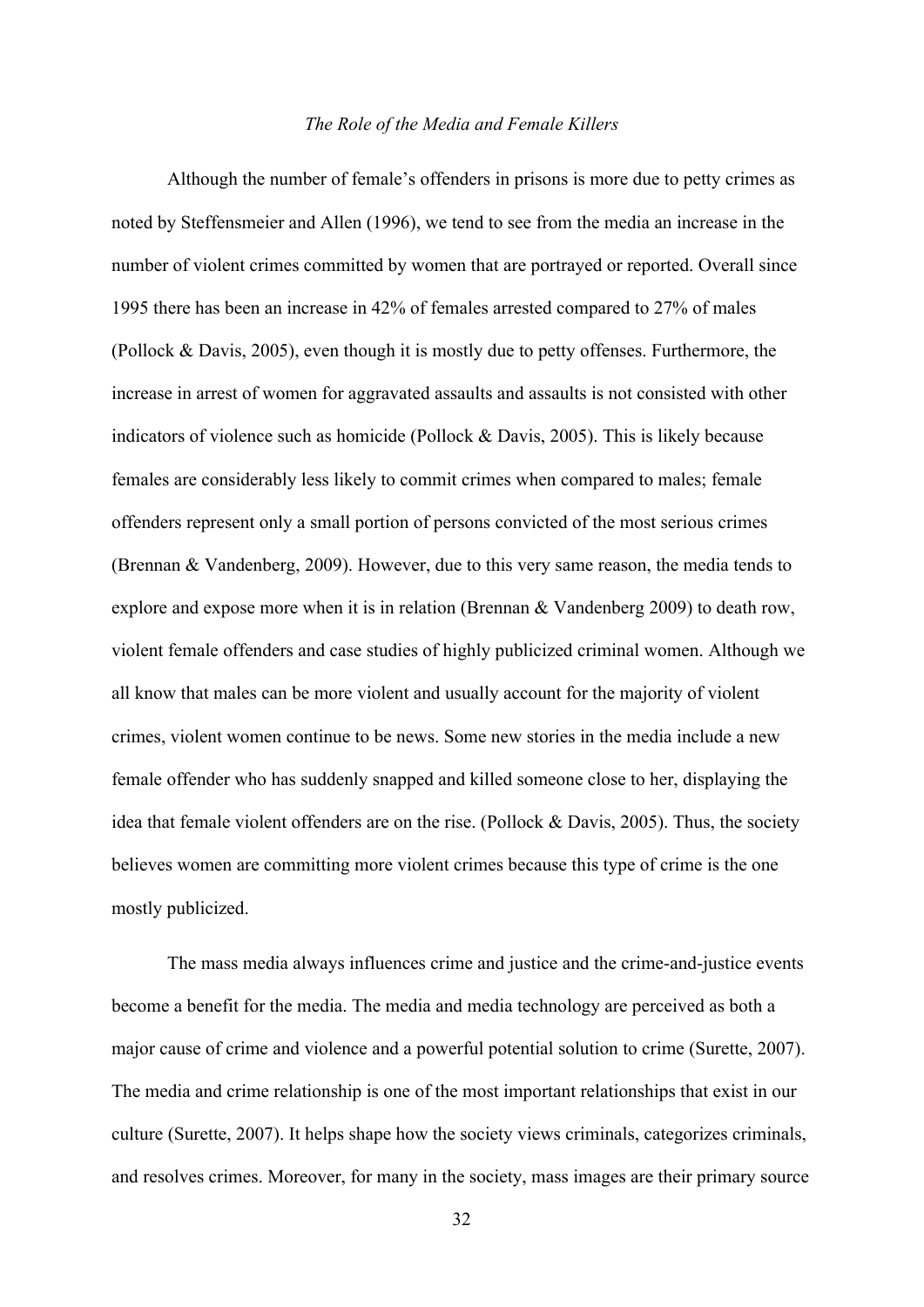of knowledge about law and the legal system (Surette, 2007). Thus, the media helps shape the society's view. Additionally, it serves as mechanisms for resolving individual disputes but also mechanisms for legitimizing the broader society's laws, policies, government agencies, and social structure (Surette, 2007).

When the media learns that a woman has been involved in a heinous crime, such as murder, they usually try to add more drama to the story. Media outlets quickly decides if they are going to label this particular offender either as good or bad and what parts of her life they are going to show in order to emphasize their personal opinion of that person. When the media decides to portray the women accused as "real" women, they are often acquitted or given a lighter sentence (Surette, 2007). In those cases the women are portrayed as vulnerable, weak, influenced by things that were out of her control for the commission of such acts. When those women do not have the characteristic of being passive or weak, in other words, when their characteristics are deviant from what is expected of a woman, they are frequently judged harsher and receive longer sentences (Surette, 2007). That is due to society not accepting the fact that the female did not follow the traditional social norms (Weatherby et al., 2008). Regardless of being a true crime documentary or a fiction crime show, they both always pick how they will portray the women in the media and usually the way they portray them is the way society accepts and labels these offenders.

Entertainment television has recently become fascinated with violence and murder (Soulliere, 2003). Many new fictional and documentary shows have appeared in the past years. The only problem with this is that "the vast majority of us, our exposure to crime, violence and the criminal justices system may be obtained largely through the media rather than through experience or formal education. As a result our ideas and views are shaped based on the limited information the society wishes to provide us with" (Soulliere, 2003, para.3). Additionally, there is some evidence that the crimes presented and the manner of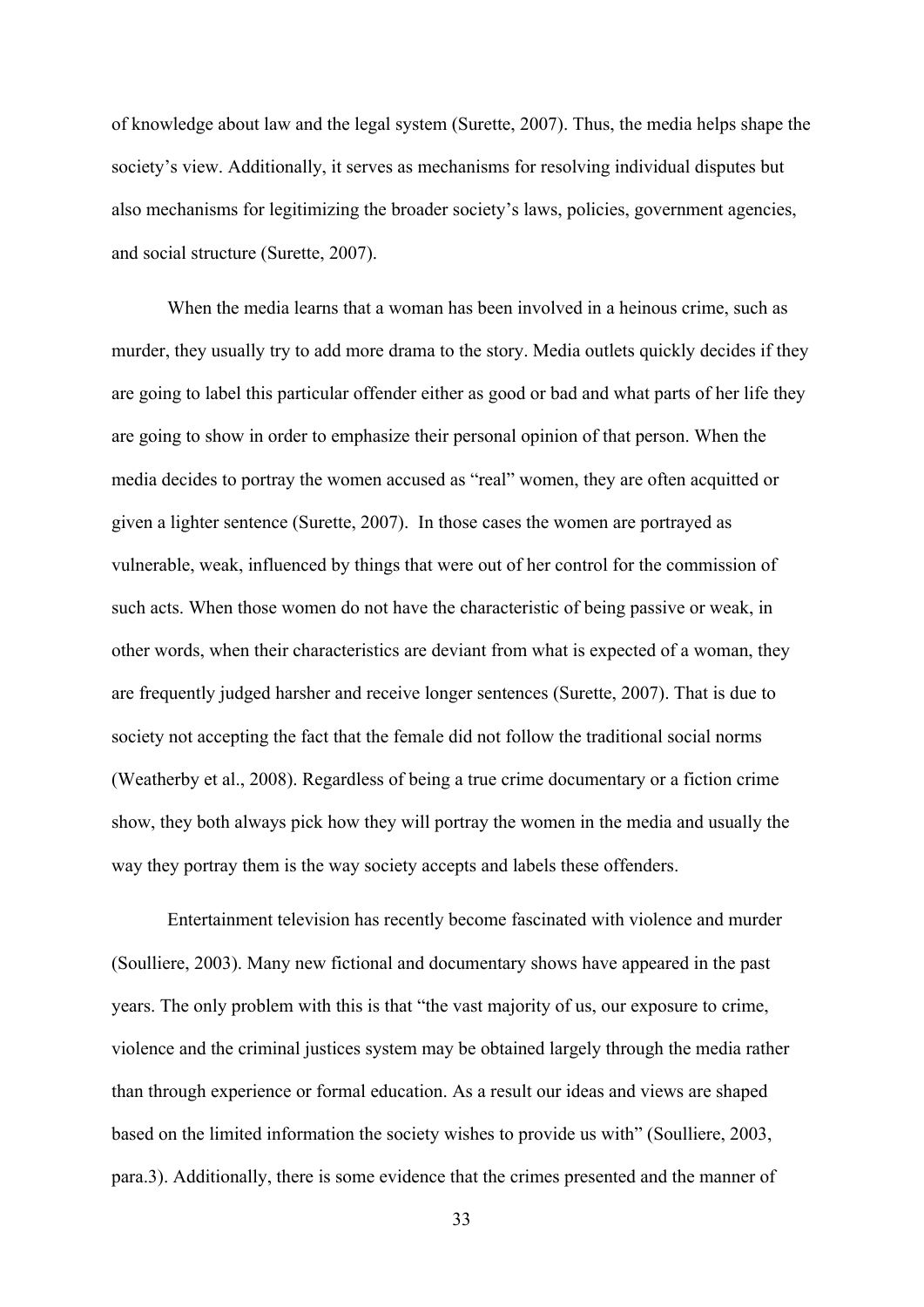their portrayal through television shows are frequently inaccurate and distorted, which can in return influence the society's view over those crimes and cause false beliefs as well as distorted views about the crimes, the offenders, as well as the victims (Soulliere, 2003). "Thus, television portrayals, rather than enlightening viewers about crime, may in fact preclude adequate understanding." (Soulliere, 2003, para.5). Moreover, it is important to analyze how television, including fiction and true crime dramas, portrays women who kill in order to revel the distortions in television images, which can potentially influence not only how society views female offenders accused of murder but how our criminal justice system studies and analyzes those women.

To elaborate, most media outlets group females into two categories. First we have "bad women" who are typically described as the women who willfully defy traditional gender-role expectations through their own actions and receive a more deserved punishment as they are seen as responsible for their actions (Brennan & Vandenberg, 2009). Then there are women who are portrayed as not fully responsible for their actions, and the media searches for justifications in order to label them as sad or mad (Brennan & Vandenberg, 2009). Specifically, in order to achieve such goals, media are likely to: attribute criminal behavior to a biological malady or medical conditions, emphasize the offender's feminine appearance, describe adherence to traditional female traits and fulfillment of domestic responsibilities, and/or portray the offender as sexually and religiously pure (Brennan & Vandenberg, 2009). Furthermore, there are also negative stereotypes, particularly for minority women. Landrine (1985) found that white women were more likely to be stereotyped as "competent, dependent, emotional, intelligent, passive and warm," while black women were more likely to be stereotyped as "dirty, hostile and superstitious" (Brennan & Vandenberg, 2009). These types of stereotypes have a big influence when the media is categorizing those women as bad or sad.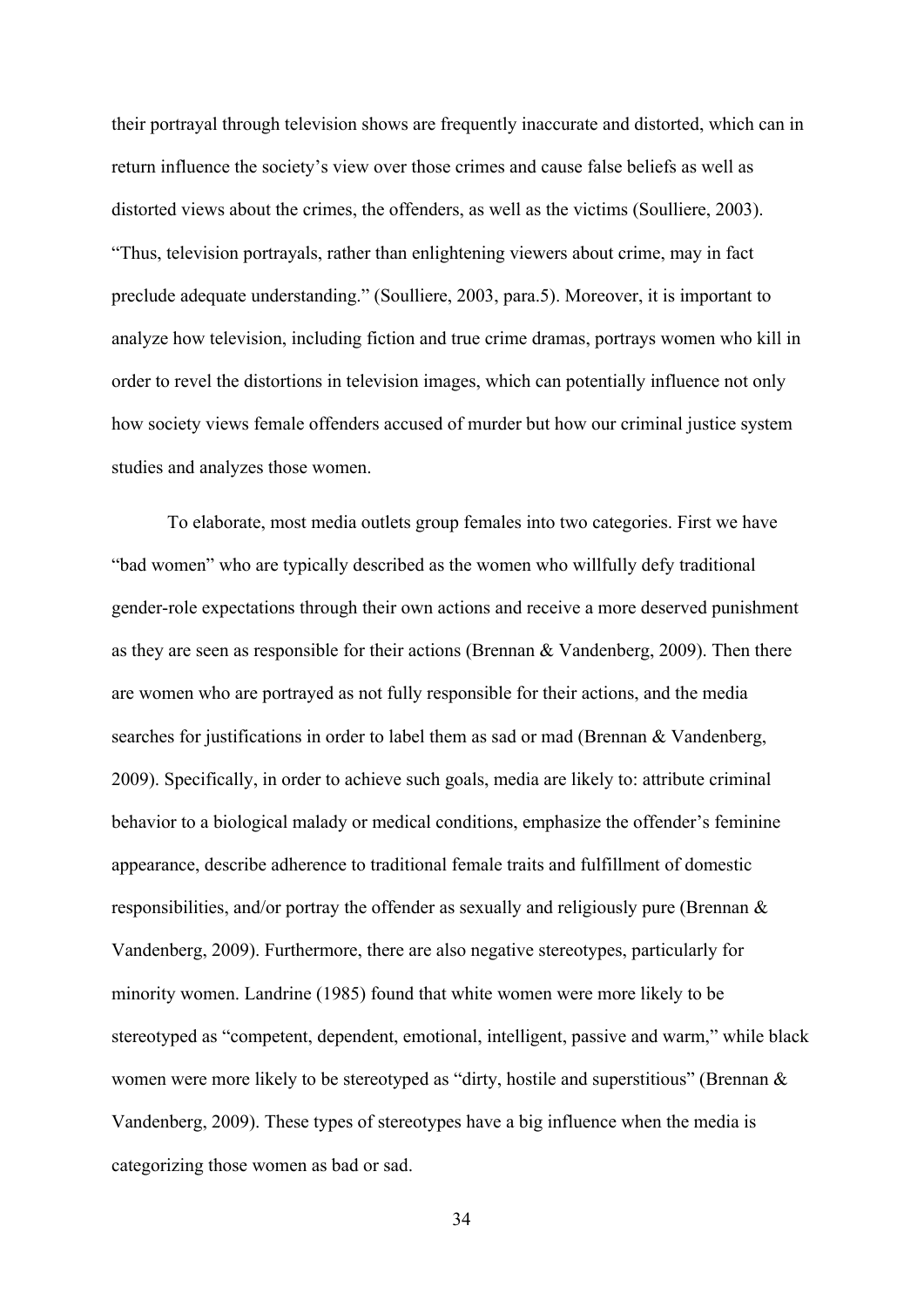Brennan and Vanderberg (2009) conducted a study to find how many stories reported in *New York Times* and *Los Angeles Times* were about white women versus minority women. It was found that 48.9% of stories had a white female offender and 51.1% featured a minority woman offender. Thirty-nine percent of the stories were about murder or attempted murder and another 13% focused on other violent crimes. The study went further to determine how favorably a female offender was portrayed, and they used different measures of neutralization or rationalizations for their crimes. Close to 40% of female offenders' story denied their responsibility for the crime, injury was minimized in 16.7%, and in nine stories it was reported that no one was harmed. In addition, some of the stories reported how the white female offender was reformed after a process of disassociation from previous criminal crime (Brennan & Vandenberg, 2009). The authors then used measures of exacerbation in order to determine how unfavorable a female offender was portrayed. It was found that 46.3% of the stories took an overall unfavorable tone. Moreover, a vast majority (three fourths) of the stories attributed guilt to the accused women, and many discussed the type of injuries that resulted from this offense and involved remarks about the victims (Brennan & Vandenberg, 2009). The result was that white women were nearly 3 times more likely to have an overall favorable tone than minority women. Additionally, in a majority of the stories about white offenders (56.5%), the responsibility was denied while responsibility was denied for only about one in five (21%) of the minority cases (Brennan & Vandenberg, 2009). This study was useful as it explained that race is a big factor that media takes into consideration when labeling the female offender as good or bad.

Above all, the main concern of televisions shows, either fictional or true drama, is to call the public attention and get the viewer numbers they desire. In order to do so, they may create stories that are appealing to the public such as a love story that went bad. Therefore, crime dramas may tend to exaggerate their images and stories and distort the events, which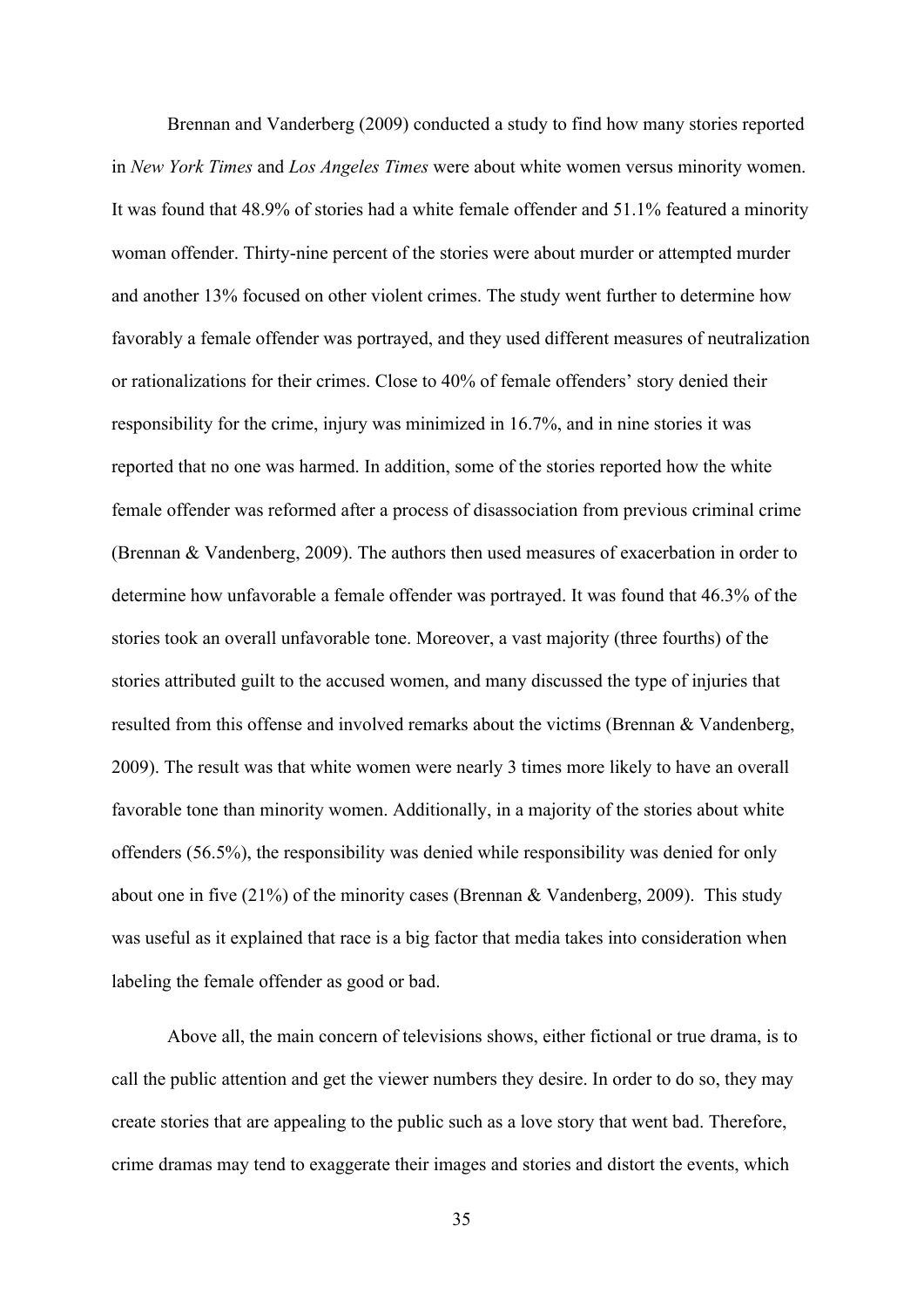may be deviant from the government statistics and research reports. Brinkworth (1996) found that: "it is ironic that it is media themselves who hold the media responsible for the increase in female violence (though they are vocal in their condemnation of the 'new breed of violent criminal threatening to unstitch the very fabric of society'' ( p. 35).

In addition, television shows tend to find an explanation for the crime that is very individualistic. Fabianic (1997) analyzed homicide causation in television crime dramas and noted not only the lack of explanations for crime in television crime dramas, but points to a heavy reliance on individualistic explanations that frequently do not go beyond superficial plot movies. Fabianic (1997) concludes that homicide is typically portrayed as the result of an individual weakness of defect such as mental illness, greed or jealousy, and little or no effort is made in these crimes dramas to try and relate homicide to social-structural or institutional forces (Soulliere, 2003). Those social structural forces would be employment, poverty, government assistance, discrimination, racism, economic class status, opportunities and judicial bias. Those factors have been determined to have a big influence on the reason why people, including women, commit murder.

However, it is fair to say that in the past years television has become more complex and sophisticated, and they have often been trying to incorporate facts from real life in order to make it more appealing to the viewers (Surette, 2007). On the other hand, convergence between the portrayal of women in television shows and real-life female murderers may be simply coincidental rather than intentional. An example is a show that involves a romantic relationship between the offender and the victim. Realistically, spousal murder is a very common type of murder committed by woman (Mann, 1984). However, the television shows may decide to include on most of their episodes some type of romantic relationship or a mother image because that is what gets the attention of the public and not because they want characteristics from real life female murderers.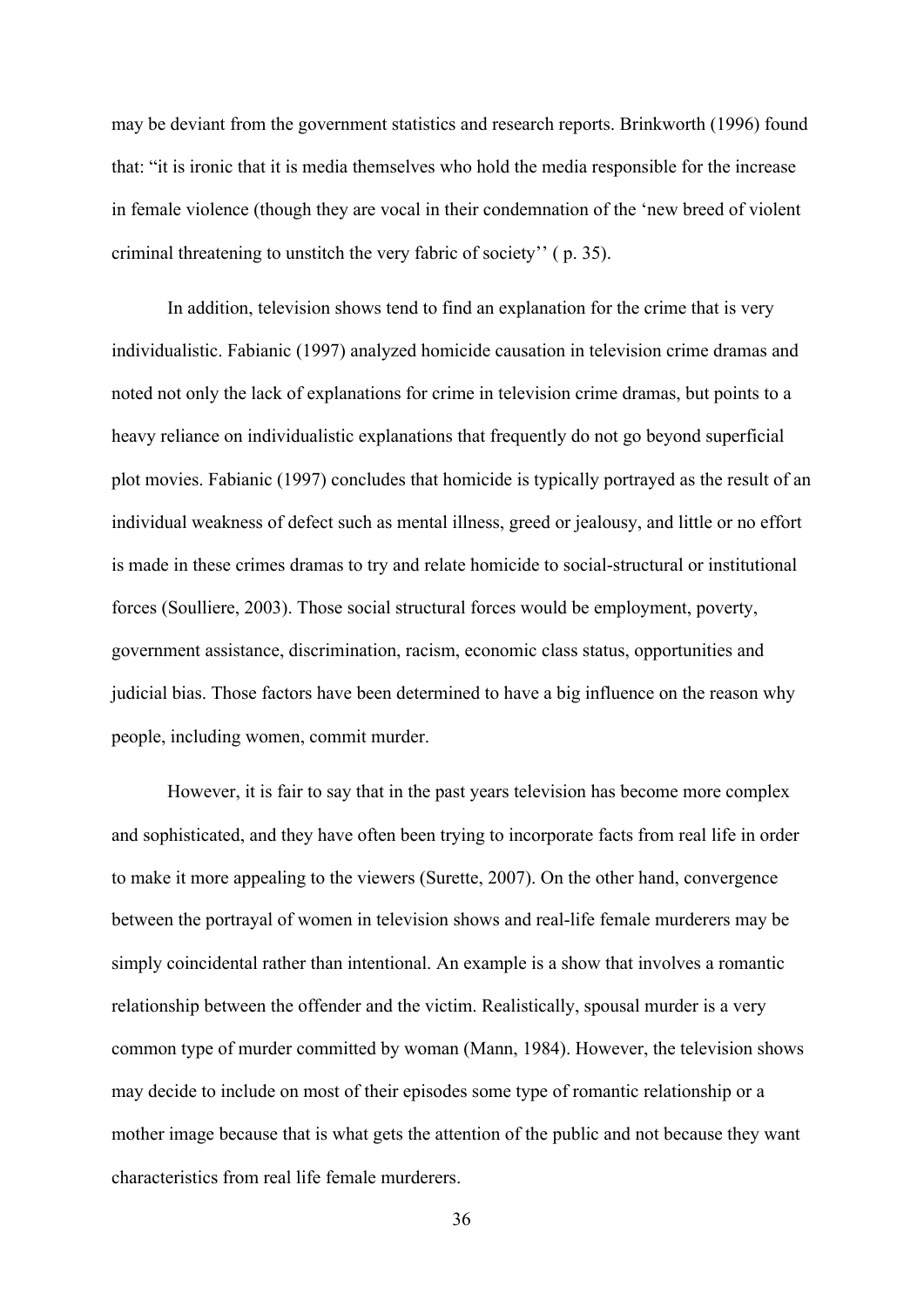There are a lot of true crime television shows nowadays. Some are more famous than others due to the type of stories they portray and some due to how close to reality they make their programs. The images are a replication of the real crime that makes the viewer's feel closely connected to those cases. Additionally, there are real life speeches of people that knew the offenders as well as the victims and when the offender herself agreed can be on the program and give her thoughts to what really happened. The majority of murders portrayed in this program were committed by ordinary women living in small towns, locked in dull marriages, conducting tawdry affairs, racking up debt they are desperate trying to hide from their partners (Kingston, 2008). What makes those programs watchable is their regularity and normalcy.

The programs try to pick women that viewers can relate to, such as women who shop at Walmart, take their kids to school, and watch Oprah (Kingston, 2008). Their stories are more complex and intense than fictional television shows. The programs can serve as a reality check for women who see themselves in those females and that no matter how unhappy they are, their life has not reached that desperation point yet (Kingston, 2008). It portrays the normal housewife who is tired of her failed marriage, who is trying to hide debts from her spouse, who wants her spouse's insurance money to start a new life, who does not want to go to the court and through custody battle, and just snaps and kills her husband. The most popular ones that profiles female offenders are described below.

## *Documentary Televisions Shows (Docudramas)*

*Snapped* and *Deadly Women* are documentary shows that focus on female offenders and they go deep into their lives prior to when the crime was committed, investigating what turn did her life take to make her commit a crime, and how the media and society labeled her.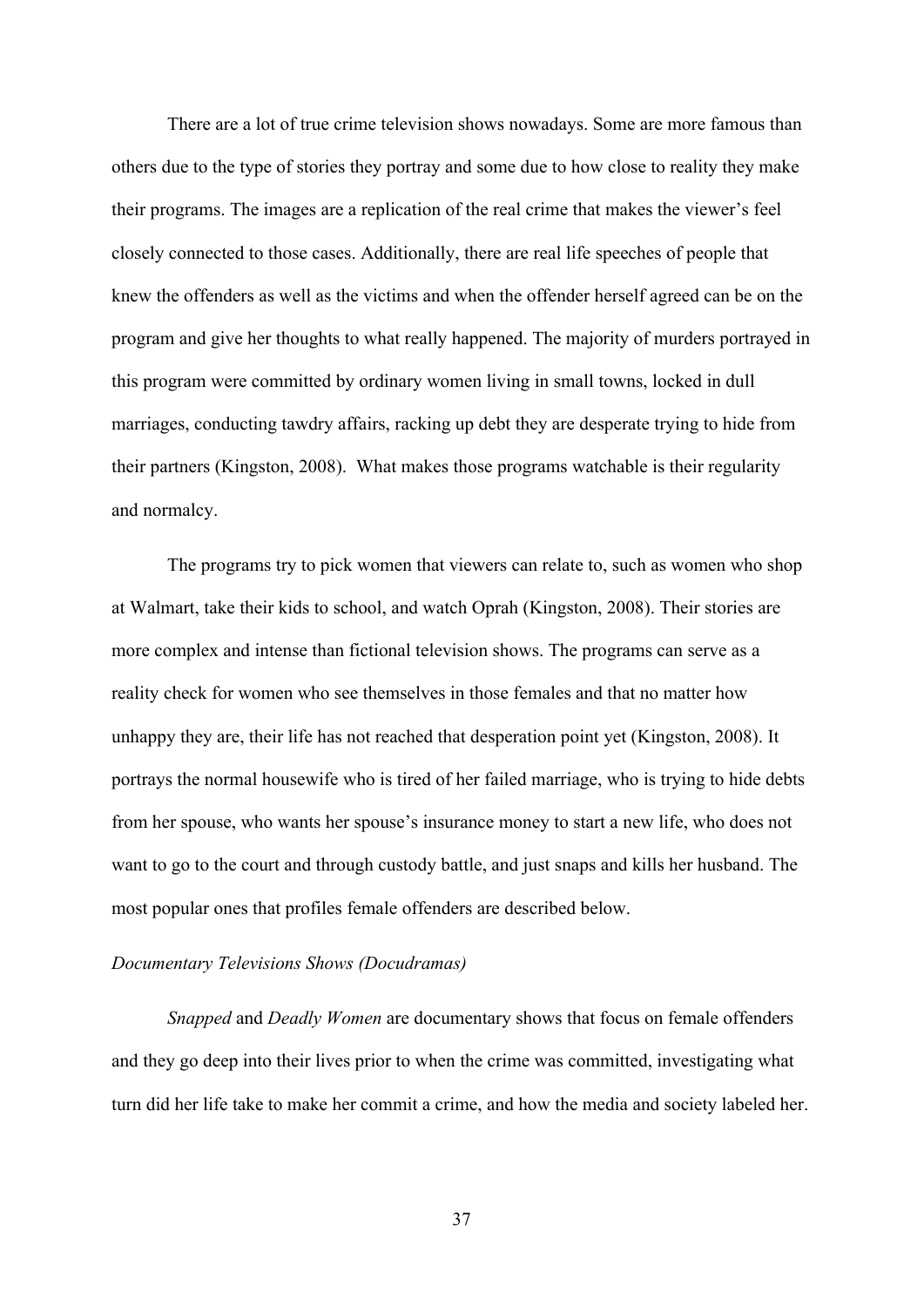Furthermore it details how the life of the ones around her was affected and what sentence – if any – she received.

*Deadly Women* is a TV show about women who are on a mission to murder. The show investigates the motives and modus operandi of female murderers. It appears to have a pattern that women usually have more complex reasons to kill, and that the murderers committed by them are preplanned. Throughout the show they have former FBI agents who provide insights into the psyche of female killer and a forensic pathologist who provides expert commentary on the cases to make it more educational to the viewers. The stories are based on real events and are intriguing and horrifying. They show demographics and the reasons for and methods used by female offenders.

*Snapped* is a true crime series that profiles the fascinating cases about women who are accused of murder. It brings questions such as, "did they really do it", and how, when and why? Furthermore, it analyzes the lifestyle of those offenders such as employment, education, race, and marital status. The show is interesting as it relates the life and the events that took place in those women's lives that made them snap.

#### *Fictional Television Shows*

Fictional crime dramas are on almost every channel of television. They fascinate viewers because they tend to relate their situations to real life at the same time while keeping some type of unknown and suspense. Also, it is safer that way to portray murder because people do not think (or hope) the crimes portrayed in those fiction programs actually happen in real life, and they can distance themselves from it. The ones I picked to use in this research are as follows.

*CSI: Miami* is a crime drama television series that takes place in Miami. It relates the cases and the work of the police officers who work in the Miami-Dade Police Department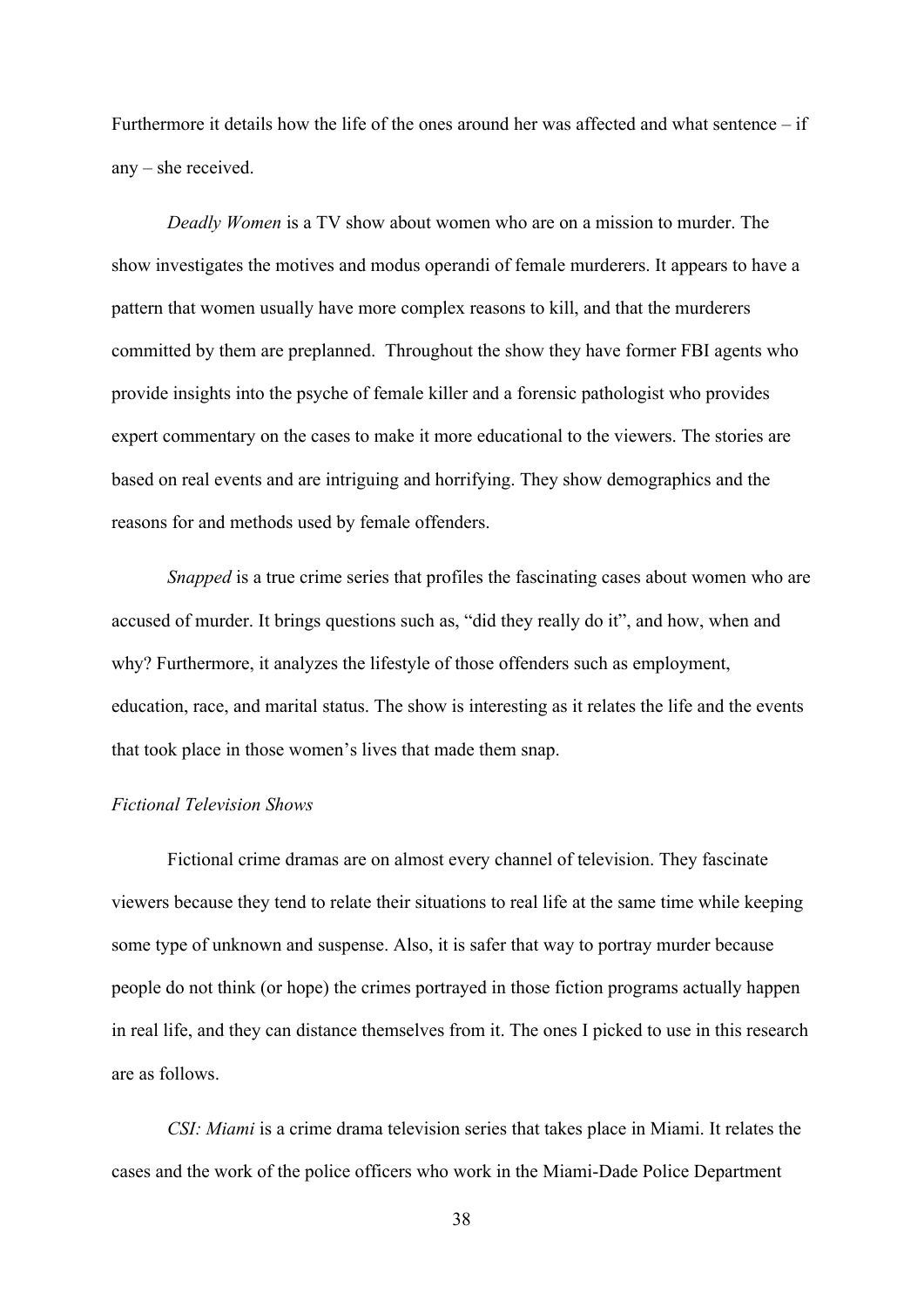using physical evidence to solve grisly murders. The series mixes deduction, gritty subject matter, and character-driven drama.

*Criminal Minds* is also a crime drama television series that revolves around an elite team of FBI profilers who analyze some of the craziest and most twisted offender's minds. The show relates fictional cases about people who murder ranging from offenders who are mentally ill to the simply evil ones.

The connection between how those television programs portray the female offenders and how they really are will be analyzed and compared. By analyzing the programs above, it is believed that we can have a better understanding as to how the television programs affect the reality of female offenders and find the differences and similarities amongst them. Furthermore, the way in which the media portrays the female offenders and how it affects the manner in which society views them will be studied as well.

Additionally, why certain types of crime are reported most often may be due to the rarity in which they occur. "The selectivity of crime in the news-media, and/or the reason why some criminal events are chosen in preference to others, may be directly related to the unusual as well as unique nature and/or seriousness of the crime." (Kumar, 1999 pg. 18). Therefore, it is important to understand the significant role crimes have with the media and how they choose to portray the crime and the criminal.

It is believed that media coverage and news media have become a relatively common and usual topic in the everyday news. Crime news tends to be exciting and catch the attention of the public, which is why crimes are reported so frequently. Consequently, crime coverage in the news media cannot be a reflection of the real word in crime. Additionally, the victims and offenders portrayals tend to switch according to how the media can gain more attention and publicity. If the media believes that reporting these offenses a certain type will bring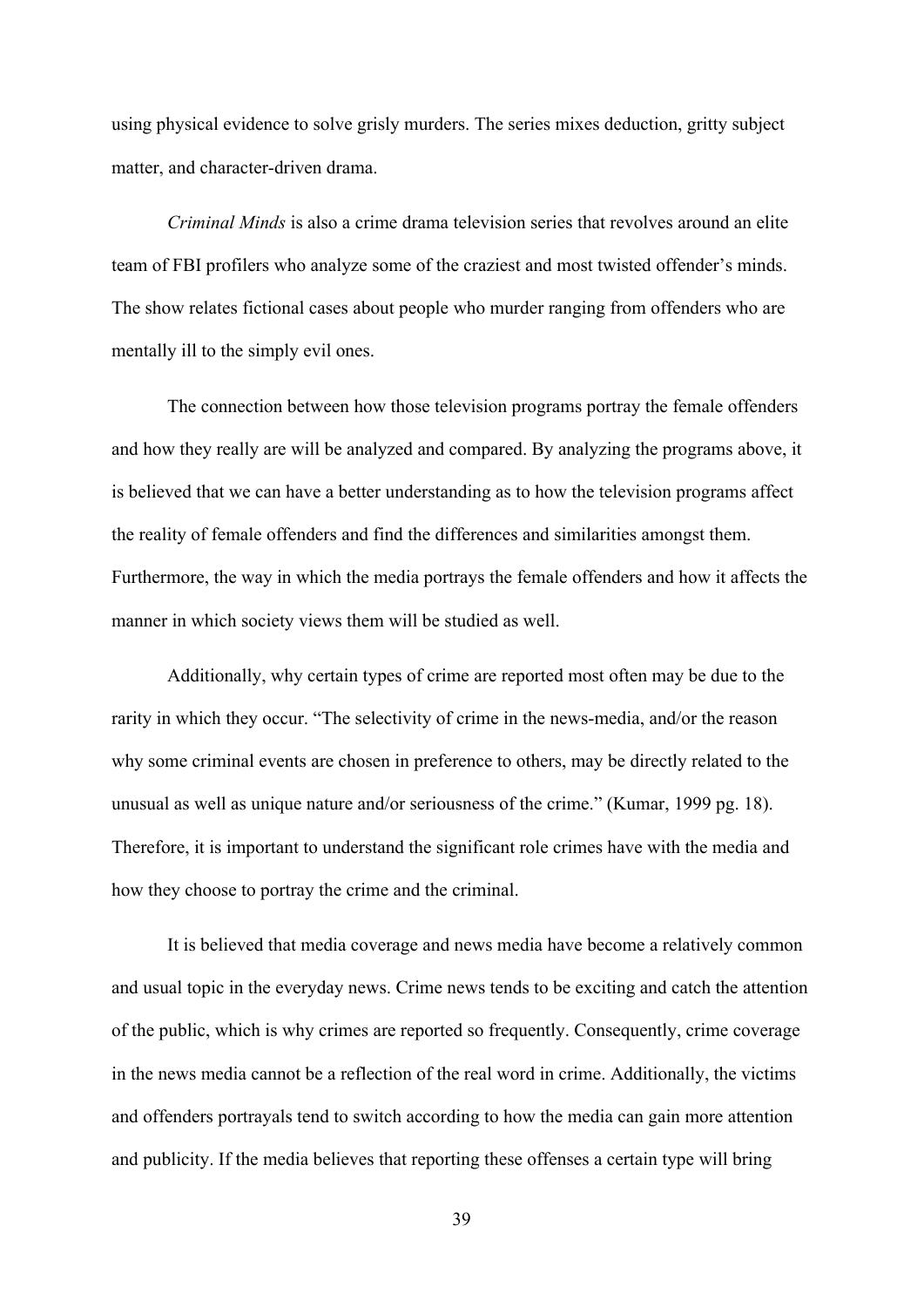more publicity, media tend to twist the truth and create their own version of the facts. However, because the news is the most direct way the society gets informed about crimes, it tends to influence society's perception of a particular crime, victims, and offenders. Thus, it is crucial that we understand the realities of crime and reduce the distortion of offenders in our media (Kumar, 1999).

By examining those TV programs, with the current data available from incarcerated female offenders, we can see to what extent they deviate from the truth and how it affects the society's view of female killers.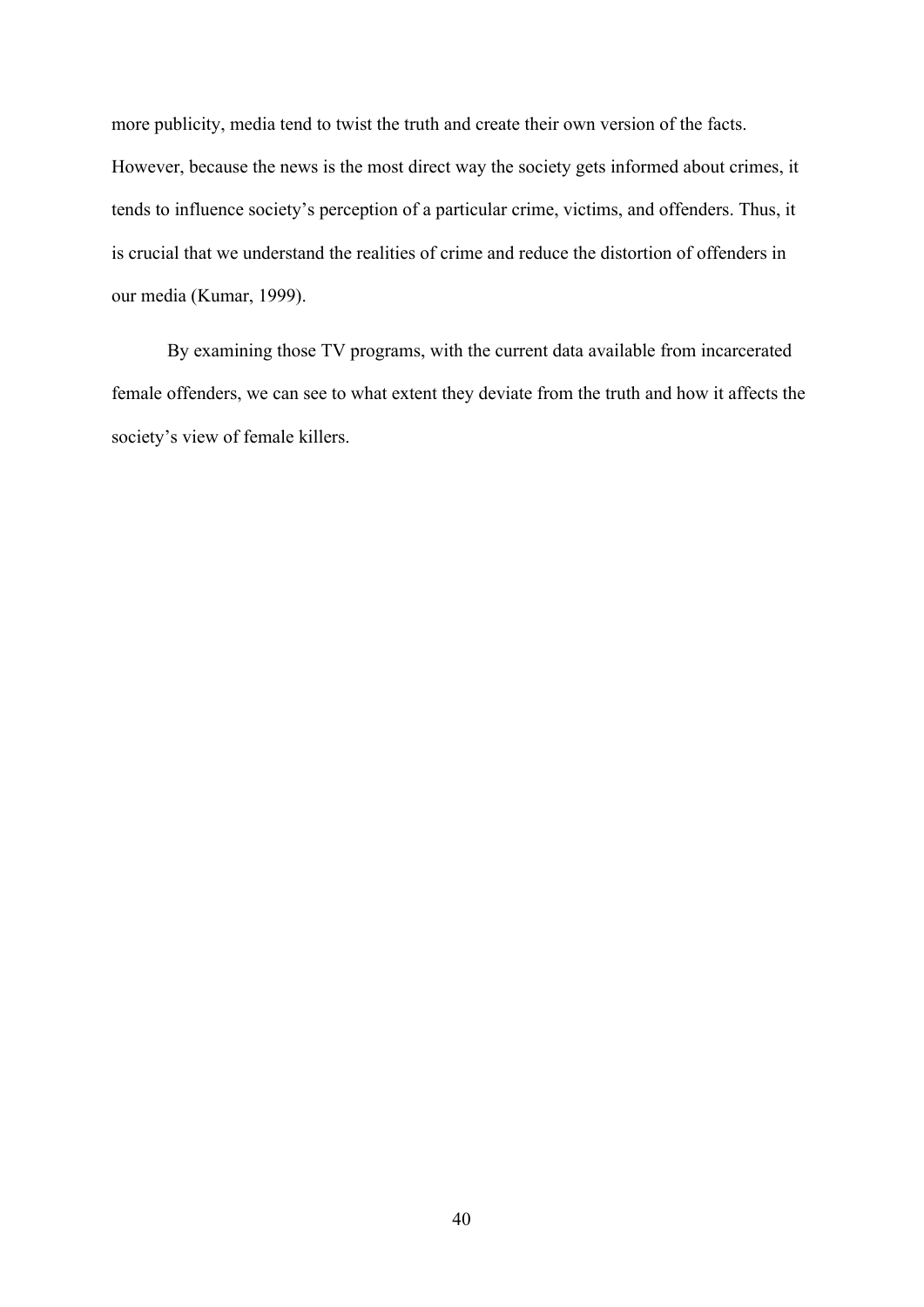#### CHAPTER 3

#### **METHODS**

This chapter includes a review of the research methods and discussion of what steps I took in order to accomplish the goals previously stated in Chapter 1. In addition, the variables, research questions, how the sample was chosen, and what specific characteristics of female offenders who commit homicide were analyzed and compared will be discussed.

The current study was designed to explore and understand how women murderers are portrayed in the media using two different types of media forms. First, I examined how women are portrayed in docudramas or true crime dramas, and then I looked at fictional crime television shows. Specifically, there are three research questions this study seeks to answer:

- 1) *How are the female murderers portrayed in true documentary television programs?*
- 2) *Do true documentary TV programs portrays women murderers more accurately than fictional crime dramas?*
- 3) *Do true documentary TV programs portray premeditated murders more often than fictional TV programs?*

#### *Data and Analysis*

In order to answer the research questions, I analyzed episodes of four popular television programs portraying women murderers. Two of these programs are docudramas, which purportedly tell the true stories of women who kill: *Snapped* and *Deadly Women*. The other two programs are fictional crime shows that portray various aspects of the criminal justice system and the offenders they apprehend: *Criminal Minds* and *CSI: Miami*. The decision was made to select popular crime dramas because these are the programs that reach the greatest number of viewers, and thus, have the greatest potential to impact viewers.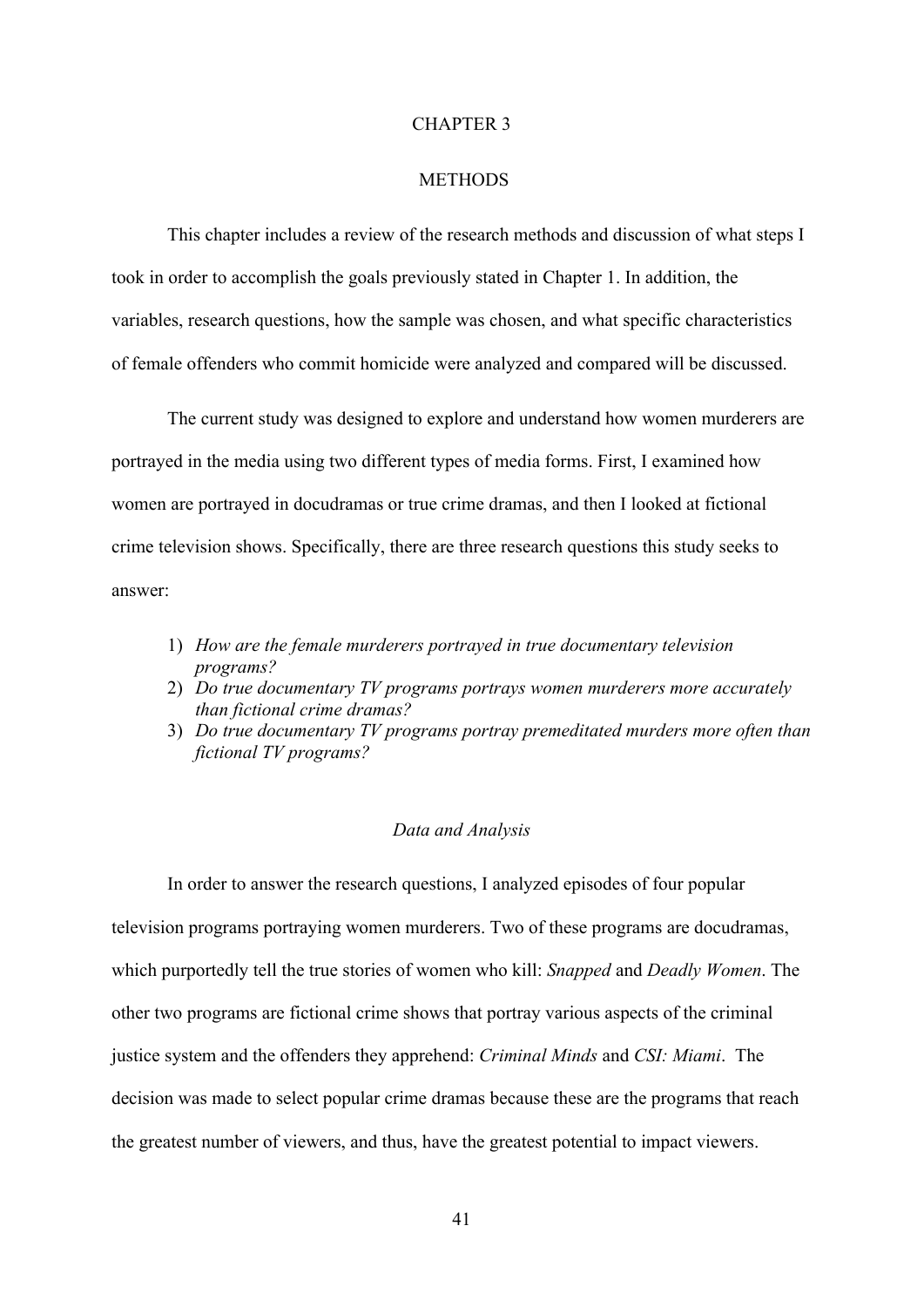A program analyzed is *Snapped.* In order to sample this program, I placed all seasons into a random number generator to choose two. It chose seasons three and four. Then I placed all episodes of those two seasons into the number generator that picked episodes 3E1, S3E2, S3E6, S3E10, S3E11, S4E4, S4E5, S4E8, S4E9 and, S4E11. The episodes from *Deadly Women* were also placed into a random number generator to choose two seasons. It chose seasons six and seven. Because each episode shows three stories and I am analyzing 10 stories from each program, I have watched S6E1, S6E11, S7E3, S7E11 for a total of 10 stories, with 3 stories being watched on the first 3 episodes and 1 story being watched on the last episode. The episodes from *CSI: Miami* were chosen by reading the synopsis of all episodes and choosing the first ones that contain a women killer. They are S10E19, S10E16, S10E13, S10E6, S10E2, S4E22, S4E18, S4E13, S4E11, and S4E9. The episodes from *Criminal Minds* were also chosen by the method of reading the synopsis of all episodes and choosing the first ones that portrayed a women killer or part of a team. They are *S5E8, S8E5, S5E12, S4E16, S2E18,S3E18,S5E16, S8E12, S5E7, and S8E14.* Taking into consideration that each of those episodes is roughly an hour long, the total number of hours analyzing those programs was approximately 40 hours. Data were collected in order to offer a description of female offenders on these programs that also offers the opportunity to check the validity of the portrayal of female offenders by comparing what is known about actual female offenders, which is the main goal of my thesis. In addition, information was also collected from images and the dialogue that allows for identification of other characteristics contained in these portrayals.

When watching these specific shows, particular characteristics of female offender portrayed were analyzed. The characteristics that were examined for each female offender portrayed were: age, race, marital status, employment, level of education, method of killing,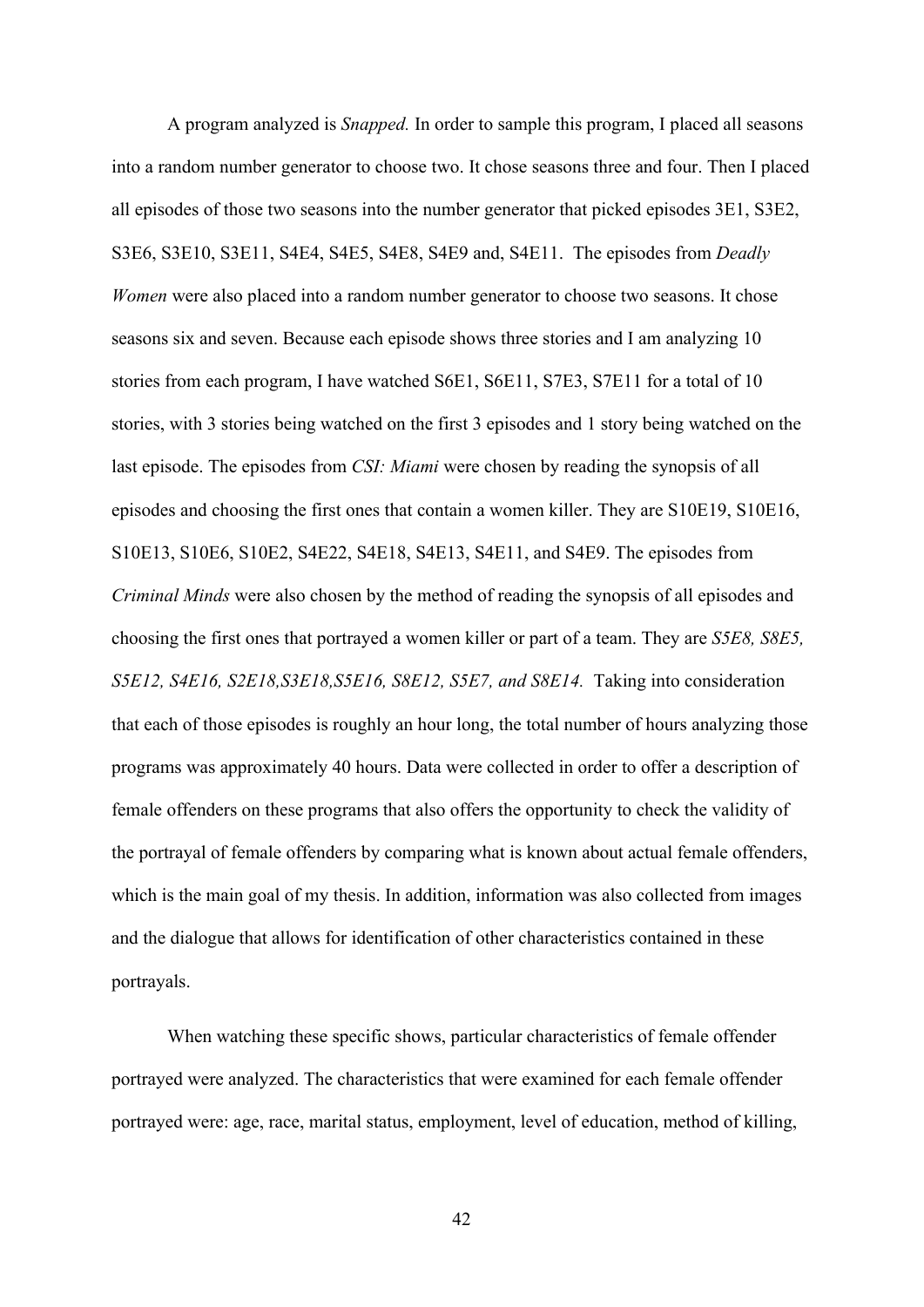offender-victim relationship, time of killing, alcohol and drug abuse, and psychological condition.

The author made every effort to accurately discern information about the female offenders, even if the information was not expressly given in the episode. For example, if the age of the offender was not reported, which was especially true for fictional shows, an approximate age range for the woman was estimated. However, if the employment status or occupation is not included, no such attempts of estimation were made.

After the data gathered the information from the televisions programs was compared to the profile of a typical female murderer in order to address the research questions of how accurately these types of television programs portray women.

# *Collecting, Coding, and Analyzing the Data*

While watching the episodes, I filled out a coding sheet that included the women characteristics that were analyzed in the study. I looked at those different characteristics of women and coded them in groups. For example age was grouped in categories of under 20, 20-30, 31-40, 41-50, 51-60, and over 60. Races included white, African American, Latina, Asian and other. Marital Status included single, married, divorced, widowed, and unknown. Victim-offender relationship was coded from significant other, children, family member, friend, clients and employees, acquaintances, and not known to the victim. Their employment was coded into prostitute, unknown, seamstress, store clerk, housewife, business owner, writer or musician, researcher, operation and management, and police. Time of killing varied from morning, night, afternoon, or unknown, while day of killing were coded with the seven days of the week. Method of killing included stabbing, shooting, suffocation and asphyxiation, blunt head trauma, poisoning, sabotage, gas leak, sedation and prevention of life, ax and live cremation. The motives ranged from revenge, jealousy, financial reasons,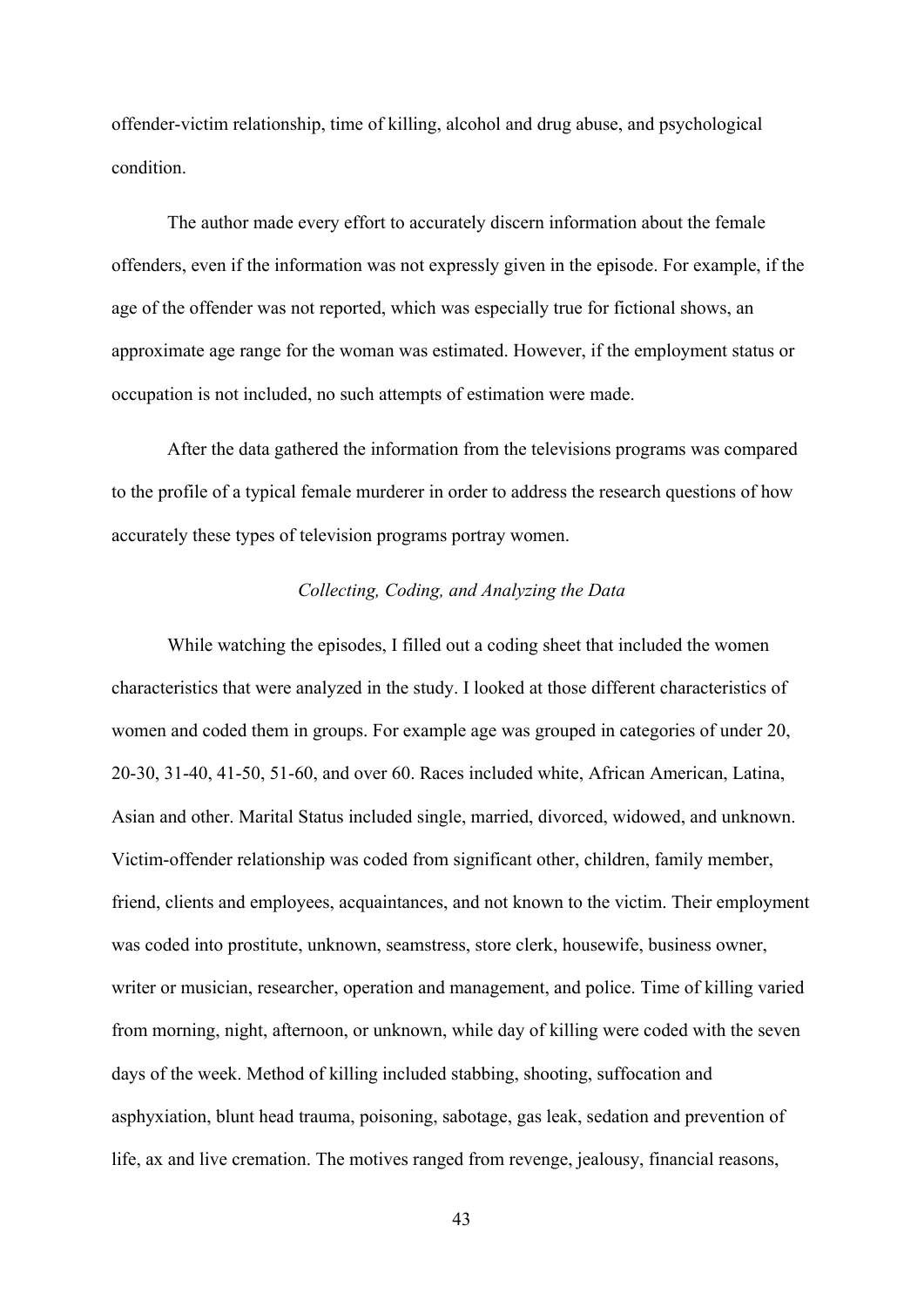keeping a secret, excitement or fun, madness, and psychological reasons. Also, the numbers of killings were observed and it was 1,2,3,4, 5, or more than 5. This code sheet was developed as a result of capturing the most important characteristics of the women who kill according to the data collected from the literature review, and in order to observe and compare to the real characteristics of women who kill. The data were then imputed into SPSS in order to find frequencies from my data and analyze it.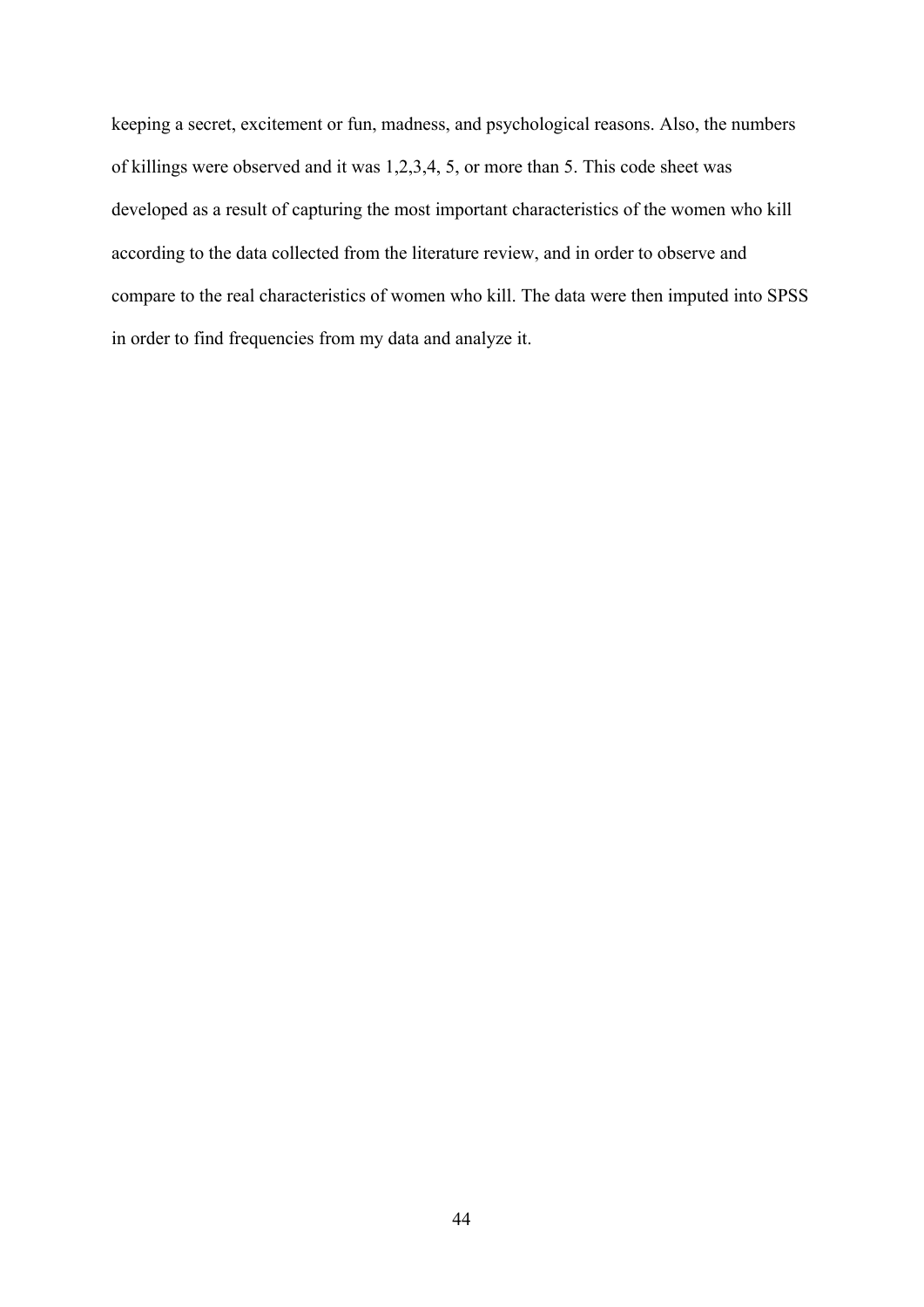## CHAPTER 4

## ANALYSIS AND INTERPRETATION

In this chapter the results of the data analysis are presented. The main goal of this study was to develop a better understanding of the portrayal of women killers by our media and to determine if they are portrayed in a more positive or negative light than in reality. In order to do this, the results of the content analysis were compared with the information found in literature review. They include physical and personal characteristics of women killers, psychological issues, motivations and methods of killing, victims, and overall characteristics of the murders committed. The findings presented in this chapter demonstrate the way media views and portrays women as killers. Table 1 indicates the average and percentage of the characteristics of crimes portrayed in reality compared to fictional and true crime shows.

# Table 1.

| Characteristics                                     | Reality | <b>Fictional Shows</b> | True Crime<br><b>Shows</b> |
|-----------------------------------------------------|---------|------------------------|----------------------------|
| Age (average in years)                              | 43.5    | 30                     | 35                         |
| Race (African American)                             | 38%     | $5\%$                  | 40%                        |
| Unemployed                                          | 71%     | 35%                    | 40%                        |
| Housewife                                           | 44%     | 20%                    | 70%                        |
| Victim-Offender Relationship<br>(Intimate Partners) | 29.7%   | 25%                    | 45%                        |
| Previous arrest                                     | 33%     | 0%                     | $0\%$                      |
| Premeditated                                        | 58.3%   | 85%                    | 65%                        |
| Marital status (married)                            | 60%     | 20%                    | 50%                        |

## *DESCRIPTIVE STATISTICS*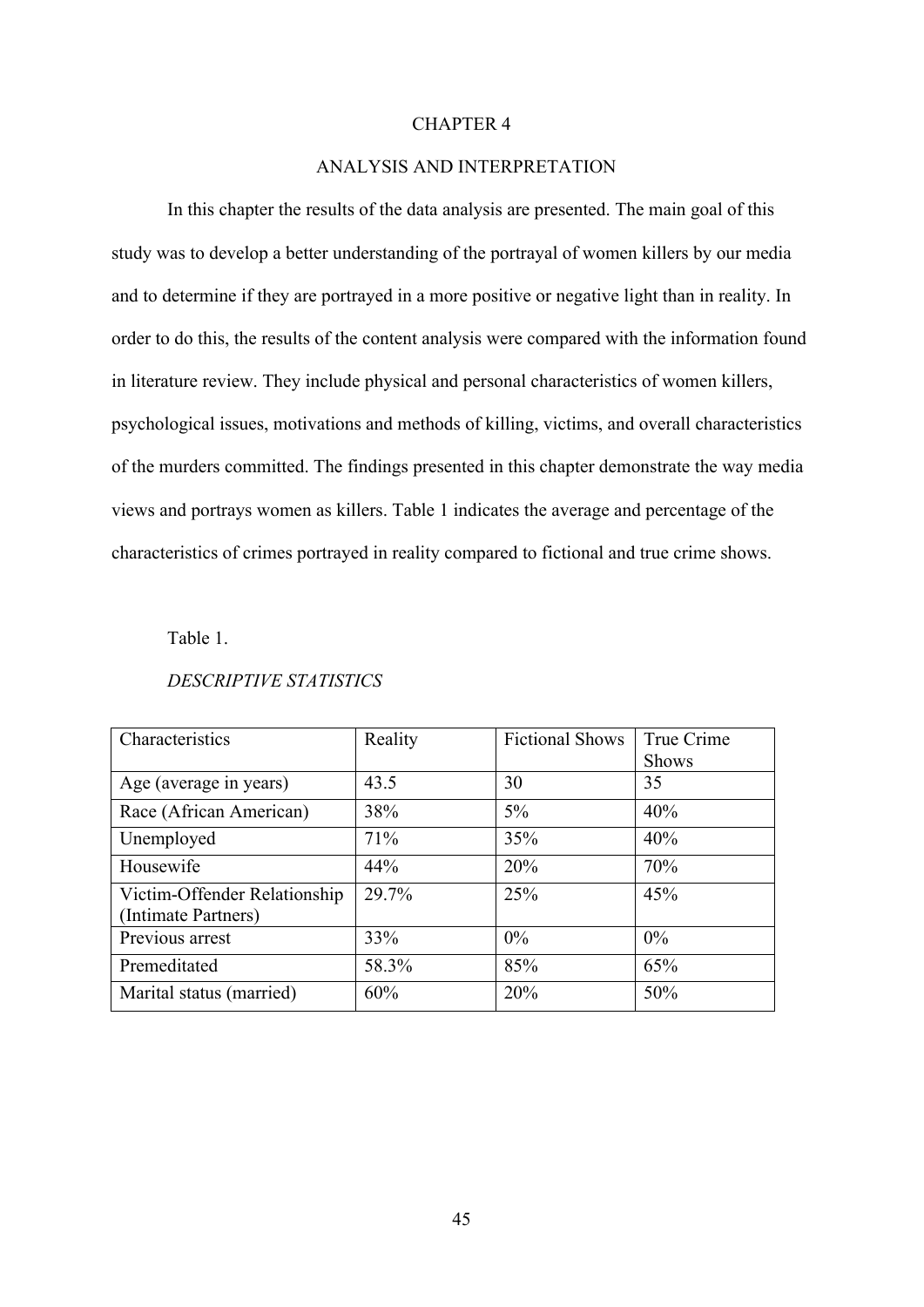### *Fictional Shows*

Overall, the women in *CSI* resembled super models. Most of them were middle to high class and maintained full lips, beautiful hair, white teeth, manicured nails, and with perfect skin. Their bodies were different in sizes and shapes, but they tended to meet the societal standards of beauty by having well accentuated bodies, not being overweight, sleek and shiny hair, beautiful skin, and being tall and white. Their outfits accentuated their bodies and revealed most of their skin. Their image was very sexualized by showing them with tight, low cut, and short clothes. They all wore some kind of make up with big red lipstick and bright eyes. Their ages did vary somewhat. Three were early to middle 20s while three were early 30s to middle 40s, keeping the majority of them at a young age. Out of 10 cases from *CSI:MIAMI*, nine were white and one was Latina. In regards to marital status, seven of them were single, one engaged, one divorced, and one married. Most of the women portrayed in this program killed by using power and beauty in order to get what they wanted. Their motivations were cruel, and their crimes cold. For example, one woman killed her husband and son for financial reasons, while another killed her boyfriend by using nitro acid to sabotage his parachute to get back at him for not wanting to have children, and yet another killed her boyfriend by a gas leak.

As for *Criminal Minds,* all of the women were white. Additionally, regarding their marital status, seven were single and three were married. The characteristics of the women who killed were close to the perfect image of a women: intelligent, beautiful, the perfect housewives (the ones married), and combined their power and beauty to contrast the characteristic of your typical murderer. However, as data indicate, the typical women do not reside in the upper class, nor does she have the best clothes or eat the fanciest restaurants (Florida Female Offenders, 2011). The ideal woman killer portrayed on the program goes hand in hand with the marketing for what women want. As we see through this program,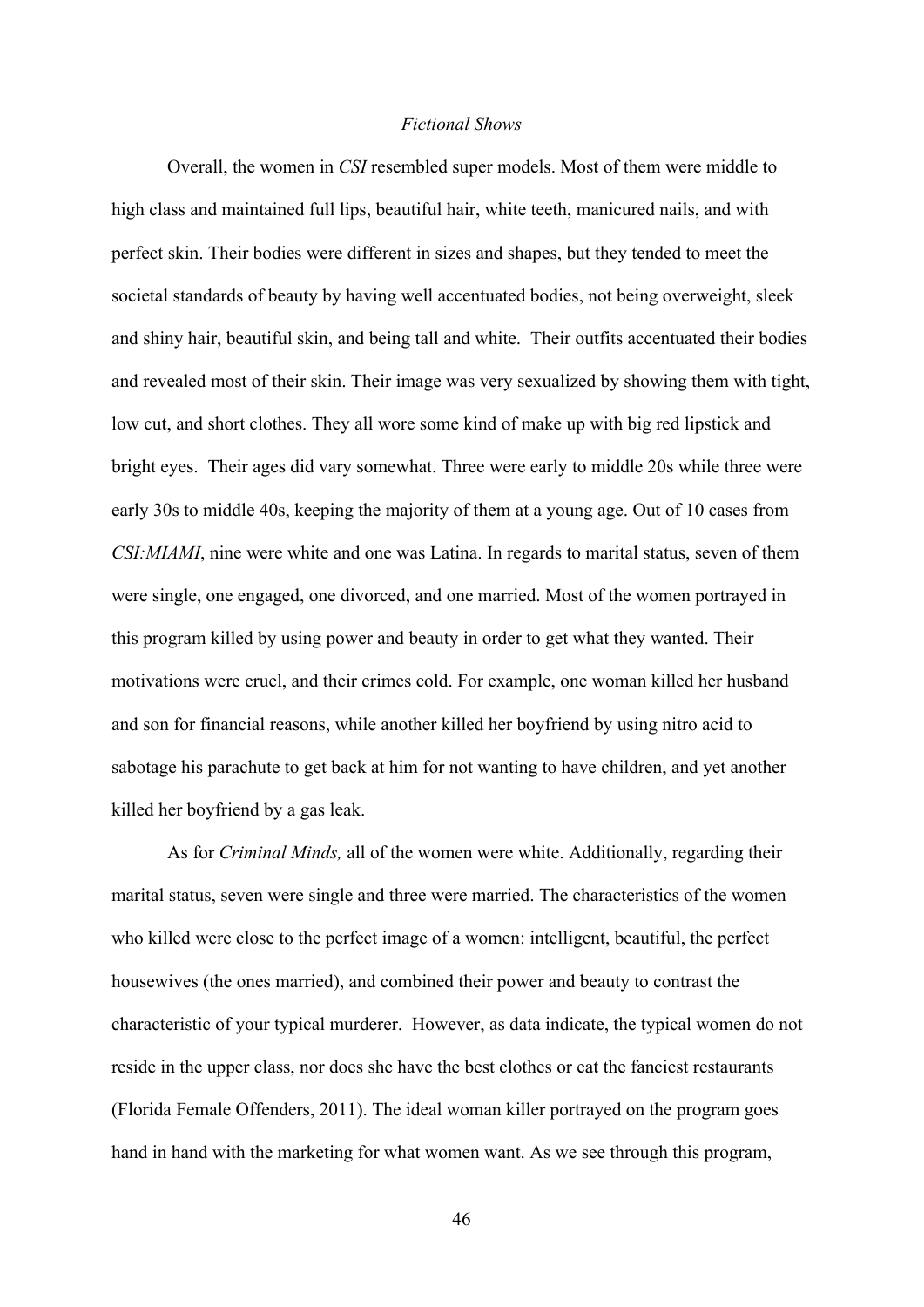women imagine themselves living in a penthouse in Miami Beach, being the CEO of a company, driving a Mercedes, and killing a young girl who she thinks her boyfriend may be cheating on her with. Furthermore, the obsession with women's physical and sexual appearance on programs like these may have the effect of trivializing and decontextualizing women's criminalization in the "real world" (Rizun, 2011). Real women who kill live in poverty after having an abusive childhood, often live off food stamps, and have prior records with the police (BJS, 2011).

Notably, the women killer portrayed in *Criminal Minds* were more cruel and unusual than *CSI* with women being serial killers in 6 out of 10 episodes watched. Their method of killing included more unusual methods such as live cremation, an ax, and sedation and prevention of brain function. Even though the majority of women were serial killers, their victims were unknown to them and chosen by convenience. Notably, the typical female serial killer does not choose unknown people for victims. They usually kill someone who depends on them, needs them, such as the elderly, their own children, or their husbands, as in the cases of the black widows (Kelleher & Kelleher, 1998). Therefore, even when portraying female serial killers, the image given is not accurate. Additionally, eight of the women portrayed on *Criminal Minds* suffered from psychological conditions such as schizophrenia, childhood trauma from abuse, and hallucination. Five of them killed due to their psychological conditions and four of them killed due to revenge.

Both *CSI* and *Criminal Minds* portray women using their sexual appeal, part of the upper class, and holding high standards in the society such as being CEO of important companies and being part of the elite society. While in *Criminal Minds* the appearance of physiological issues and trauma from being abused is portrayed more often and is the reason for many kills, it is still overemphasized. While in *CSI* the emphasis is on the beauty and power of cruel women who kill for apparently no reason, in *Criminal Minds* the emphasis is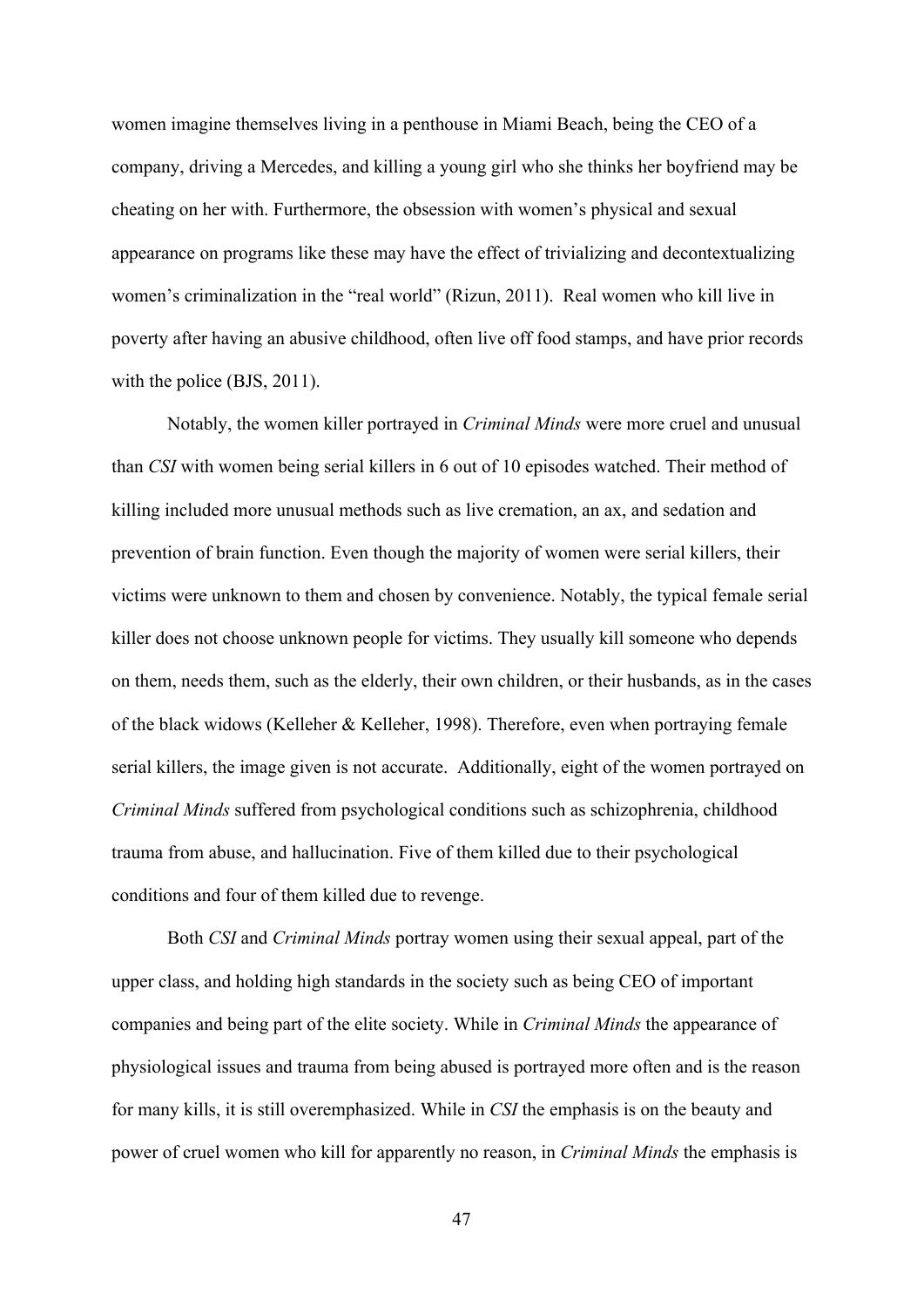on the idea that most women who kill are serial killers, killing more than one victim and suffering from some type of psychological condition. The programs revolved around the minds of those women and the reasons they commit such crimes. Their background and childhood history were analyzed, which resulted in most of them having some type of trauma or psychological disorder. Although the houses, jobs, and families of the women appear to be those of your neighbor next door, the darkness was hidden inside the walls. When the women committed crimes, they acted in the most cruel and unusual manners. *Criminal Minds* does hold more common grounds to the reality of women who kill then *CSI*.

# *Docudramas*

The women from *Snapped* were the typical housewives. They had some level of education, got married at a young age, and gave up their hopes and dreams in order to get married to the men who promised to give them the life they deserved. When financial problems started getting in the way, they found a way of killing the men and cashing in the life insurance policy. Thus, their problems are solved. The typical women portrayed on *Snapped* appear to be the girl next door, the perfect wives, mothers, and women. They kept their problems inside the house and did what they were told. The women portrayed in this program are from the middle class and have middle class jobs such as store clerk, high school teacher, and housewives. Their age varied but the majority were between 30-40.The houses portrayed in this program were houses in middle class neighborhoods, and the cars were common such as Honda. Often the women's clothes and jewelry were not the most expensive, and they were beautiful although this was not emphasized.

In *Deadly Women*, the women were cruel. They belonged to lower - middle class, held jobs that varied from bartender, politician, and physical therapist to students. The emphasis was not placed on her socioeconomic status like seen in *CSI*, rather it was focused on her background and motives for the crimes. Their crimes were committed because the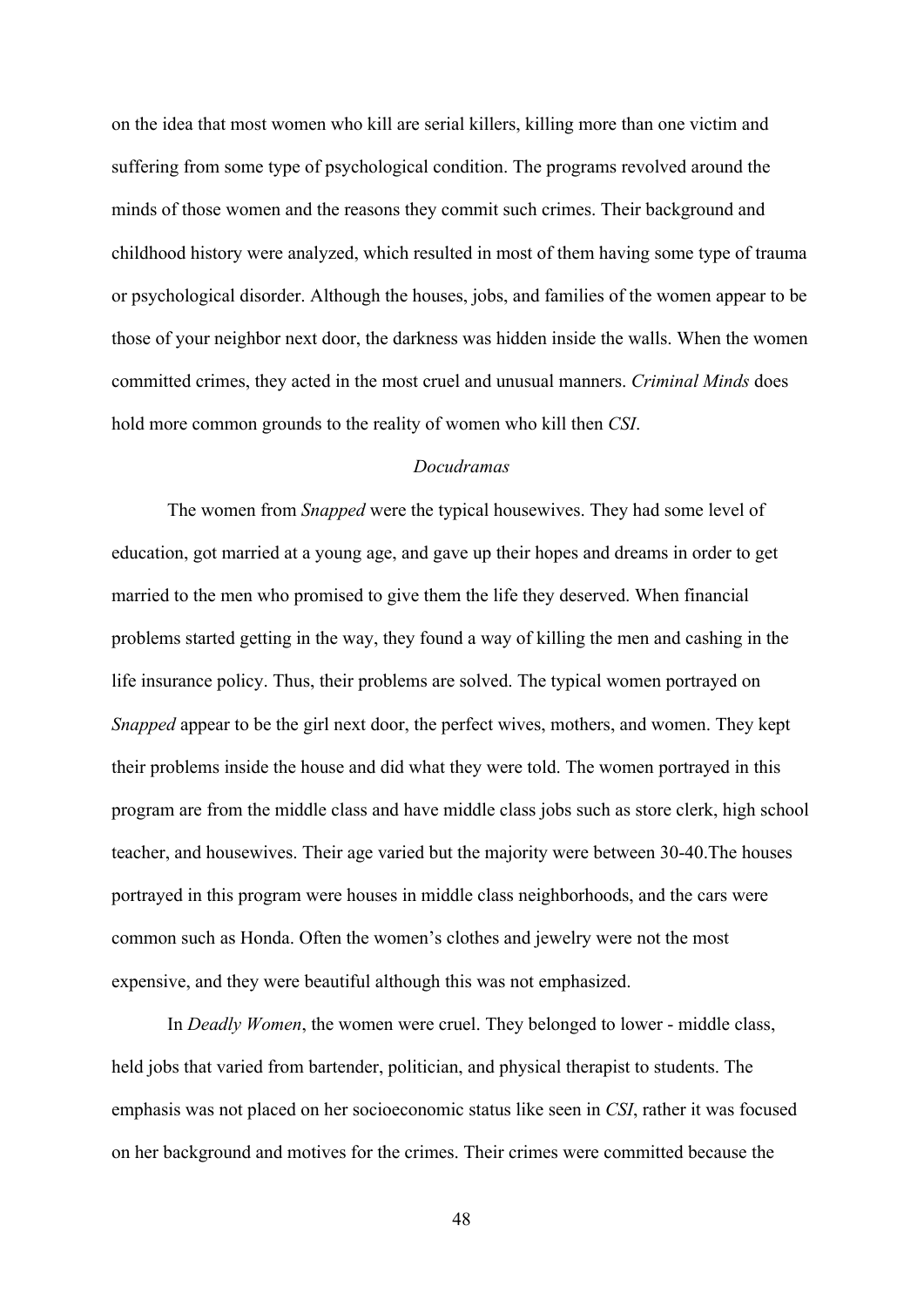women went after what they wanted. Some psychological reasons were portrayed as well as pure cruel and unusual reasons schizophrenia, personality disorder, particular dislike of a person, and excitement. Their age varied, but the majority of women were between 20-30. Typically the women killed at night and acted alone. The houses portrayed in this program were in low to middle class neighborhoods with many women living in lower income housing. Additionally, many of the killers portrayed were unemployed women. These women did not have any fancy belongings, nor did they hold a high status in the society.

The majority of women portrayed in true crime programs were unemployed or housewives. They appeared to have been from low to middle class with normal houses. They did not have expensive jewelry, clothing, or belongings, and some of them even struggled financially. The socioeconomical characteristics of women in docudramas were closer to reality than the fictional shows. They were housewives or held more common jobs such teachers and store clerks. They lived in middle to lower class neighborhoods and drove late model cars. Many of the characteristics of women in these shows mirrored women offenders: they struggled financially, some abused alcohol, and they looked like "everyday women" rather than the beautiful actresses in the fictional shows. These shows also portrayed women who held more traditionally accepted jobs for women. Thus, all in all, these women, while not exactly your typical offender were much more similar to average women offenders than the women portrayed in fictional shows.

In sum, true crime programs have characteristics that are closer to reality than fictional crime programs. While fictional programs did not seem to portray self-defense, poverty, psychological conditions, those characteristics are found in the docudramas. The women from the docudramas are more closely related to the viewers and to women offenders because they belong to low-middle class and have houses in the suburbs. They were housewives or soccer moms in *Snapped* while in *Deadly Women* they belonged to lower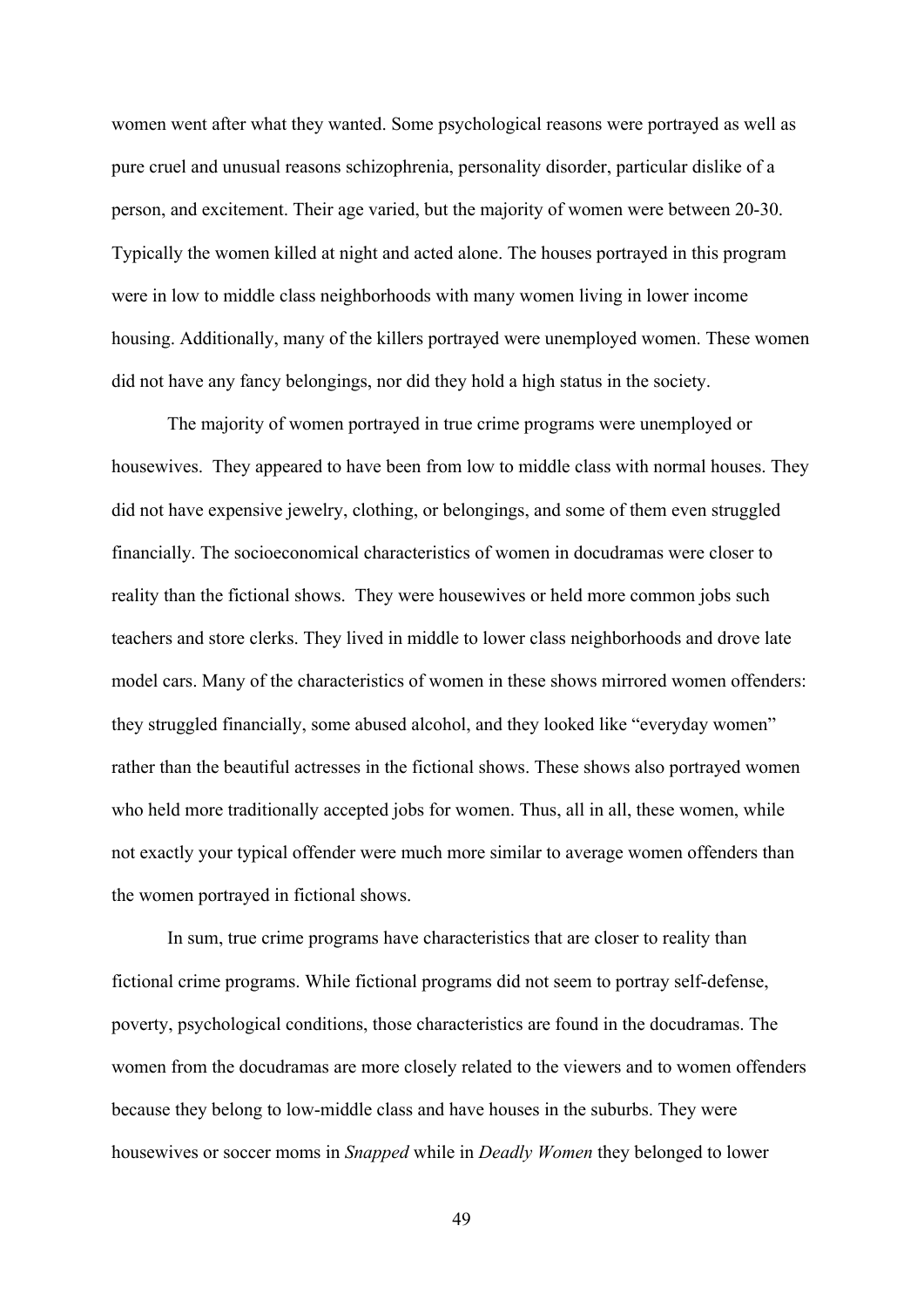class. The fictional programs focused more on the marketing of those women, their housing, their belongings, their social standards and their cruel reasons for murder. *Criminal Minds* tried to incorporate the abuse and psychological conditions; however, it was overdone with almost every woman portrayed having a psychological condition and while it is true that many women offenders do suffer from mental illness, certainly not all do, nor do they suffer as many severe mental conditions as the women portrayed in this series (Florida Female Offenders, 2011). *Snapped* tried to make the women look as close to reality as possible. It is based on real stories, and the real killers sometimes made appearance on the program. *Deadly Women* focused on a variety of crimes and incorporated all types of reasoning and motives into their shows. Still, while the true crime shows did focus on real crimes, it is important to remember they most likely chose crimes that were dramatic or would appeal to the viewers. Thus, many murders were likely excluded from even these shows.

As noted, there were many demographic and methodology differences portrayed by these fictional and nonfictional shows of women killers. Additionally, many of these characteristics and motives diverged from the reality of women offenders. However, along with these characteristics and methodology differences in the portrayals, several interesting themes emerged. The following sections describe these themes in detail.

## *Socioeconomically Privileged and Crime*

One aspect of the female killers that appeared on the four programs analyzed was their socioeconomic status and its relation to crime. The position they held in society, their type of jobs, houses, and education in reality play an important part in identifying and understanding the female killer; however, although all programs analyzed their socieconomic status, it was not referred to as amongst the reasons, motivations, or characteristics of the commission of crime. Instead, oftentimes, individual and psychological factors were focused on in an effort to explain their actions.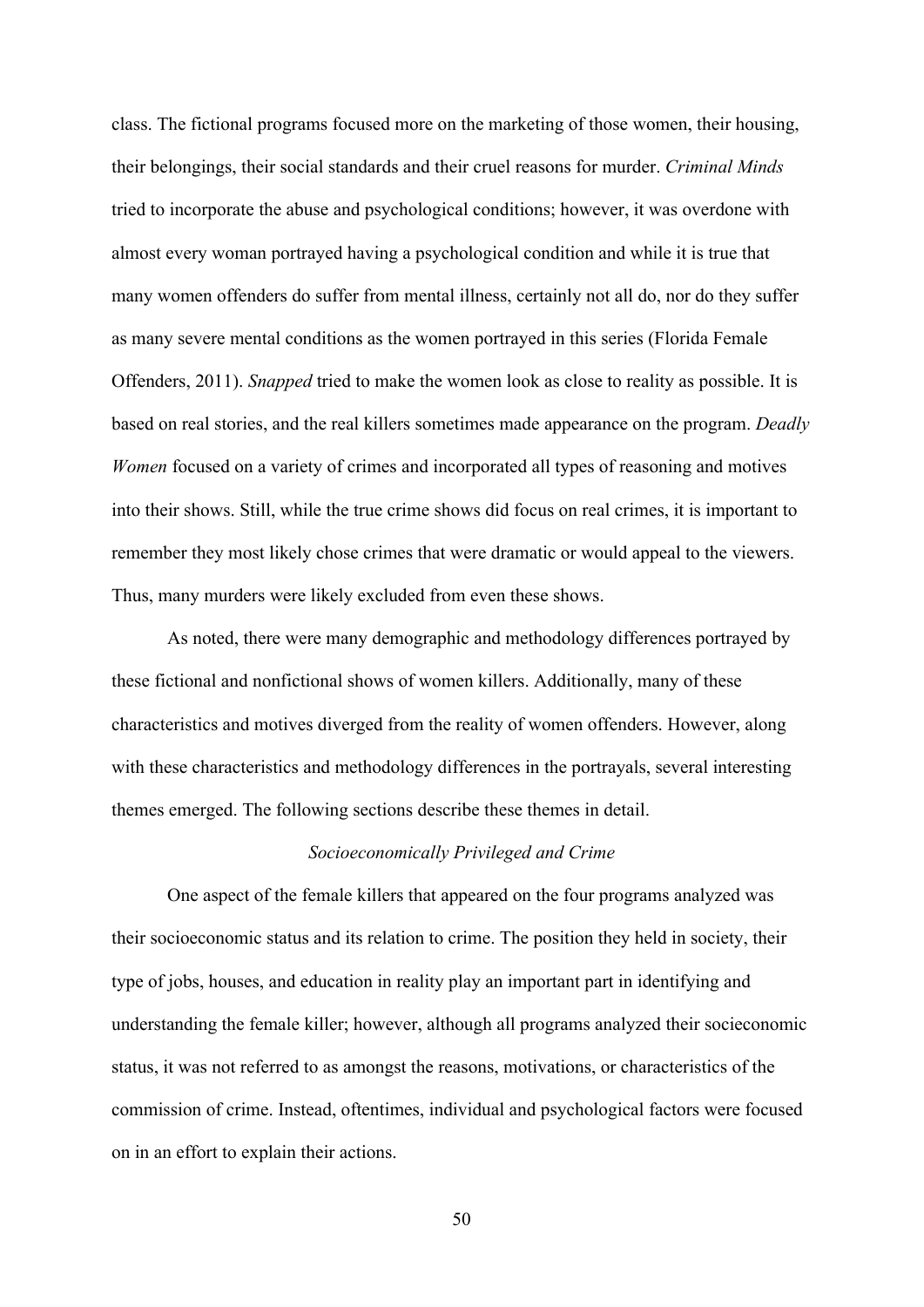The characters of *CSI: MIAMI* seemed to be portrayed as socioeconomically privileged, and every killer was white except for one Latina. The majority was upper and middle class. Five of them were employed, one was a housewife, two unemployed, and for two their job status was never acknowledged. Their socioeconomic standing was interpreted through their clothing, jewelry, houses, and cars that seemed to be high-end based on the car brands, type of jewelry, and designer brand clothes. Some of their homes included unique and/or modern architecture, decorated with artwork and sculptures, with workers around the house who helped them keep up with maintenance. This view is consistent with the general media portrayal of offenders: "the typical criminal portrayed in the entertainment media is white and of high social status" (Surette, 2007, p.59). None of the women portrayed in *CSI* represented the social and economical characteristics of a typical woman who is imprisoned in the U.S. In fact, the women portrayed in *CSI* did not seem to look like the typical female offender at all (i.e. African American or women of color, poverty-stricken, or low levels of education and achievement; BJS, 2011). This misrepresentation of female criminals as socioeconomically privileged reinforces the stereotypical view that has traditionally existed towards women who are in trouble with the law. The portrayal of criminalized women as socioeconomically privileged may send a message that "real" women commit their crimes in similar circumstances and that the intersections between race, class, and gender do not matter. As a result of the portrayal of these women, the punishment of such women is more easily justified.

On *CSI,* a lot of the stories involved women with power, in a good financial position, single, and independent, who become criminals due to jealousy or revenge. This portrayal describes the image that is constructed by the media of "the beautiful, solitary, ominous, male-identified childless, pathologically obsessive women, 'liberated' in anti-feminist terms, who would take what she wants at any cost" (Rizun, 2011, p.). The "at any cost" means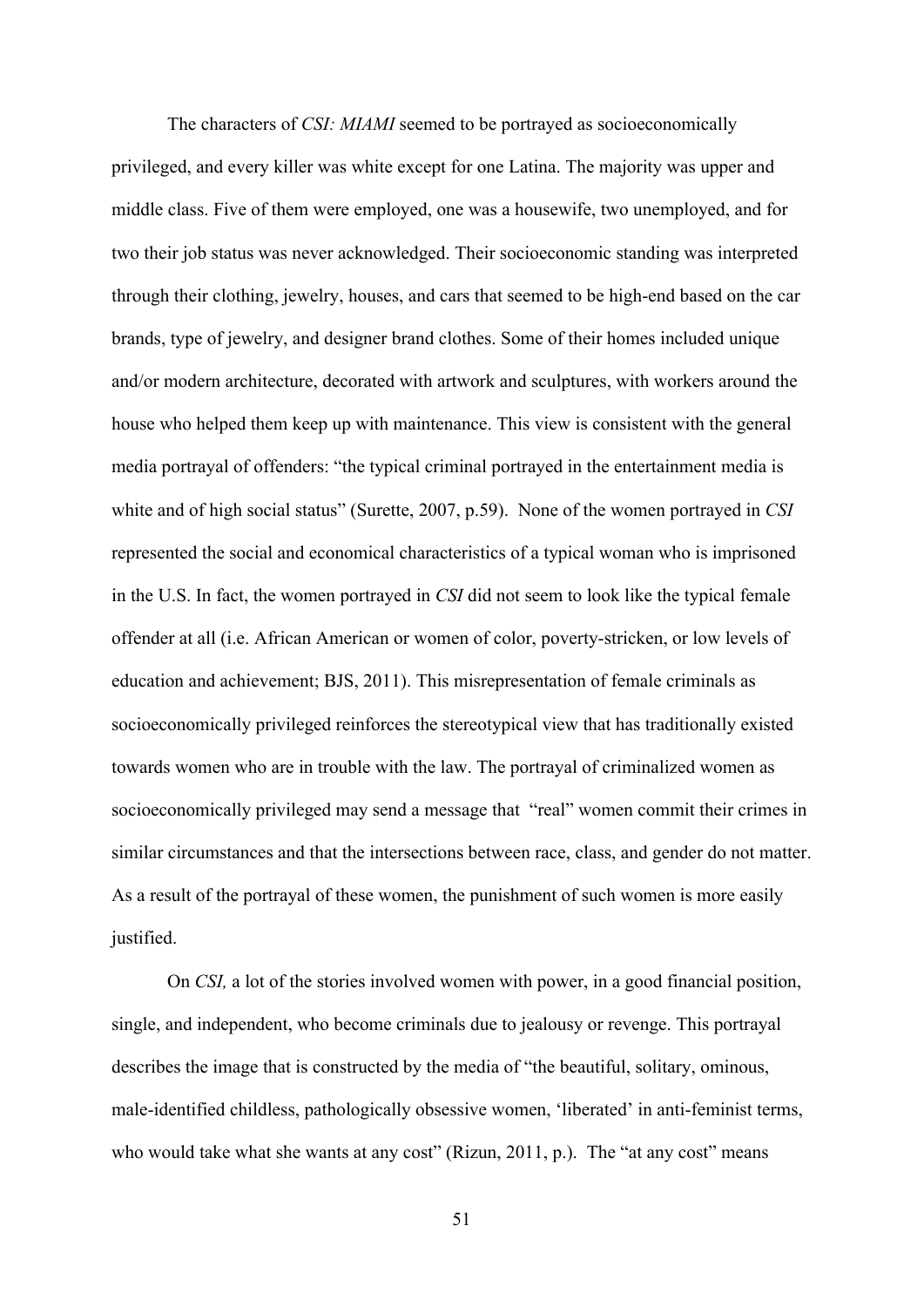hiring a gang member to kill someone she thinks her boyfriend is having an affair with, participate in gang-related activities to gain more status with the male friends, kill her husband due to financial reasons, and kill her boyfriend who betrayed her.

Most women in *Criminal Minds* were also employed and belonged to middle to upper class. However, their houses were not as lavish as the ones portrayed in *CSI,* nor did they have the latest fashion items and the most expensive jewelry. They did, however, appear to be educated, had some type of job, and had a higher status in society. Their psychological disorders were hidden by their beauty, intelligence, or perfect image of a housewife. They also abused their power, beauty, or simply their womanhood in order to prey on their victims.

Women from *Snapped* and *Deadly Women* also belonged largely to the middle and upper classes. Their houses were in the suburbs, and the majority of them had average cars such as a Honda. Although the majority of them did not belong to lower class as expected, they were still closer to lower class then those portrayed on *CSI* and *Criminal Minds*. Indeed, some of these women were portrayed as lower class. Still, a majority resided in the middle class or higher.

As a result, such portrayals may send the message that women's crime is a result of equity and enhanced opportunities instead of inequality and limited opportunities (Rizun, 2011). This means that women commit crime because they want to or because they can with no other reason or motivation. Without a portrayal of the 'real work' context in which women commit crimes such as poverty, single parent, and lack of education and opportunity, such behaviors can appear unreasonable and punishable. Therefore, this hyper-focus on upper and middle class women committing murder marginalizes the experiences of real women offenders. Rather than accounting for their difficult circumstances and lives, these shows focus on free-will and revenge. Thus, the audience of these shows may have an unrealistic view of women who kill and their status and privileges in society.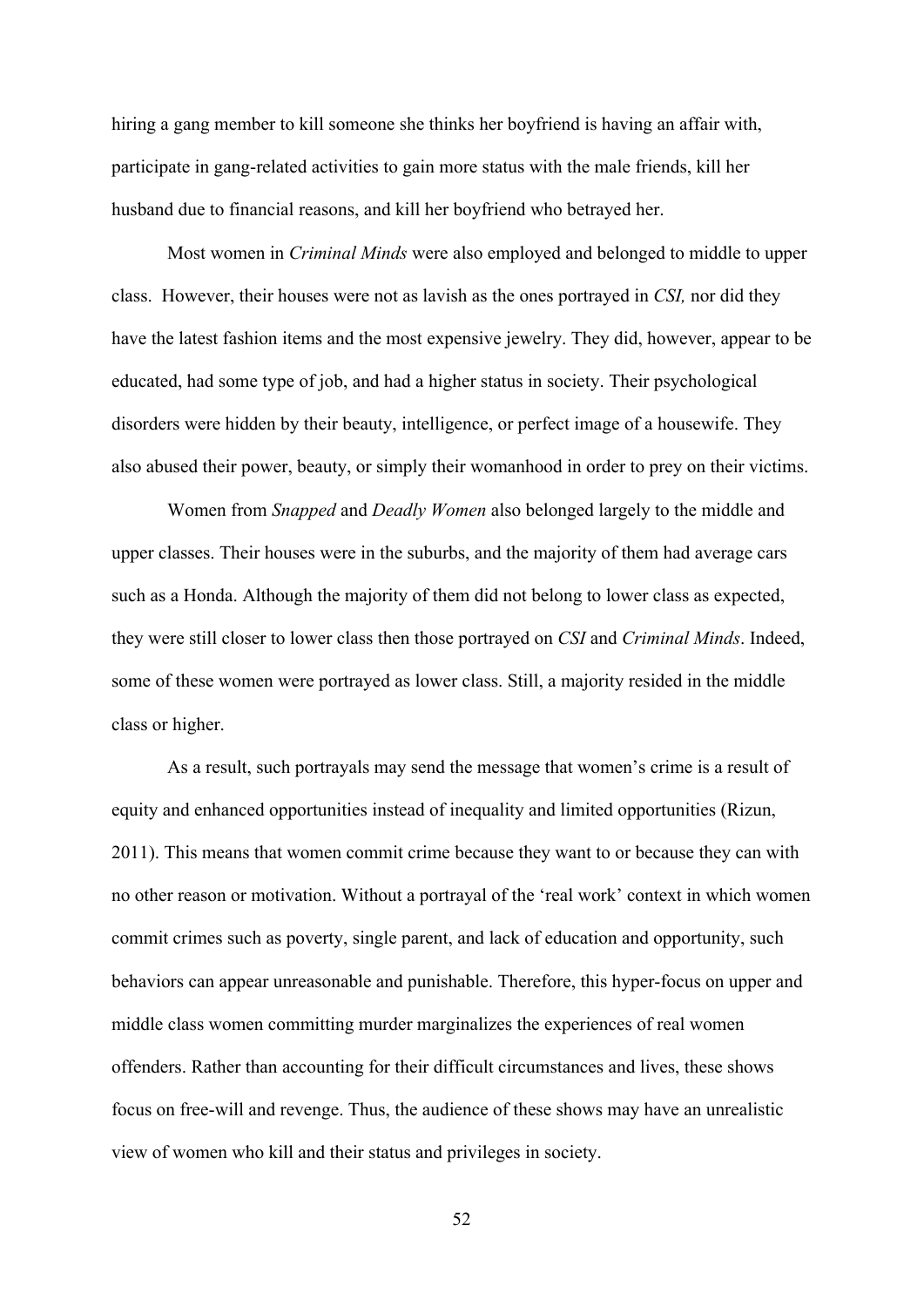### *Criminal Motives*

Female offenders commit crimes for many different reasons. Commonly, it is related to physical and sexual abuse, substance abuse, and poverty (Florida Female Offenders, 2011). However, those were not common factors that motivated female offenders on the fictional crime dramas. Although research indicates that female offenders have stories of abuse, this was not a common characteristic of the female offenders of *CSI***.** *CSI* portrayed only one episode that seemed to show a connection between criminal behavior and victimization. In this episode, a woman named Valerie killed the man who raped her 6 years ago, and while the portrayal was closer to reality, it was still not wholly realistic. However, none of the episodes used a psychological condition or mental illness as a reason for the killings. The most common motives in this show were jealousy and revenge. Additionally, the most used manner of murder was shooting followed by stabbing and force head trauma.

On *Criminal Minds*, however, the presence of psychological issues appeared six times and was the most common reason for the crimes. Their issues appear to be schizophrenia, trauma from childhood abuse, and personality disorders. Yet, another common reason was revenge. The methods of killing in this particular program were numerous and included live cremation, poisoning, asphyxiation, stabbing, ax, head trauma, and shooting. The reason for the different types of method of killing can be related to their psychological condition.

In *Criminal Minds*, the appearances of psychological conditions were high and included childhood traumas, such as being abandoned by a father that led her to prey on executive males who did not pay child support, as in the case of Megan Kane. In the case of Samantha Malcom, her childhood was filled with her father sexually abusing her and making her undergo electric shock treatment. Samantha abducted women. Emma Kerrigan started to hallucinate and have delusions after the death of her husband that led to her serial killer activities by abducting males to create the perfect human fertilizers (her husband's ashes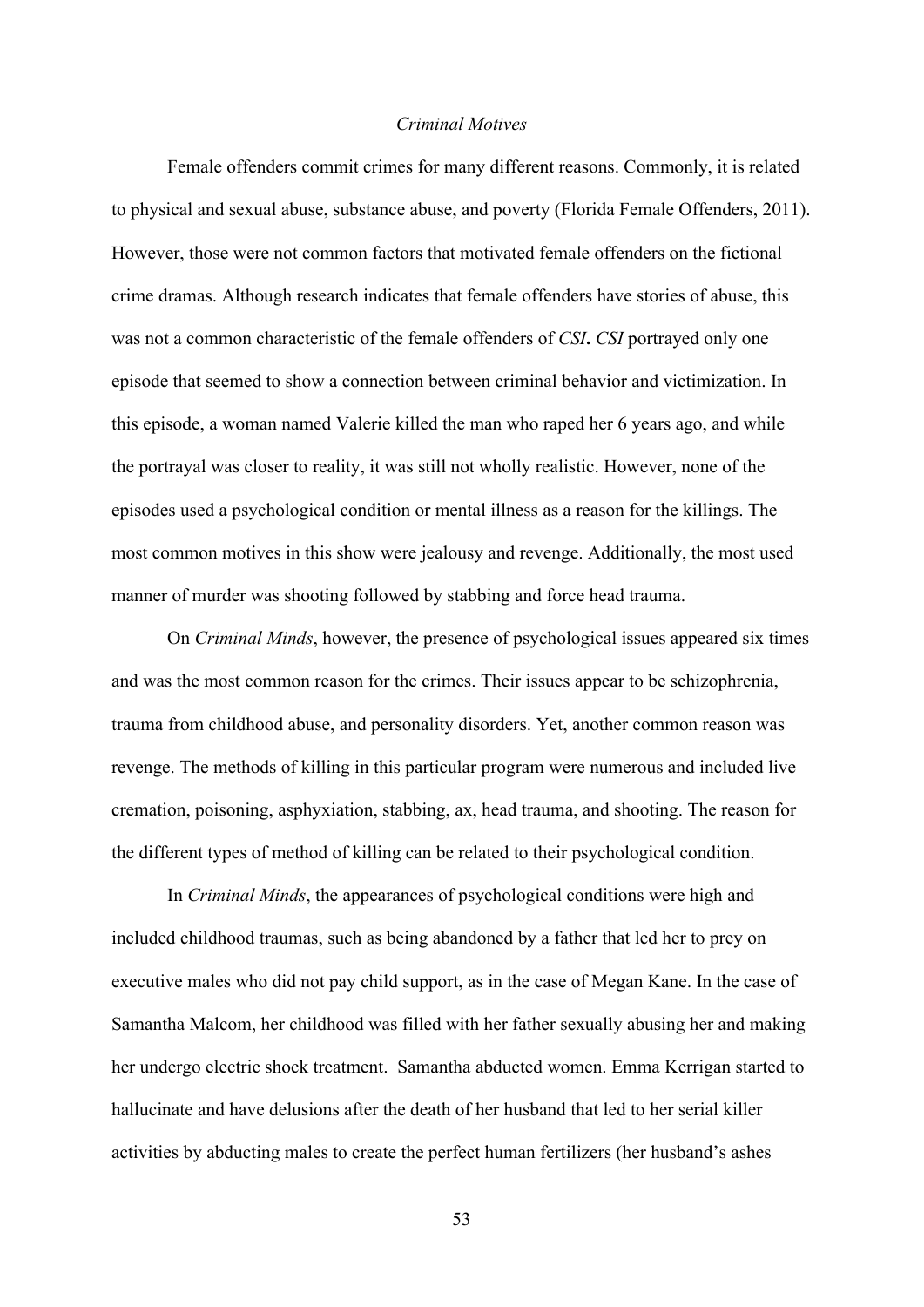were disposed in her tomato farm that made her think she was being cured due to his ashes). Such reasons are closer to reality as most of female offenders suffer from some psychological condition or mental illness; however, these were much more severe forms of mental illness than many women offenders face. In most of those cases, the women are portrayed as victims because their actions are based upon previous abuse and trauma and thus the punishment is light for them. Therefore, while they were still seen as criminal, they were seen as less culpable due to their traumatic histories. Again, as noted these portrayals were closer to reality because many women offenders have faced trauma and have mental illness; however, the cases portrayed in *Criminal Minds* were much more extreme and had much more devastating consequences.

In both fictional crime programs the motives of revenge were included. Their different methods of killing and appearance of serial killer were more predominant on *Criminal Minds*, a show about catching serial killers, while *CSI* portrayed more the use of shooting and one murder committed by each woman, which is much more realistic of women who kill. On both shows the majority of crimes appear to be premeditated. This is close to reality where 58.3% of murderers by women are premeditated (Mann, 1996).

On *Snapped*, there were three stories where the motive was self-defense. This is a motive that fictional shows did not portray. In one episode, a woman named Kimberly killed her husband because he threatened to kill her and the children. He had abused her constantly throughout their relationship and she believed his threat. Apart from the self-defense, other common motives were financial reasons and revenge. Revenge included not wanting to go through with a divorce and not wanting to lose the custody of the children. Although the reality is that women kill more due to self-defense, financial reasons were the most common reasons along with self-defense for women to commit murder (BJS, 2011). Therefore, if the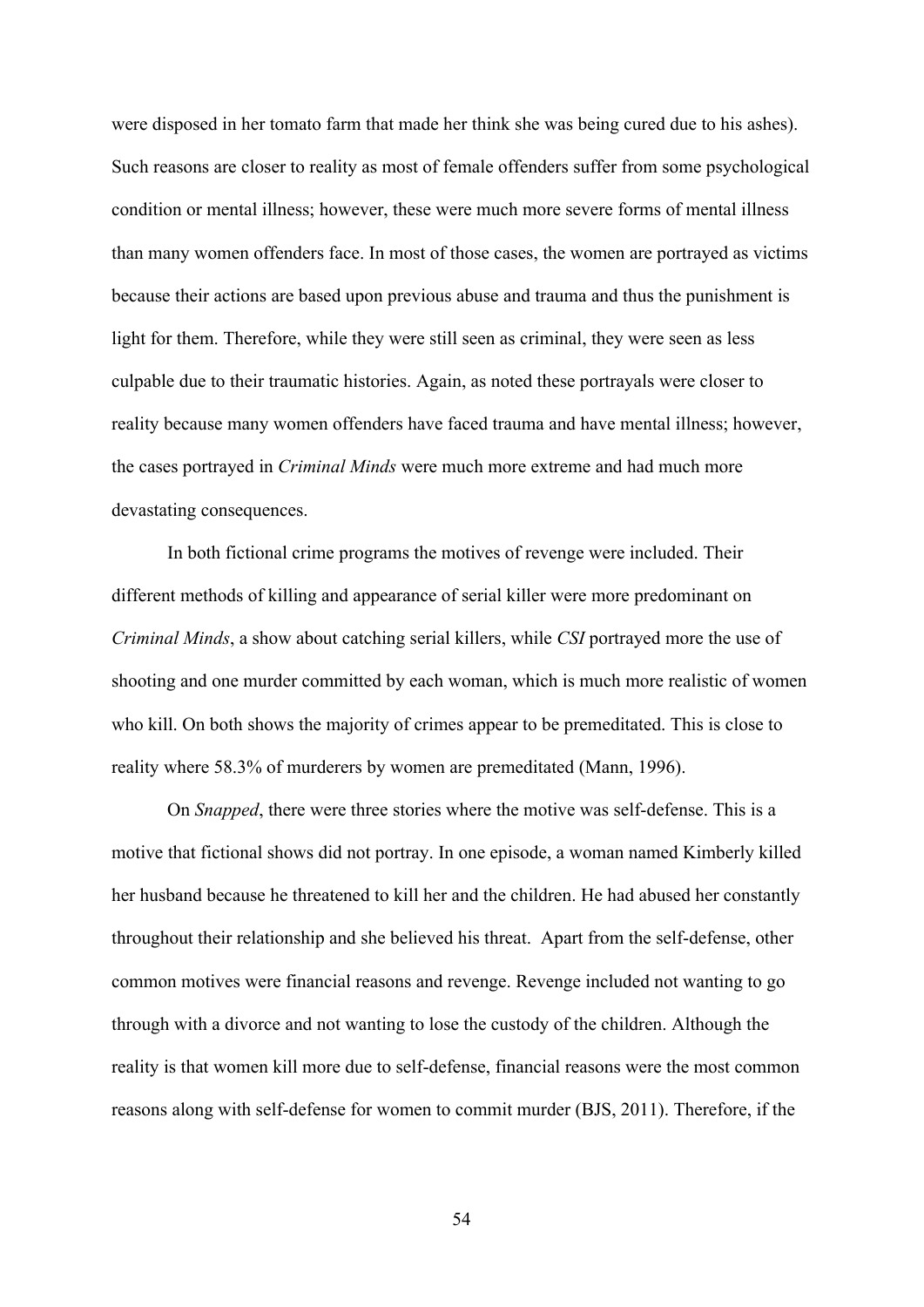"reality" show was true to the facts, one would expect to see self-defense as the most common motive along with financial reasons.

On *Deadly Women*, the most common motives were revenge, excitement, and anger, amongst jealousy and meaningless reasons. A lot of the episodes portrayed women killing others for no apparent reason. Sometimes the killing was not intentional, but rather was an assault that resulted in death. For example on one episode, Ruby Thomas, a rebellious teenager and gang member, enjoyed torturing people. Occasionally, she and other gang members would walk around at night and choose their victims by opportunity, and they would beat and kick them. One night the gang beat a man and left him for dead, but Ruby felt like she needed to finish the job and went back for the final kick that was fatal. Another unjustified, unreasoned killing was by Elva who liked only two of her grandchildren and treated the other two as slaves, keeping them in a room, feeding them with scraps of food on the floor, and not allowing education, time in the sun, or time to play. Day by day the prevention of food and sun caused the death of one of the children. The episode did not give a reason for her dislike of those two particular grandchildren nor did it indicate she suffered from any type of mental illness. Thus, her killing was completely random and unjustified.

On *Snapped* the motives and method of killing were closer to what the society thinks with motives being from financial means, jealousy, and revenge. On *Deadly Women* there was a broader variety of reasons and methods and the characteristics of those killings varied more, some of them showing low family incomes, which is more close to reality. However, when comparing these two programs, *Snapped* gains more attention and has more popularity among its viewers. It represents more middle class with women having the same type of problems the women killer have, and thus the identification is higher and the viewers also.

Furthermore, what sells is the cool and unusual things such as powerful women committing murder to get what she wants rather than the boring stuff that does not attract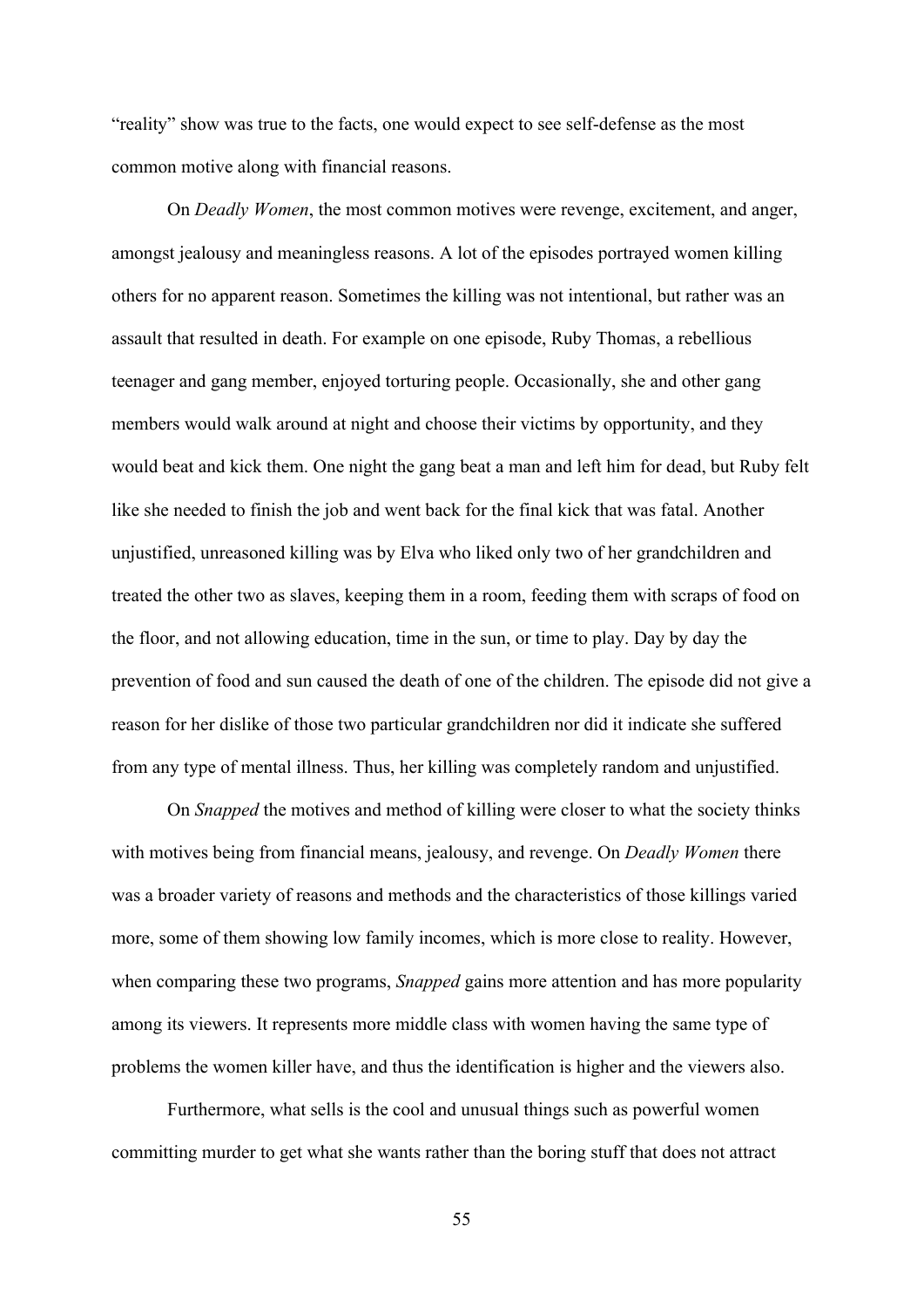audience or profit such as self-defense of a woman who lives in poverty. Therefore, although women do not commit crimes that often, in all the shows the crime tends to focus on women in trouble and women involved in violent and dangerous situations because the violence committed by women doubles the fascination of the public. (Rizun, 2011)

#### *Victims and Method of Killing*

Most of the time, on *CSI*, women knew their victims, with four killing someone with whom they had an intimate relationship, two being their employees, one being her stepfather, one being her boyfriend's wife, and one being her real estate agent. In fact only one woman on *CSI* did not know her victim. This portrayal of the women knowing their victims is quite true to reality because most women, indeed most people, kill someone known to them (BJS, 2008). Notably, while the women's victim choices were realistic, their motivations for crime were not as true. Instead of focusing on alcohol, drugs, or psychological problems or focus on the relationship between crime and poverty, as is common in many real crimes in the U.S., this show focused on more self-centered and individualistic reasons for the murder.

Notably, many of the themes highlighted by Rafter and Stanko (1992) were found throughout the television shows analyzed. For example, *Criminal Minds* tended to portray women as impulsive and nonanalytical because their actions were seen as abnormal and extreme. *CSI*, on the other hand, portrayed many women as purely evil and to some degree a "pawn of biology" because they were motivated by jealousy and greed, and often held jobs that are nontraditionally feminine such as CEO. These women were the most apt to break gender norms by holding a nontraditional job, and they tended to be portrayed as the most evil as well, hence they followed the framework established by Rafter and Stanko. *Snapped* portrayed women somehow to be passive and weak because some of their action was of a 'easy prey', they committed the murderers as self-defense or due to financial reasons that can be related to keep the children fed and continued to support the family. *Deadly Women* was a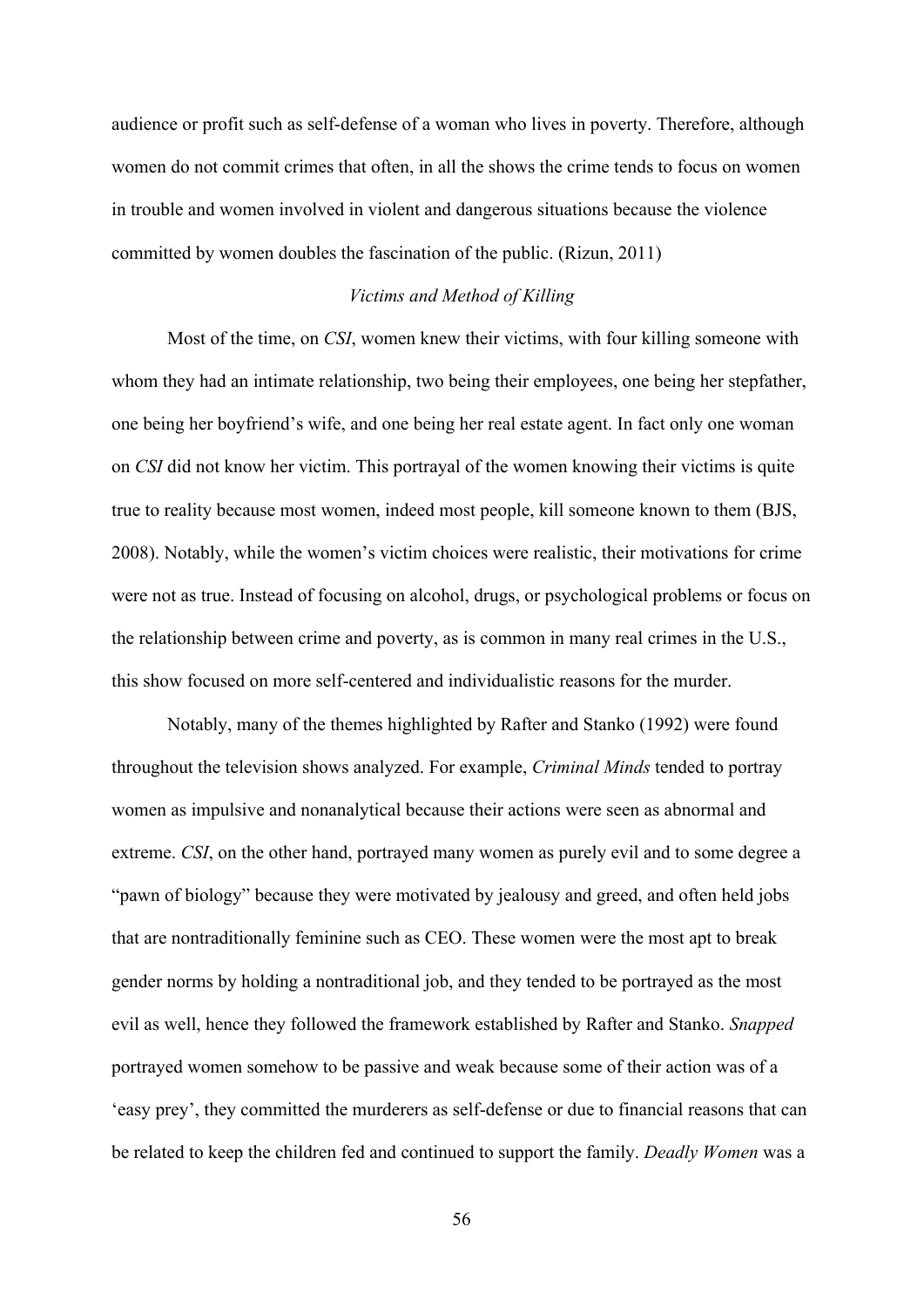mix, it is a true crime show; however, the motives and crimes were related to cold blood and unexpected and unusual ways. Therefore, they were portrayed as active women as masculine as some of their crimes related to nonsense motives such as desire to commit a crime of excitement and challenging as well as pure dislike of someone and obtain the feeling of hurting someone. Again, these matched many of the stipulations posited by Rafter and Stanko.

Regarding time of day and actual killing mechanism, in *CSI*, five of the murders happened during the day, early evening, four at night, and one over a period of time because it was poisoning. As for *Criminal Minds*, three were nights, one during the day, and six occurred over a period of time. Shooting was number one method of killing, followed by stabbing, hitting in the head, poisoning, and gas leak. Premeditated murders were the most common with 8 of the 10 cases of *CSI* being premeditated while only 2 were not. In *Criminal Minds* 9 of the 10 women committed premeditated murder, while only 1 did not. Jealousy and revenge were number one motivation for the killings, followed by financial and pure excitement.

In most of the episodes the women's motivation for crime and violence appear to be illogical, abnormal, and unjustifiable. However, they did not all appear cruel. Some of them were not premeditated but rather spur of the moment decisions, and the reasons, although unreasonable, were very common, such as jealousy and revenge. In all but one of the *CSI*: *MIAMI* episodes the women committed murder out of unjustifiable reasons such as a women who thought her boyfriend was cheating on her and killed the lover, when in reality this was not the case or a mother who killed her son because he was running the family business to the ground. The cases on *Criminal Minds* were more unusual and portrayed women in a more masculine manner. Additionally, the women were seen as capable of committing serial murders with different methods of both capturing and killing their victims. However,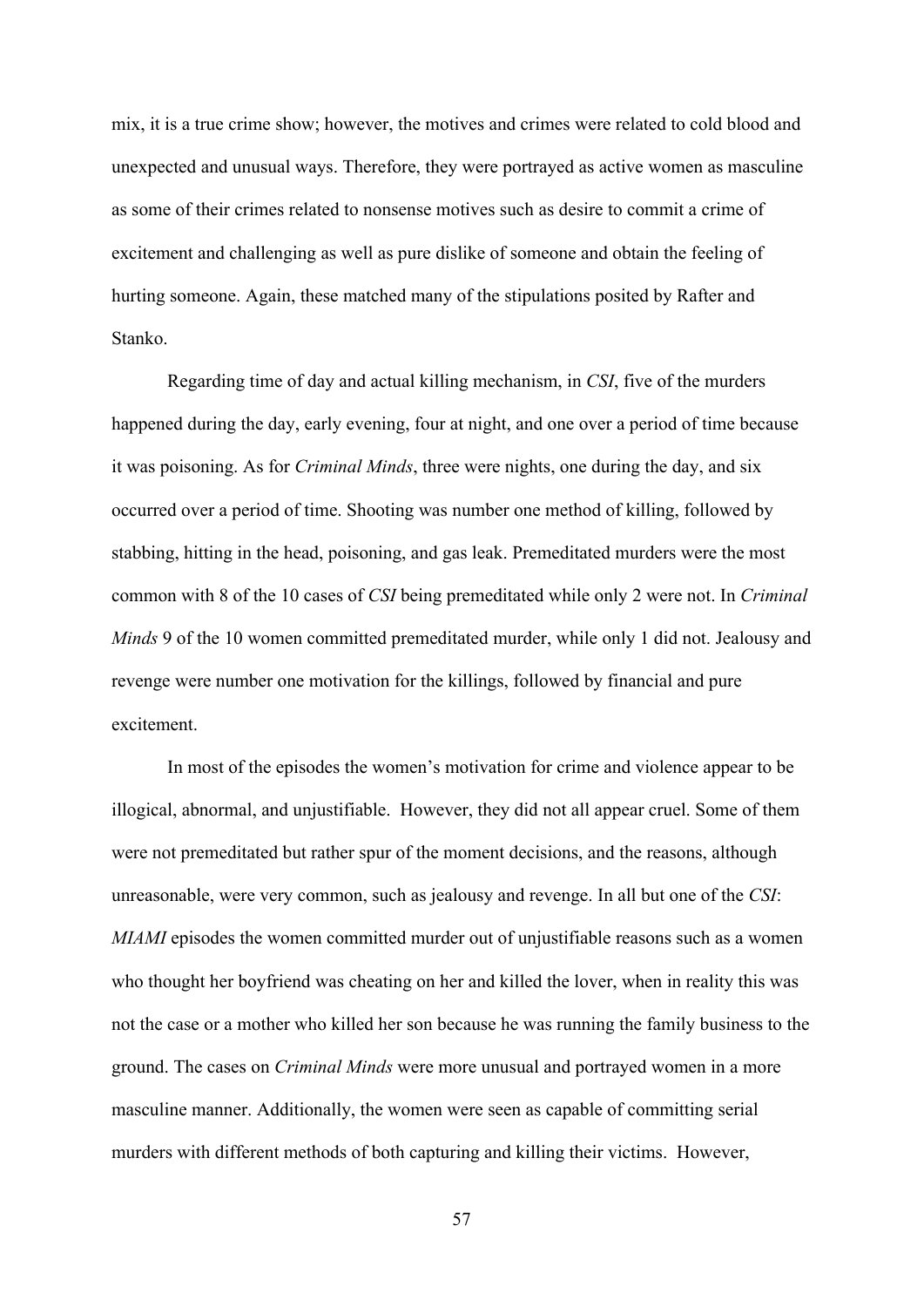although cruel and masculine, it was "justified" by their psychological conditions and childhood traumas.

*Snapped* often portrayed women using a gun, while *Deadly Women* showed women killing more through some manner of head force trauma. Notably, the victims on both programs were typically someone with whom the killer had an intimate relationship. As for the time of the killings, in *Snapped* six of them happened in the morning and four at night. As for *Deadly Women*, six of the murders occurred at night, and three during the day, and one over a period of time. Their crimes seemed to be more in a spur of the moment, as the women got tired of being abused, or snapped due to jealousy or in order to avoid granting a divorce. Seven of the murders were premeditated while three were not for Deadly Women, and six were premeditated while four were not in *Snapped*.

All in all, the fictional programs showed killing occurs more over a period of time as in the case of poisoning each day a little and preventing life by deprivation of food, sun, and activity each day. For docudramas the time of killing did not impact the results of the research as the number of killings were pretty consistently at night with only one being reported to take place in the morning. Taken that most killings occur during night, the docudrama portrays it closely to reality (Mann, 1996).

The types of weapons used by fiction TV shows included more unrealistic manners such as live cremation, asphyxiation, gas leak, and use of acid. The true crime shows portrayed the weapon used being a gun for the majority of cases, followed by stabbing and force head trauma caused by an object she had easy access during the alteration. The weapon most used in reality is gun followed by stabbing with a knife (Mann, 1996). As for the motivation docudramas indicated that the most common motives are revenge, financial reasons and self-defense while fiction programs indicated physiological reasons, jealousy, and revenge. The study conducted by Mann indicated that in reality motives included self-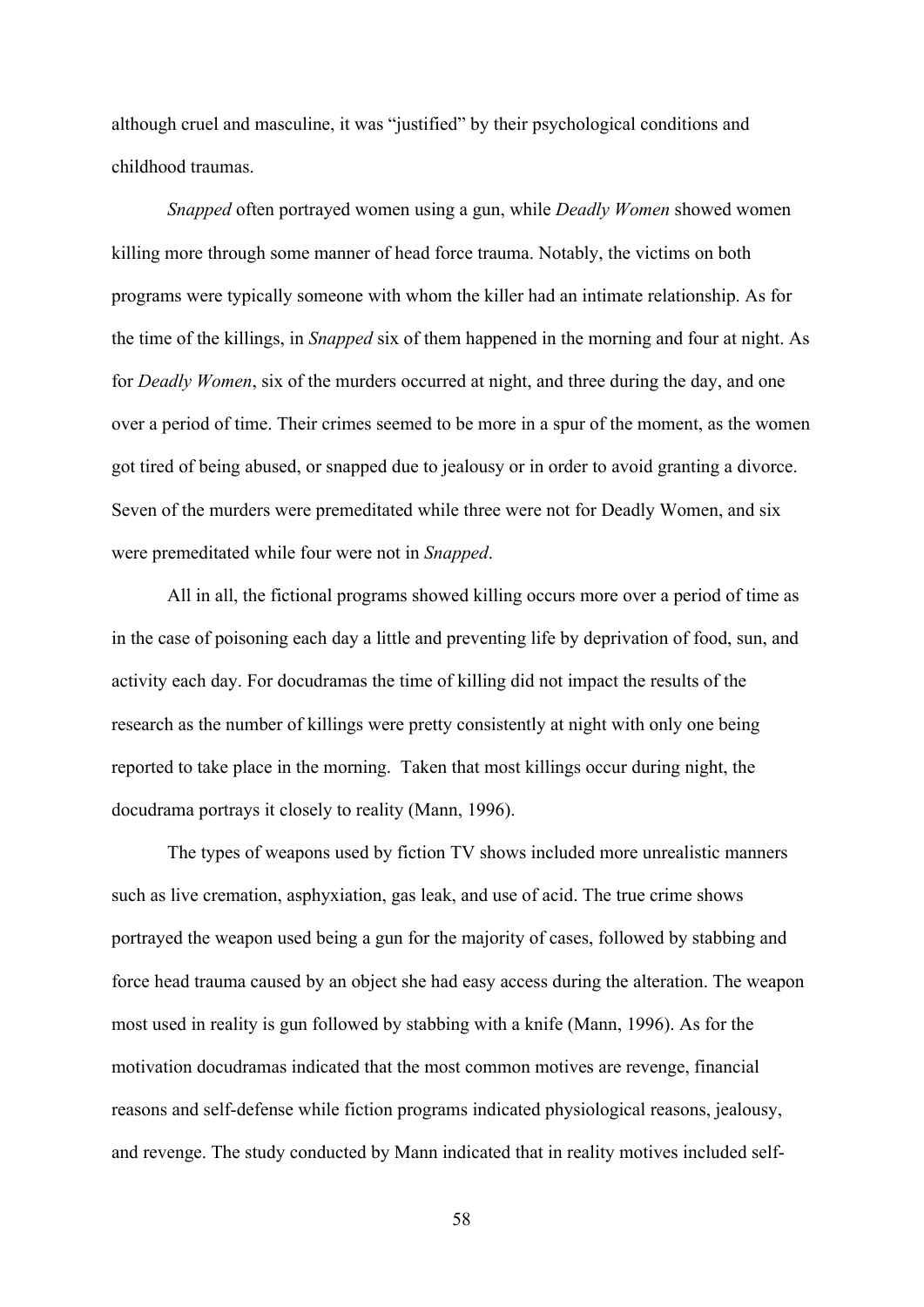defense, harassment, psychiatric conditions, a need to obtain money for drugs or for something else, retaliation, jealousy, discipline, scare tactic, or motive missing. The motives are then divided as half of them appears on true documentary and half on fictional shows; however, self-defense is reported as being a motive at 58.9% and the fact that only true documentary shows portrayed that indicates that the motives are more close to reality in those programs (Mann, 1996).

The women portrayed in the true crime programs appeared to be between 20 and 40 while in fictional programs they tended to stay in the range on 20-30. On true crime shows 50% of them were married compared to the 20% of fictional shows. The race was primarily white on both types of program. The preferred method of killing, shooting, appears to be the same on both shows, and while only 25% of the women killed their significant other in fictional shows, 45% of them killed their significant other in true documentaries. The majority of them were premeditated on both types of programs.

Overall, the women were white on fictional and true crime shows, which is far from reality as women killers are often women of color (Block, 1987). Their ages were also similar with most of them being young at around 20-30 years old. Socioeconomic statuses, education, and employment differed from reality on all programs, with women on the programs having higher levels of SES, education, and employment than those in reality. Previous arrest and drug and alcohol use was found only in one episode of *Deadly Women* when in reality 52% of female inmates were depended on alcohol or drugs (BJS, 2002); therefore, substance abuse was overlooked and underrepresented in television portrayals. In regards to the marital status, docudramas were closer to reality than fictional crime dramas with 50% of the women reported being married.

The motives included reasons found in reality such as retaliation, jealousy, need for money, or an argument and confrontation. However, few were reported of being self-defense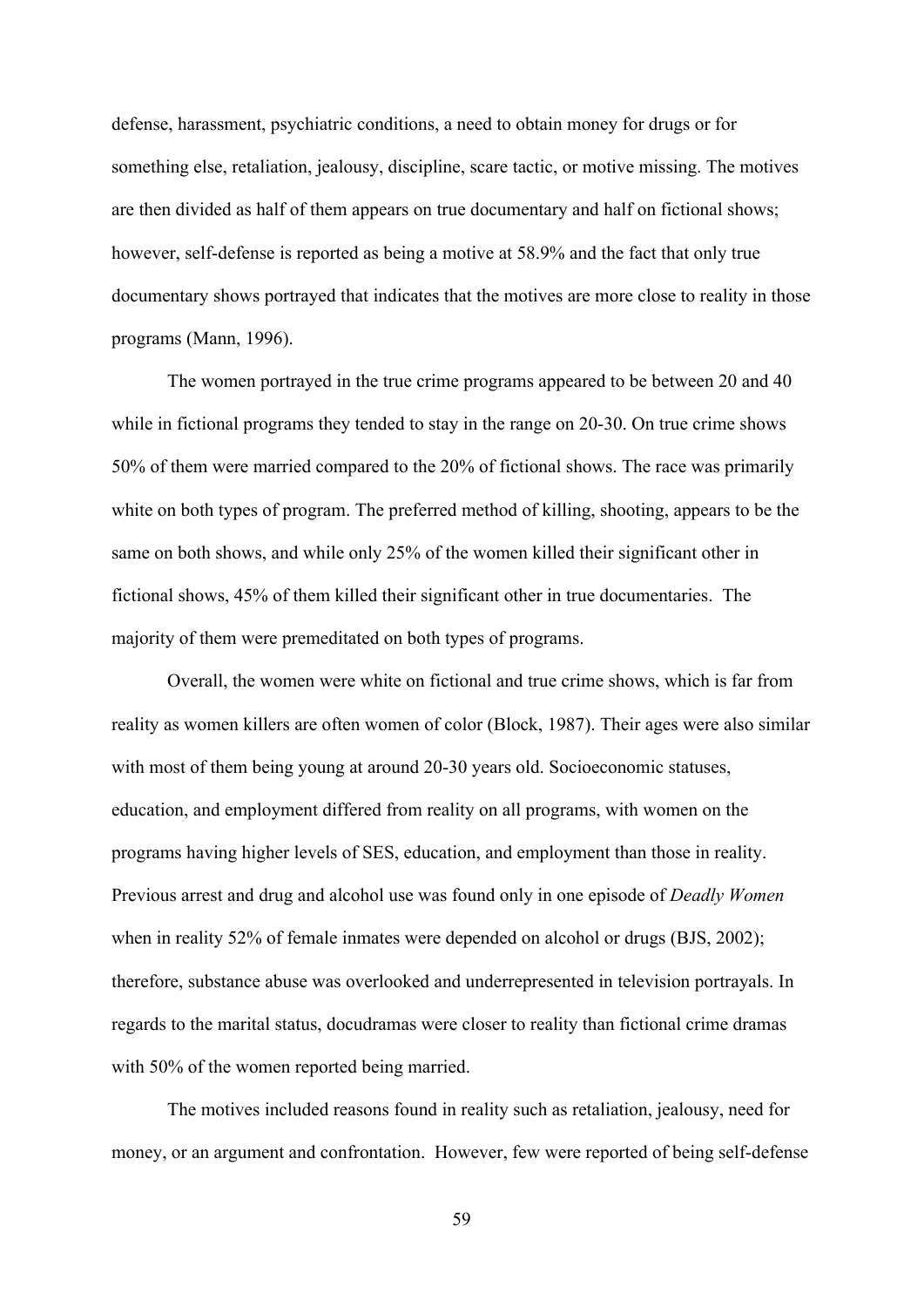and psychological reasons were mostly found in one program, *Criminal Minds*. Considering self-defense and financial gain are the two most common reasons for murder among females (BJS, 2008), it is notable how under-portrayed these motives are on television. Interestingly, the victim-relationships reported on all four programs were close to reality, with the victims often being someone with whom the offender had an intimate relationship. According to the BJS (2008), this information is correct with 29.7% of murders committed by women being against someone they had a relationship with and 25.6% against family members. *Criminal Minds* was the furthest from reality in regards to victim-offender relationship because many of these women, killed someone they did not know. However, according to the BJS (2010), only 1 in 14 women kill a stranger. Furthermore, female serial killers are rare and in *Criminal Minds* 80% of the female killers ended up being serial killers which is again far from reality, still the purpose of this show is to portray serial killers; therefore, this unrealistic tendency was expected. However, what was not expected was the lack of relationship between the female offender and her victims. Even for female serial killers, they often kill someone they know or someone close to them (Mann, 1984). Therefore, the portrayal that they were abducting and killing strangers is not realistic even for serial killers.

In conclusion, by analyzing both types of shows, the true crime programs overall had characteristics closer to reality. The demographics, victim and offender relationship, socioeconomic status, methods, and motives have more resemblance with reality than fictional programs. However, it was observed that although the true crime programs portray women more closely to what they really are, they are still missing the main and most important aspects, such as race, economic background, previous abuse, self-defense, and the use of alcohol and drugs. Such characteristics are crucial and should be reported to society in detail and accurately in order for society to fully understand the women who kill.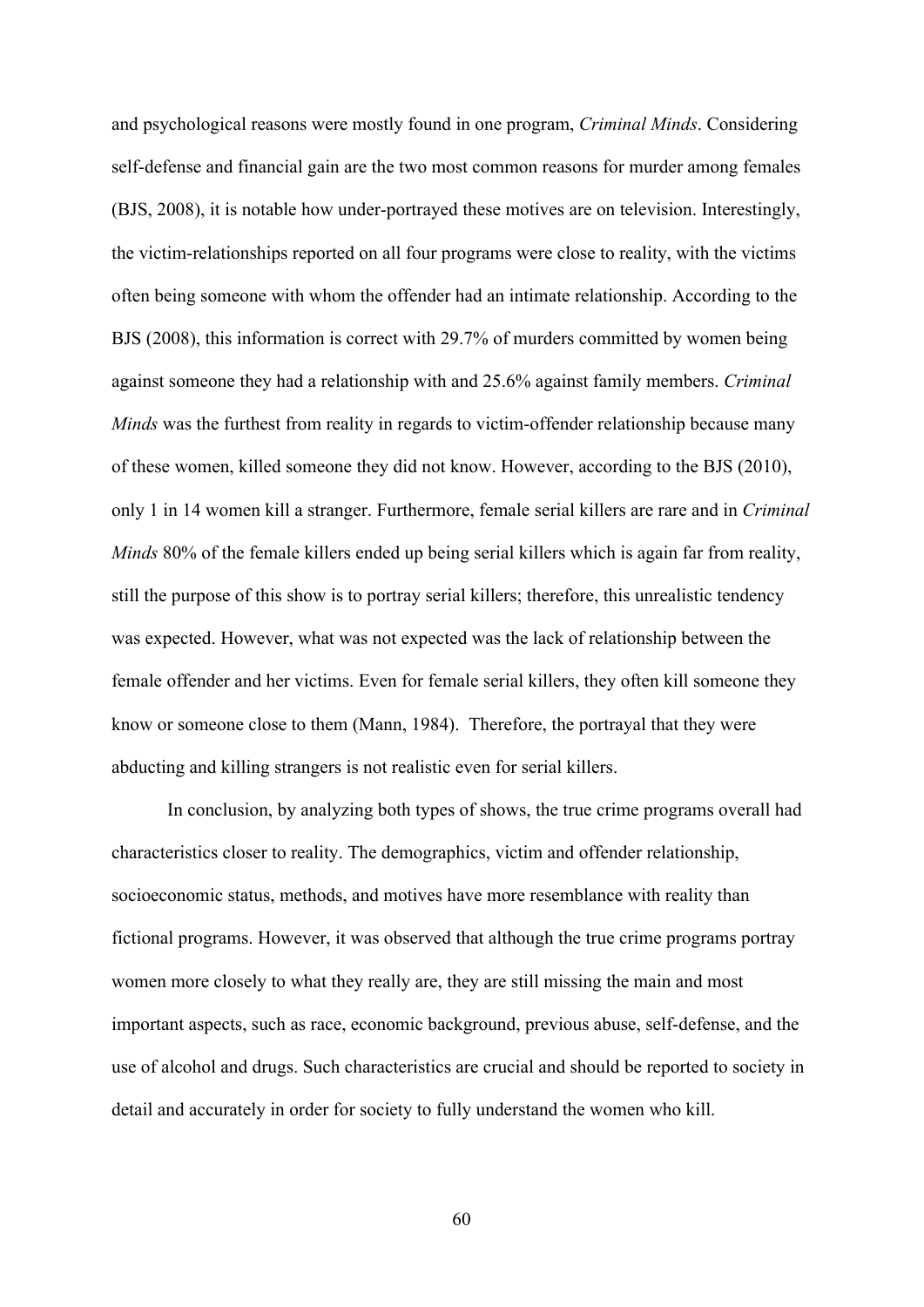#### CHAPTER 5

### SUMMARY, CONCLUSION, AND RECOMMENDATION

In this chapter, I highlight the important findings from my study and discuss the relevance of this study on the literature. The main purpose of this thesis was to determine how the media through television shows portrays women who kill. In order to accomplish this, four different television programs were analyzed, two were fictional and two were true crime shows. Determining the media effect on women killers is important because it helps us understand how society may view these women, given that much of society is influenced by the media (Surette, 2007).

 I was also concerned with the different manners fictional and reality-based shows portrayed women killers. Considering true crime shows purport to be based on reality, I was concerned with whether or not these programs were indeed more realistic than their fictional counterparts. One would hope that true crime dramas are closer to reality; however, I examined whether or not this was the case. I found that docudramas were in fact more realistic than fictional crime shows; however, they still diverged from reality. The implications of these differences between real women offenders and those portrayed on television are discussed in this chapter, along with considerations for future research.

# *Conclusions*

In this study, the data showed that on fictional television shows women are portrayed quite unrealistically. These women are portrayed in a way that is violent, sensational, and unreasonable. Notably, these are the very themes that make viewers watch episodes. Fictional crime shows, however, not only influence how the viewers' perceive fictional characters, they also influence how viewers perceive women offenders' real lives (Rizun, 2011). Moreover, these shows help society accept the given explanation of crime, such as individualistic reasons and traits, that can in turn hurt how we view, understand, and process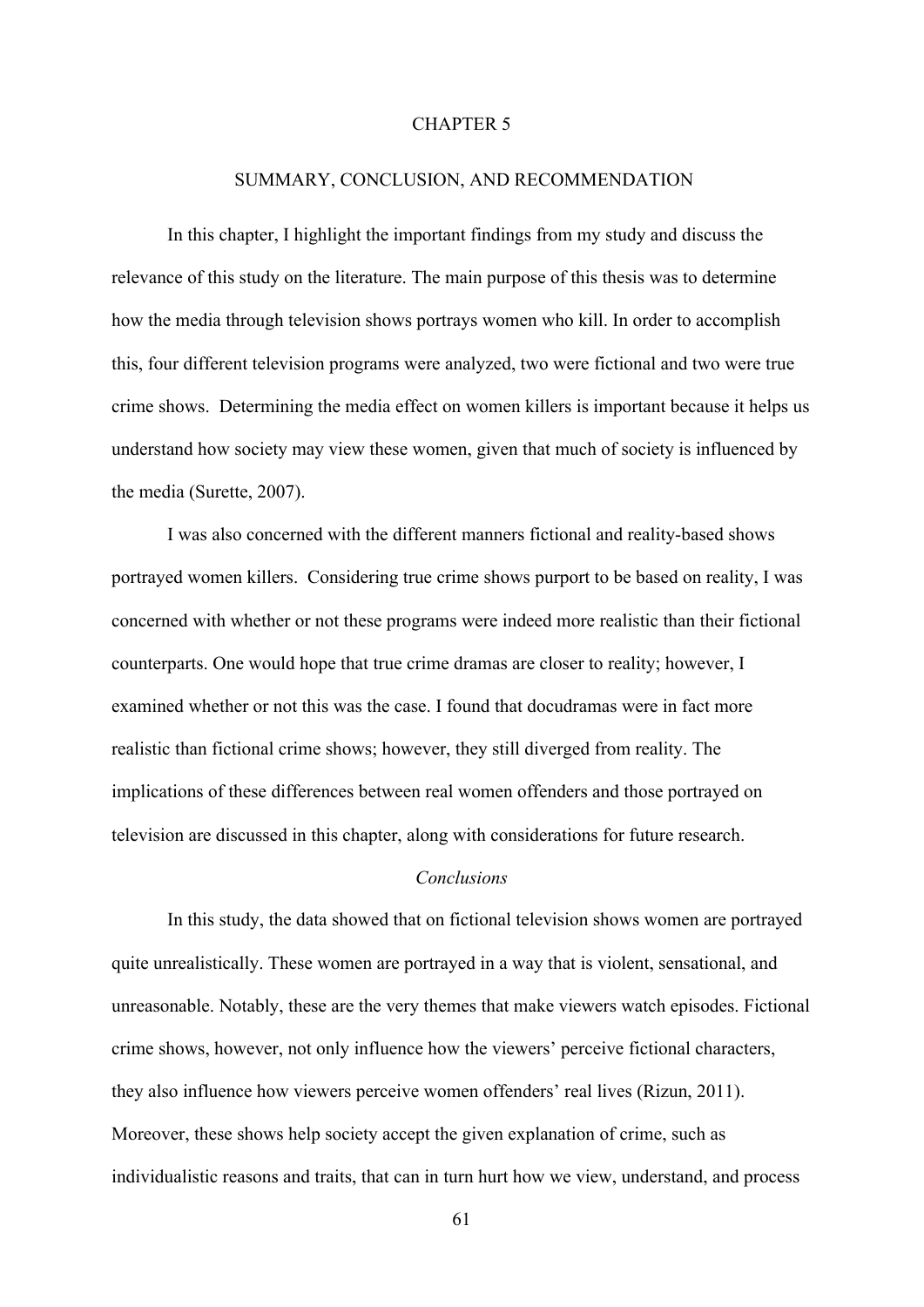criminals. If society views female killers as a white housewife who kills her husband to prevent a divorce or custody battle, then they may have little empathy for or understanding of women who kill. Additionally, when faced with an African American, who was abused and killed someone when under the influence of alcohol, society may not know how to react. They may still look to those more individualist reasons and explanations for the murders rather than recognizing situational aspects that may have influenced the commission of the crime. Moreover, juries may view and decide upon real cases based on their conception of female murderers from the media and may give a different sentences depending on when they think it is acceptable. Therefore, the "wrong" kind of female killers or those differing from media portrayals such as African American or poor or mentally ill women may have a higher probability of receiving a harsh sentence.

Additionally, public perceptions can be transferred to criminal justices policies because criminal justice policies are often public policies (Surette, 2007). This can in turn affect how the criminal justice system is viewed, and the action it takes and may result in harsher or more punitive treatment of women offenders. The punishment for the white murdering housewife, who is educated and employed, may be different from the punishment for an African American, who is unemployed, with a history of violence and alcohol abuse, because society and the criminal justice system are not used to, nor has have they been exposed to the "real" or typical female killers.

In the true crime programs many of the women murderers were portrayed as the nextdoor neighbors that simply snapped one day. The women portrayed were often stay-at-home moms who had dinner cooked by the time their husband got home from work. More importantly, she was the woman who did not allow the problems to leave her house, thus giving an impression of a perfect marriage, perfect house, and perfect family. When people learned that she committed murder, they are shocked and surprised. She was the last person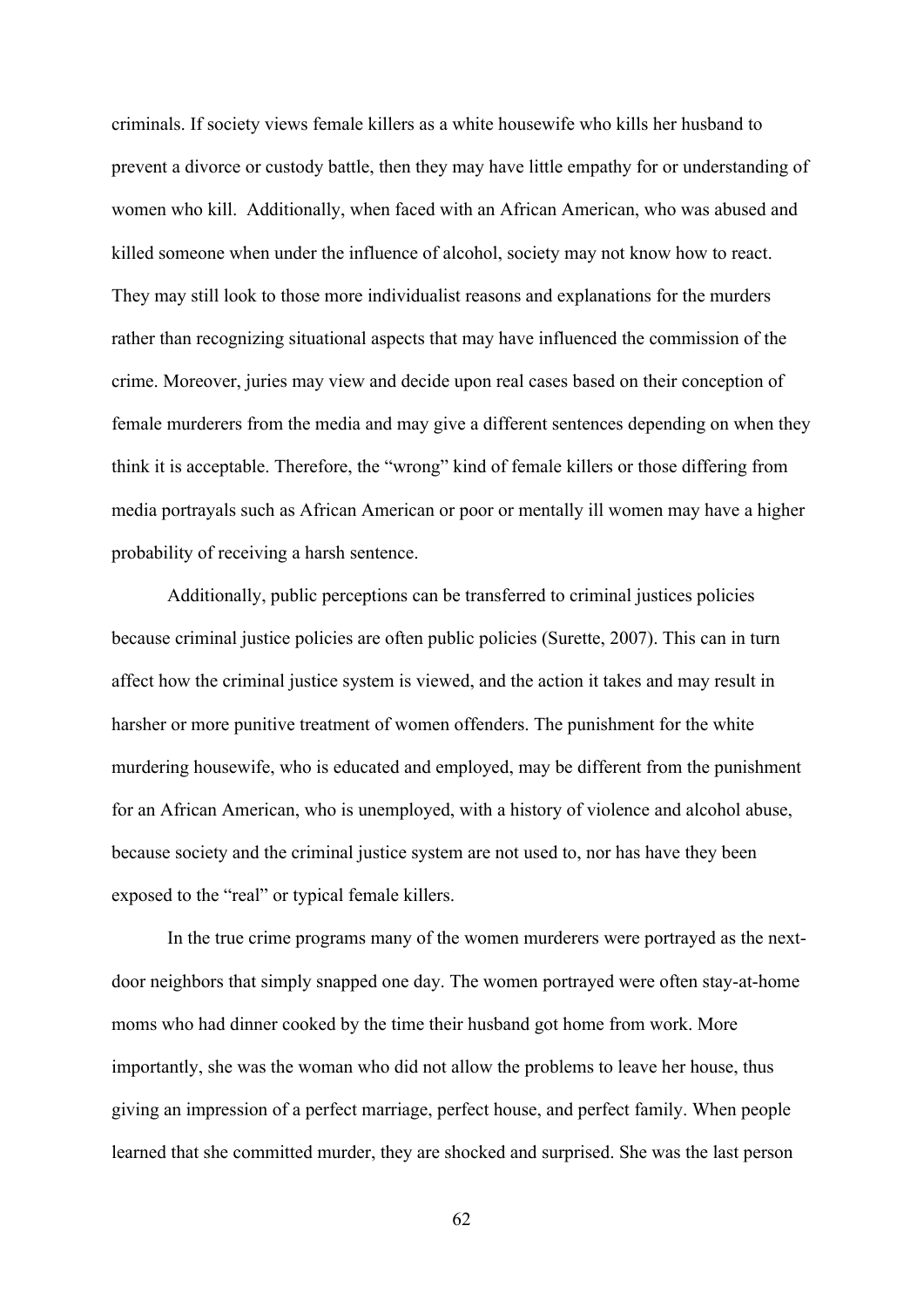that would suspect could be capable of such an act because she was so pretty and calm and seemed so lovable. These women also lived in the suburbs and belonged to the middle class, which even furthered the shock of her committing a crime. Although based on reality, these women are not typical women who kill. Most of the women portrayed were white, middle class, educated, and did not suffer from any psychological conditions or mental illnesses, nor were they under the influence of alcohol or drugs. This is a major divergence from the typical female offender.

The image that appears on those programs is the image that sells. It is an image that society can identify with because the people portrayed on these shows represent the norm or ideal of society: white, middle-class, suburban families. One reason that those shows may portray women in a particular manner is because white, middle-class women have typically always been seen as innocent victims (Weatherby et al., 2008). Thus, portraying them as cold-blooded killers might shock and fascinate people and thereby improve the ratings of TV shows.

Additionally, many viewers who have access to cable and similar programs are from the middle class, and therefore the media portrays women in a manner that viewers can relate to and can be shocked by. Portraying the female killer as being African American, with low income, living in poverty, who has been abused in the past and suffers from psychological conditions and is under the influence of alcohol or drugs may not be as lucrative for television producers. The viewers may not as readily identify with actual women offenders, and therefore this may cause them not watch it as often.

Even though the docudramas were not completely realistic, they had more common characteristics of the typical female offender than fictional shows. They portrayed more selfdefense cases or where women just suddenly lose their self-control intoxicated and having some psychological condition. Although one of the fictional shows, *Criminal Minds,*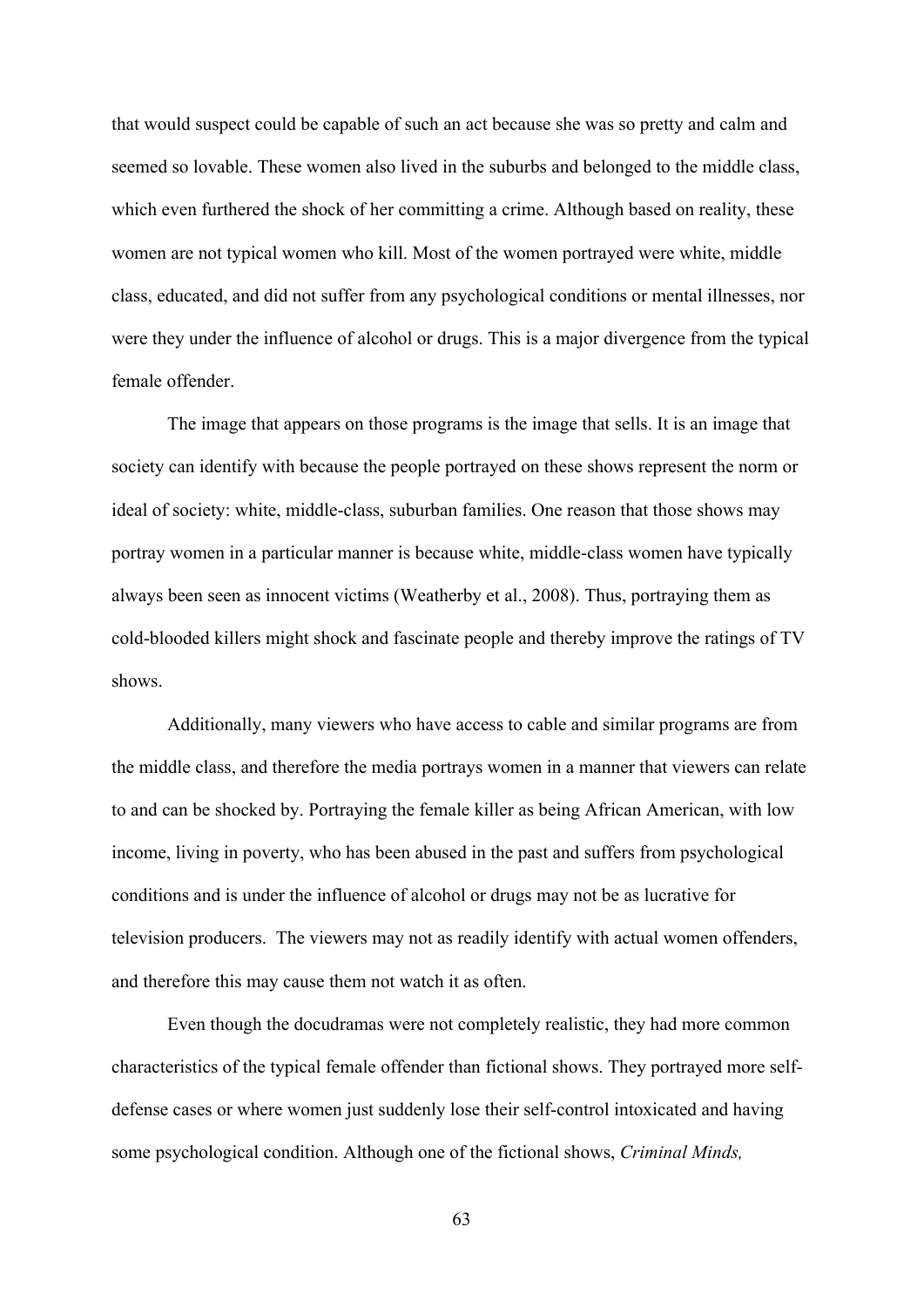portrayed a lot of women with certain psychological conditions, it was overdone because they do not portray women killers in a realistic manner. The age, marital status, and employment with most of them being housewives was also more accurate in docudramas than in fictional dramas.

Another interesting finding in this analysis was that premeditated murder occurred far more often in fictional programs than in true crime shows. In the docudramas, 13 cases were premeditated while 7 were not. In fictional programs 17 cases were premeditated while only 3 were not. Because in fictional programs the entire plot is made up, the idea to make it more brutal, more planned, and colder in its execution may be in order to have more impact on the viewers. This impact may also have stronger influence on the way the portrayal of murders in such programs is seen by the viewers and may have the effect of misleading viewers to the reality of women who kill.

In reality, as found by Mann (1996), the top two motives are self-defense and premeditated offences. In the shows analyzed, those numbers are flipped, with premeditation being more common, in order to make the stories more interesting. While self-defense may make an interesting plot, it is not nearly as exciting or fascinating as cold-blooded murder. Another finding was that out of 10 cases from *Criminal Minds*, in more than half (6), the offenders were serial killers. Furthermore, their victims were unknown to them in the majority of cases and their methodology was not expected. Female serial killers are rare. Additionally, as stated by Kelleher and Kelleher (1998), when a female serial killer attacks a person it is usually someone known to her, such as a family member or someone who she can easily dominate.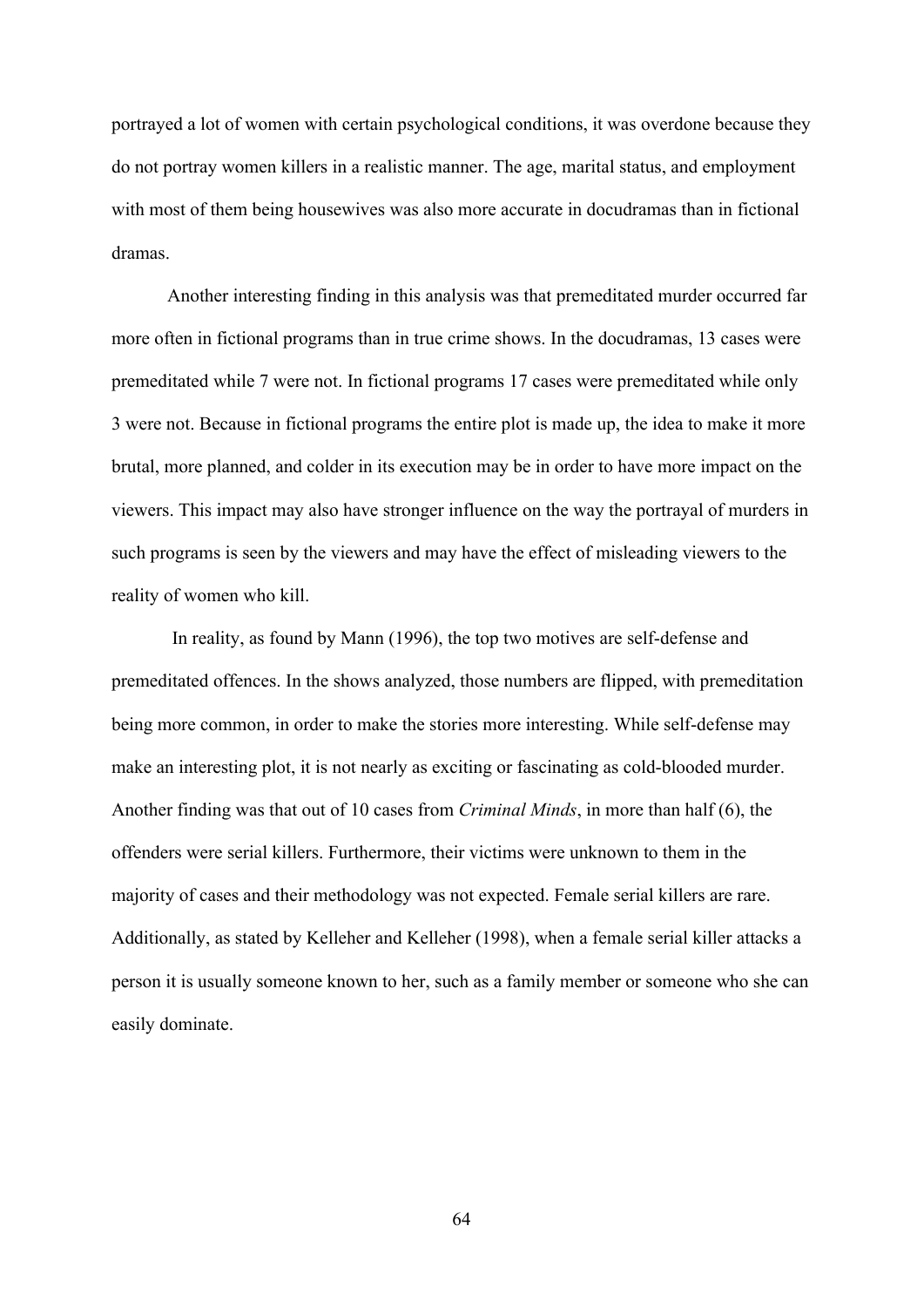### *Recommendations*

The number of female offenders processed through the criminal justice system has increased substantially in the past 2 decades (FBI, 2012). During this time news and media sources have been reporting on the modern female offender who is more violent and cruel than ever before (Rizun, 2011). Additionally, it has been noted that there has been a change in the way our society reacts to crime committed by a female, rather than an actual change in their behavior (Rizun, 2011). The crimes portrayed on the fictional television shows reinforce the need to punish, not rehabilitate those women. The fictional crime dramas presented are inaccurate and exaggerate the dangerousness of female offenders by portraying them as cold, premeditated murderers and serial killers. Therefore, it is the atypical female offender that creates a false image of the female offender, confusing society and changing the ways in which we view female murderers. The exaggerations of female murderers are more prevalent on fictional crime dramas than in true crime shows. It is not a lie that females murder their children, their significant others, use their power to control people, and commit crimes out of jealousy, revenge, and greed; however, that is not the typical offender. Nor is the typical offender a serial killer. Female serial killers are quite rare and are not found as often as indicated on *Criminal Minds*. Of course, it is important to note that male serial killers are quite rare as well, and yet they too are overly focused on in this drama.

As stated in the literature review chapter, the typical female offender is African American, comes from poverty and has an extensive history of abuse, suffering during her childhood, and or has a substance abuse problem (Yourstone et al., 2008). Yet, this side of them is not projected in these dramas. Moreover, the typical female offender commits nonviolent crime and not murders, yet this is still the main theme of many fictional and truelife television shows. On the docudramas women killers are portrayed more closely to reality, in relation to their characteristics, social economic class, reasons and methods of killing, and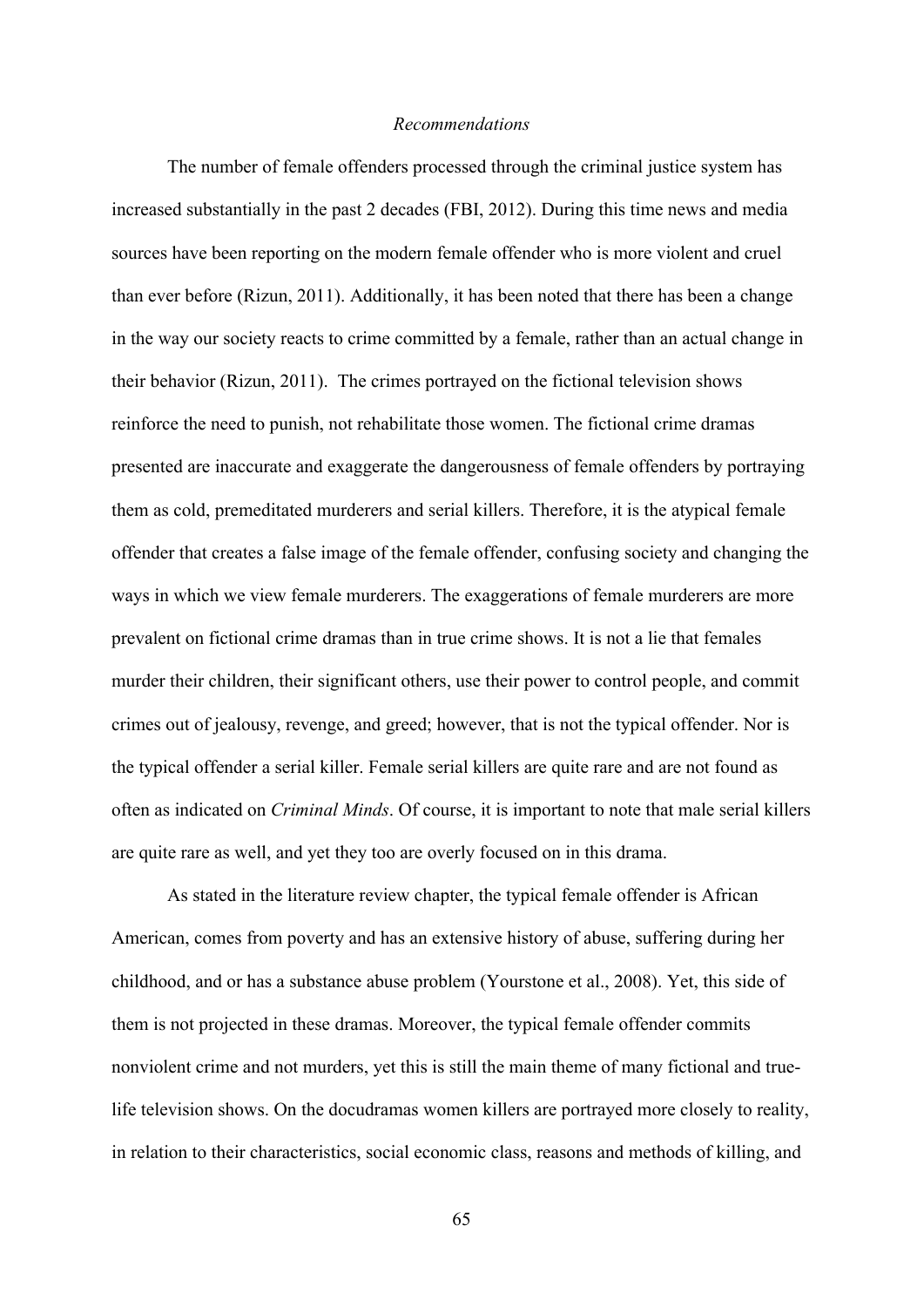victim and offender relationships. Most of the scenarios of these shows were like Donna Yaklich, who killed her husband with a gun due to financial reasons and Erin Dukes who killed her husband in self-defense, both presented on *Snapped.*

On a typical fiction show, the female offender is violent, cruel, and rarely uses drugs. The case of Diana Turner is an example of a cruel murder portrayed in *CSI: MIAMI.* She was rejected from a PhD program and stalked and killed the women she thought to be responsible for her rejection. As a result of this misrepresentation, the females are completely responsible for their criminal behavior, and furthermore it ignores the social context that female crime occurs, which in return makes it harder for the public to understand the role society plays in the creation of female criminality (Rizun, 2011). Although both shows *CSI:MIAMI* and *Criminal Minds* portrayed women and their crimes in different manners as to their motivation, psychological conditions, and victims, they both portrayed women who are far from the truth in relation to their demographic characteristics and background that are closer to what sells and what gives profit to the real female offenders. By portraying them in such ways, their viewers can be more intrigued by women who they thought to be innocent and then turned out to be cruel and killers, as well as identify themselves and friends and acquaintances with the women who are portrayed on those shows.

There is no doubt that media has to find a way to portray criminalized women in a manner that is entertaining, easy to relate to and realistic; thus, they must adapt more socially responsible roles when representing people who commit crimes and are marginalized from the real world (Rizun, 2011). Creators and those responsible for such shows can spend more of their time and resource on informing themselves about the reality of women who kill and find better ways to represent them in a more realistic manner. Incorporating more reality, such as systematic issues (i.e., education, employment, previous offenses, poverty, and race) are necessary in order to explore the real issues behind women who become murderers.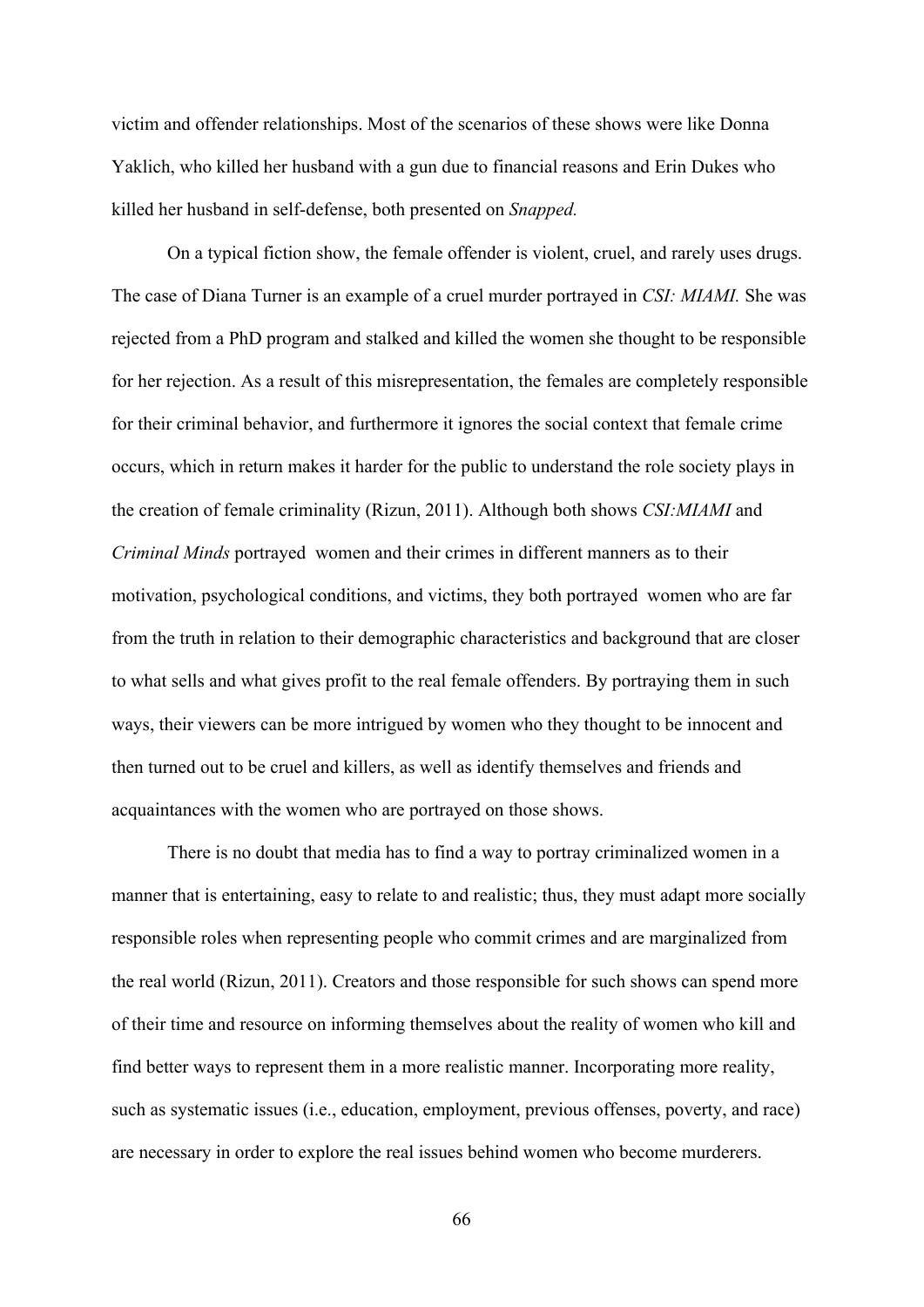While the majority of the documentary TV shows portray women in a more realistic manner due to the simple fact of being based on real stories, they do tend to inflict more attention to certain aspects of women that are not necessarily the real cause of their crimes. The aspects that gain more attention are the ones that society is more interested in, such as cruel and unusual crimes committed due to jealousy or financial reasons. Not many of those shows show a women who kills in self-defense, a women who was abused by her partner or suffered in poverty, with a lack of resources and education.

As of today, the responsibility should lie in the hands of the producers of the shows who can make a change by painting women who kill with their true colors. Instead of reinforcing representations that are unrealistic, such as cruel women who kill for no good reason, the media could go further into explaining the consciences of the women, the real problems they encounter, and what brings them to committing such heinous crimes. In order to accomplish such goals, they must research and receive encouragement to investigate the real issues of women who kill and portray them in a more realistic manner. Women who kill should not use simply to sell a story to television so, it is a reality in our society and in order to deeply understand this uncommon phenomenon, society must be able to view it and perceive it as it really is.

Furthermore, future researchers may want to consider studying and comparing how the media also influences other types of crimes and criminals to verify how the influence of a particular type of crime associates with a specific gender. This tie from crime type to gender may influence society's beliefs. Also, researches must analyze how the way female killers are portrayed influence future potential killers. Females that have thought about committing the same crime may feel they can get off easy based on how those women are portrayed on television. Conversely, the portrayal of women on these shows may prevent some women from committing murder. Future researches should fully study the affect of media on women.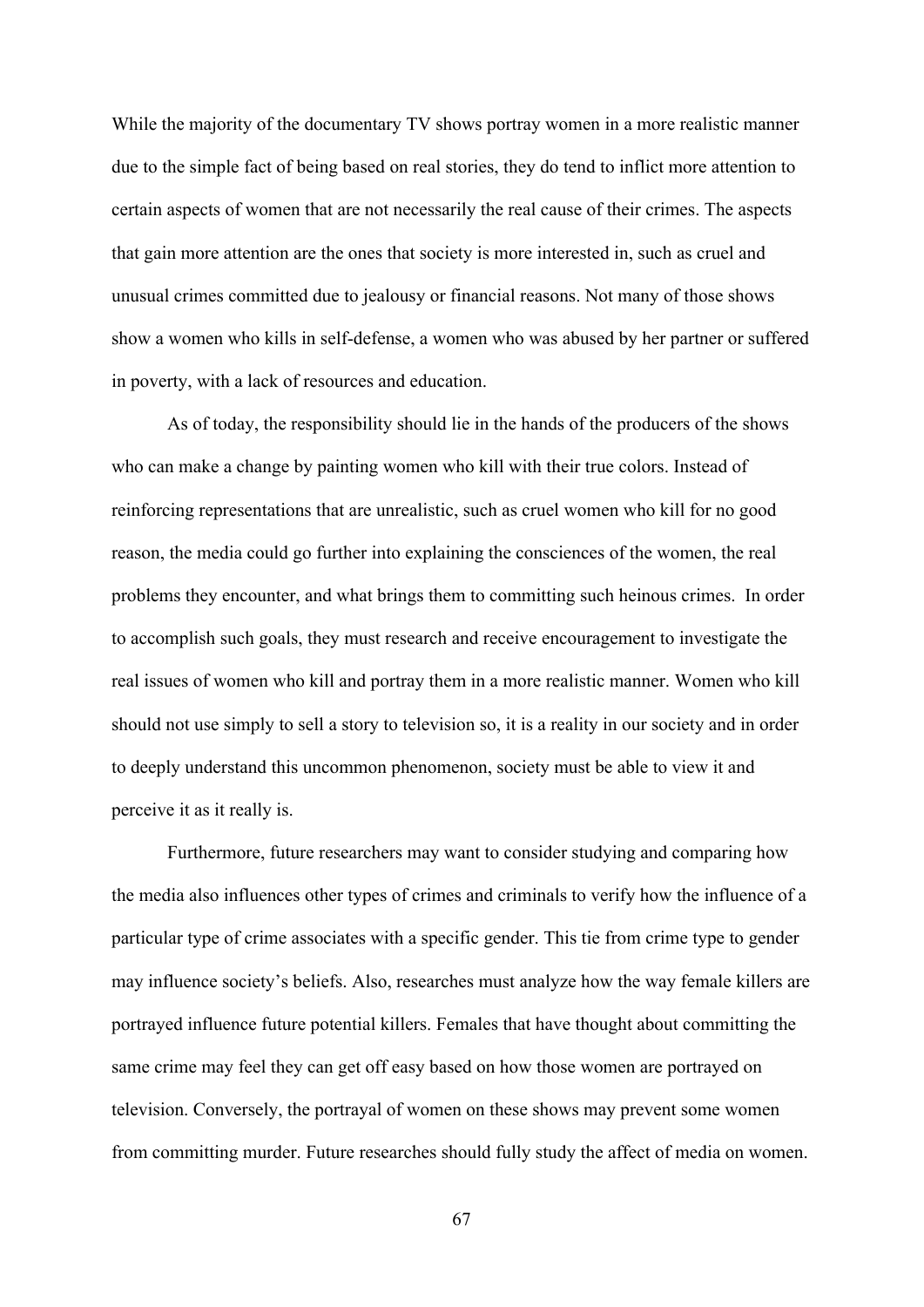Additionally, more research should be conducted to make it possible to give accurate and reliable information to society about the media's effect one women's behavior in general.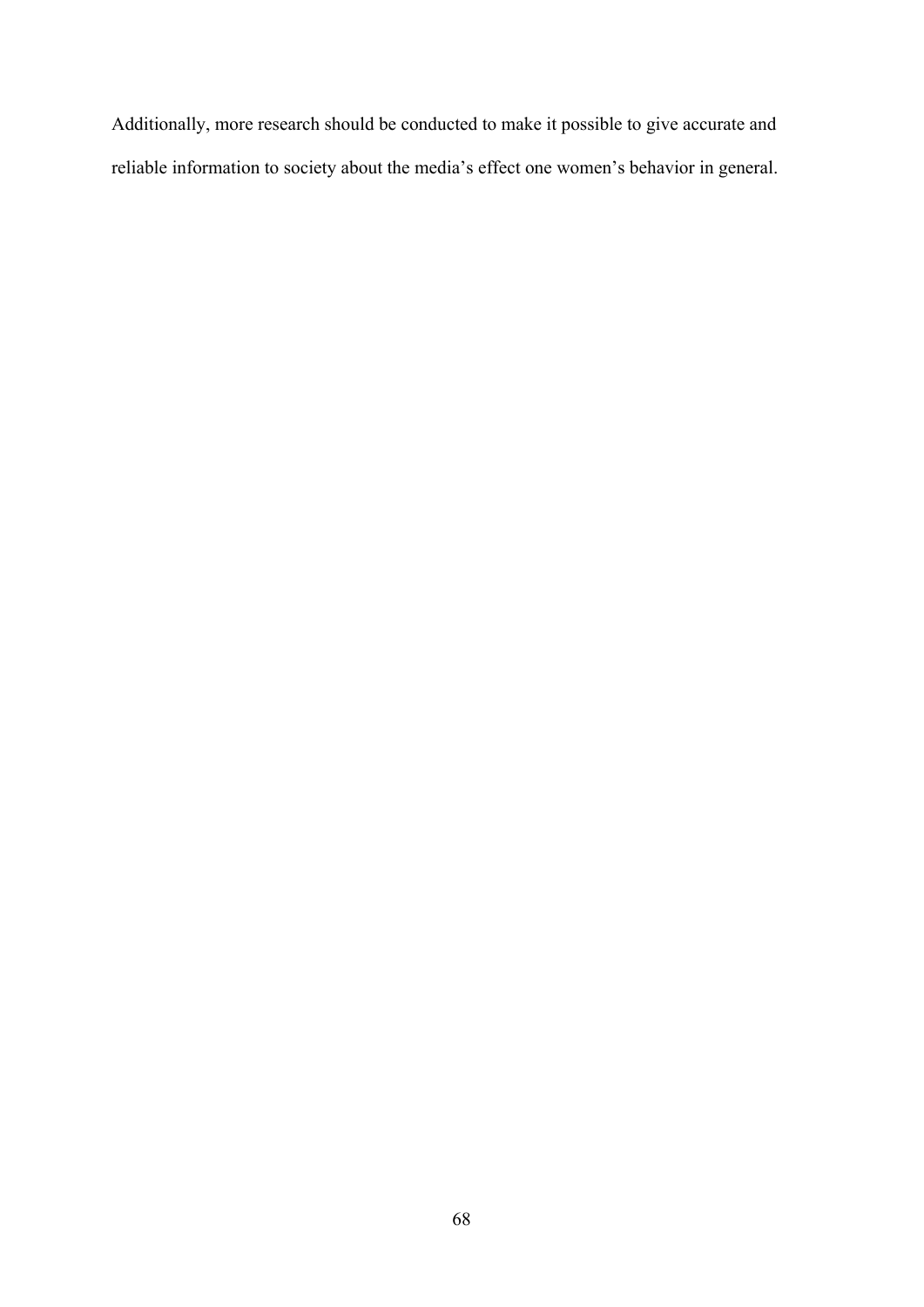#### **REFERENCES**

- Artingstall, K. A. (1995). Munchausen syndrome by proxy. *FBI Law Enforcement Bulletin*, 64(8), 5. Retrieved from https://login.ezproxy.etsu.edu:3443/login?url=http://search.proquest.com/docview/20 4136888?accountid=10771
- Bell, C., & Fox, M. (1996). Telling stories of women who kill. Battered women who kill: Variables affecting simulated jurors' verdicts. *Journal of Family Violence*, 20(6), 403- 408. doi: http://dx.doi.org/10.1007/s10896-005-7801-0
- Brennan, P., & Valdenberg, A. (2009). Depictions of female offenders in front-page Newspaper stories: The importance of race/ethnicity. *International Journal of Social Inquiry*, 2(2), 141-175.
- Collins, J. J. & Spencer, D.L. (1999) *Linkage of domestic violence and substance abuse services* (RTI Project No. 6714). Retrieved from: https://www.ncjrs.gov/pdffiles1/nij/grants/194122.pdf
- Chesney-Lind, M. (1997). *The female offender. Girls, women, and crime*. Thousand Oaks, CA: Sage.
- D'Orban, P. T., & O'Connor, A. (1989). Women who kill their parents. *British Journal of Psychiatry*, 154, 27-33.
- Farrell, A.L, Keppel, R.D, & Titterington, V.B. (2011). Lethal ladies: Revisiting what we know about female ferial murderes. *Homicide Studies* 15:228.
- Freedman, E. (1986) Partial justice [Review of the book Partial Justice. Women in state prisons 1800-1935, by N.H. Rafter]. *The New England Quarterly*, 59(4), 599-602
- Friedman, L.M. (2010). Women who kill men. *California Legal History*, 423-426.
- Godwin, R. (1978). *Murder U.S.A.: The ways we kill each other*. New York, NY: Ballantine Books.
- Goetting, A. (1987). Homicidal wives: A profile. *Journal of Family Issues*, 8, 332-341.
- Goetting, A. (1988). When females kill one another. *Criminal Justice and Behavior*, 15, 179- 189.
- Gurian, E. A. (2011). Media portrayals of female homicide offenders. *Prison Service Journal*. 194-14-20.
- Hopkins, A., & Easteal, P. (2010). Walking in her shoes: Battered women who kill in Victoria, Western Australia and Queensland. *Alternative Law Journal*, 35(3), 132- 137.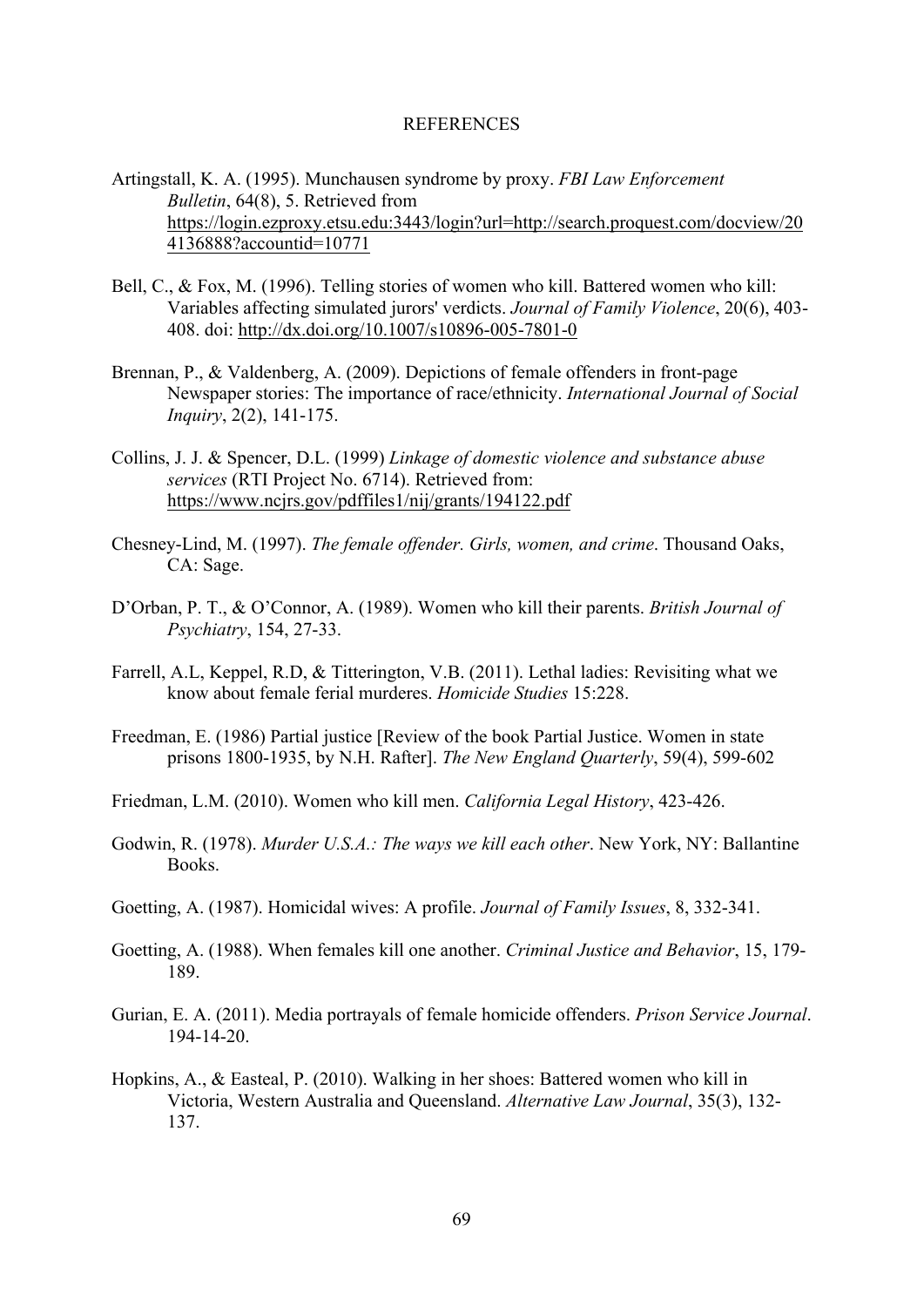- Jurik, N. C., & Winn, R. (1990). Gender and homicide: A comparison of men and women who kill. *Violence and Victims*, 5(4), 227-42. Retrieved from https://login.ezproxy.etsu.edu:3443/login?url=http://search.proquest.com/docview/20 8553734?accountid=10771
- Kingston, A. (2008). Snapped. *Maclean's*, 121(15), 70-73.
- Kelleher, M. D., & Kelleher, C. L. (1998). *Murder most rare. The female serial killer*. New York, NY: Dell.
- Kumar, K. S (1999) Crime and the news media. *Turkish Journal of Police Studies*. 1(3), 18- 26.
- Mann, C. R., (1984). *Female crime and delinquency*. Tuscaloosa, AL: The University of Alabama Press.
- Mann, C. R. (1996). *When women kill*. Albany, NY: State University of New York Press.
- Muncer, S., Campbell, A., & Jervis, V. (2001). "Ladettes," social representations, and aggression. *Sex Roles*, 44(1/2), 33-44.
- Pollock, J.C. & Davis, S.M. (2005). The continuing myth of the violent female offender. *Criminal Justice Review* 30, 5-28.
- Rafter, N. H., & Stanko, E. A. (1982). *Judge, lawyer, victim, Thief. Women, gender roles, and criminal justice*. Boston: Northeastern University Press.
- Ramsland, K. (2007). When women kill together. *Forensic Examiner*, 16(1), 64-66. Retrieved from https://login.ezproxy.etsu.edu:3443/login?url=http://search.proquest.com/docview/20 7642900?accountid=10771
- Rizun, S. (2011) Fictionalized women in trouble: An exploration of the television Crime Drama CSI: MIAMI. Retreived from: http://www.sfu.ca/~palys/crim862-Rizun-WomenInTroubleinCSIMiami.pdf
- Schurman-Kauflin, D. (2000). *The new predator- women when kill: Profiles of female serial killers*. New York: Algora.
- Smart, C. (1977). The new female criminal: Reality and myth. *British Journal of Criminology*, 19, 50-59.
- Shipley, S. L. (2001). *Attachment, psychopathy, and women who commit predatory homicide: A case study investigation*. (Doctoral dissertation). Retrieved from ProQuest Dissertations and Theses. (Order No. 3043009).
- Soulliere, D. M. (2003) Prime-time murder: Presentation of murder on popular television justice programs. *Journal of Criminal Justice and Popular Culture*, 10(1) 12-38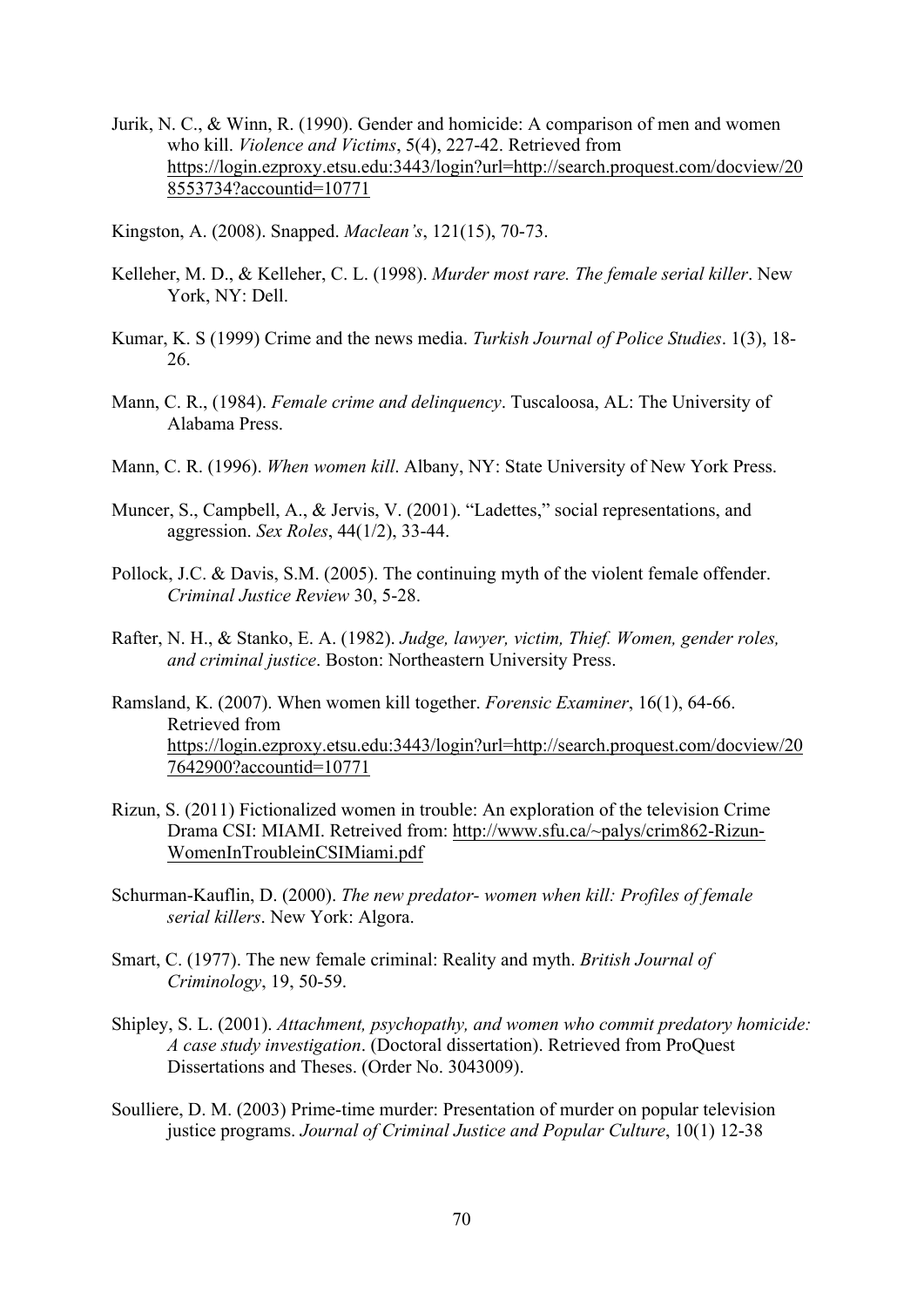- Spunt, B., Brownstein, H., Crimmins, & Langley, S. (1997). American women who kill: Selfreports of their homicides. *International Journal of Risk, Security, and Crime Prevention*, 4, 62-81.
- Steffensmeier, D., & Allan, E. (1996). Gender and crime: Toward a gendered theory of female offending. *Annual Review of Sociology*, 22, 459-487. Retrieved from https://login.ezproxy.etsu.edu:3443/login?url=http://search.proquest.com/docview/19 9572980?accountid=10771
- Surette, R. (2007). *Media, crime, and criminal justice. Images, realities, and policies*. Belmont, Ca: Thomson Higher Education.
- Weatherby, G. A, Blanche, J., & Jones, R. (2008). The value of life: Female killers & the feminine mystique. *Journal of Criminology and Criminal Justice Research & Education*. 2(1).
- Yourstone, J, Lindholm, T., & Kristiansson, M. (2008). Women who kill: A comparasion of the psychosocial background of female and male perpetrators. *Internationl Journal of Law and Psychiatry,* 31(4), 374-383.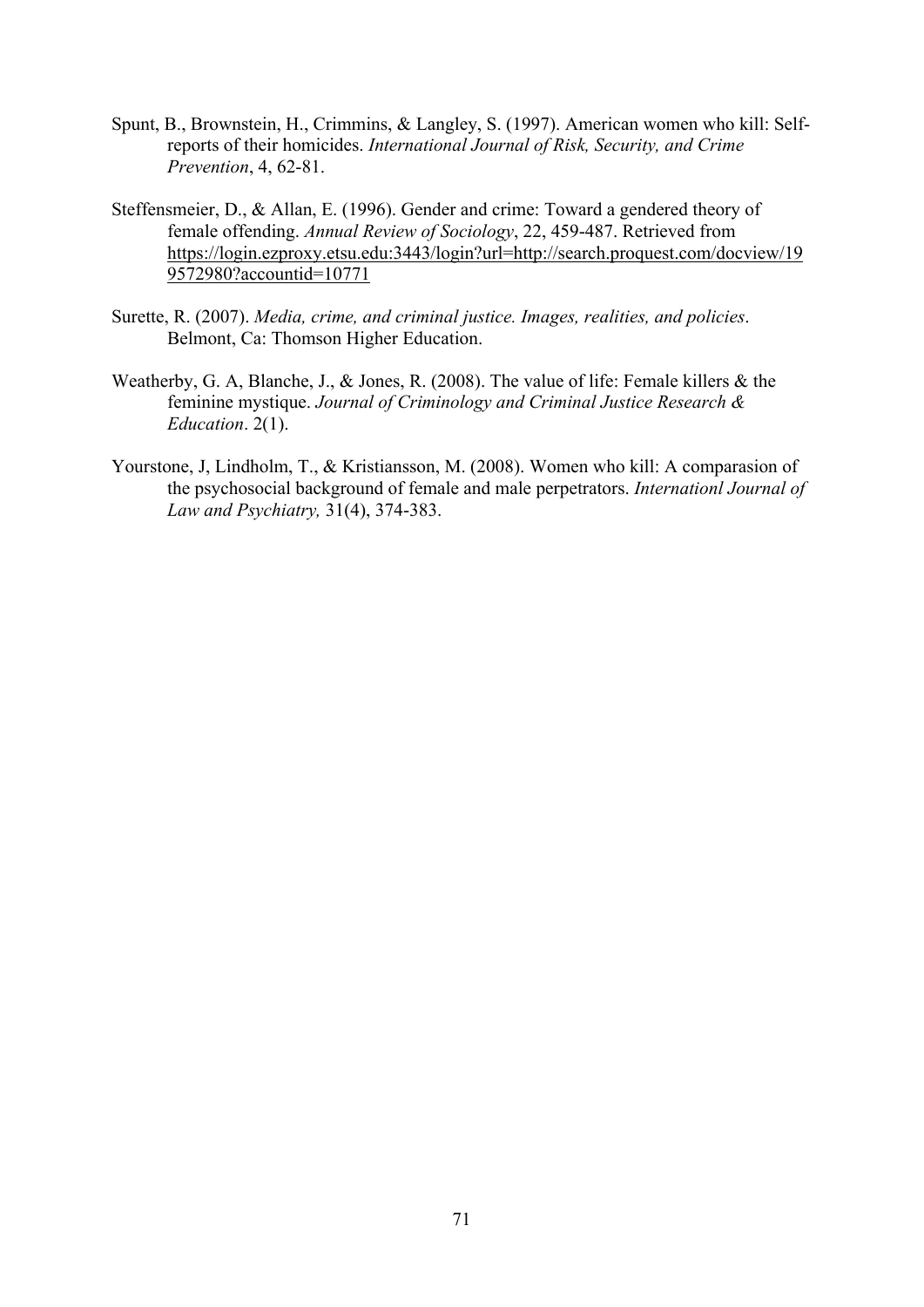## APPENDIX

## Code Sheet

| Show:                         |                    |  |
|-------------------------------|--------------------|--|
|                               |                    |  |
| Variable                      | <b>Description</b> |  |
| Age                           |                    |  |
| Race                          |                    |  |
| <b>Marital Status</b>         |                    |  |
| Employment                    |                    |  |
| Education                     |                    |  |
| Victim/Offender Relationship  |                    |  |
| Alcohol                       |                    |  |
| Psychological Condition (Y/N) |                    |  |
| <b>Type</b>                   |                    |  |
| Time of Killing               |                    |  |
| Day of Killing                |                    |  |
| Method of Killing             |                    |  |
| Motivation                    |                    |  |
| <b>Secondary Motivation</b>   |                    |  |
| Previous Offense              |                    |  |
| Premeditated                  |                    |  |
|                               |                    |  |